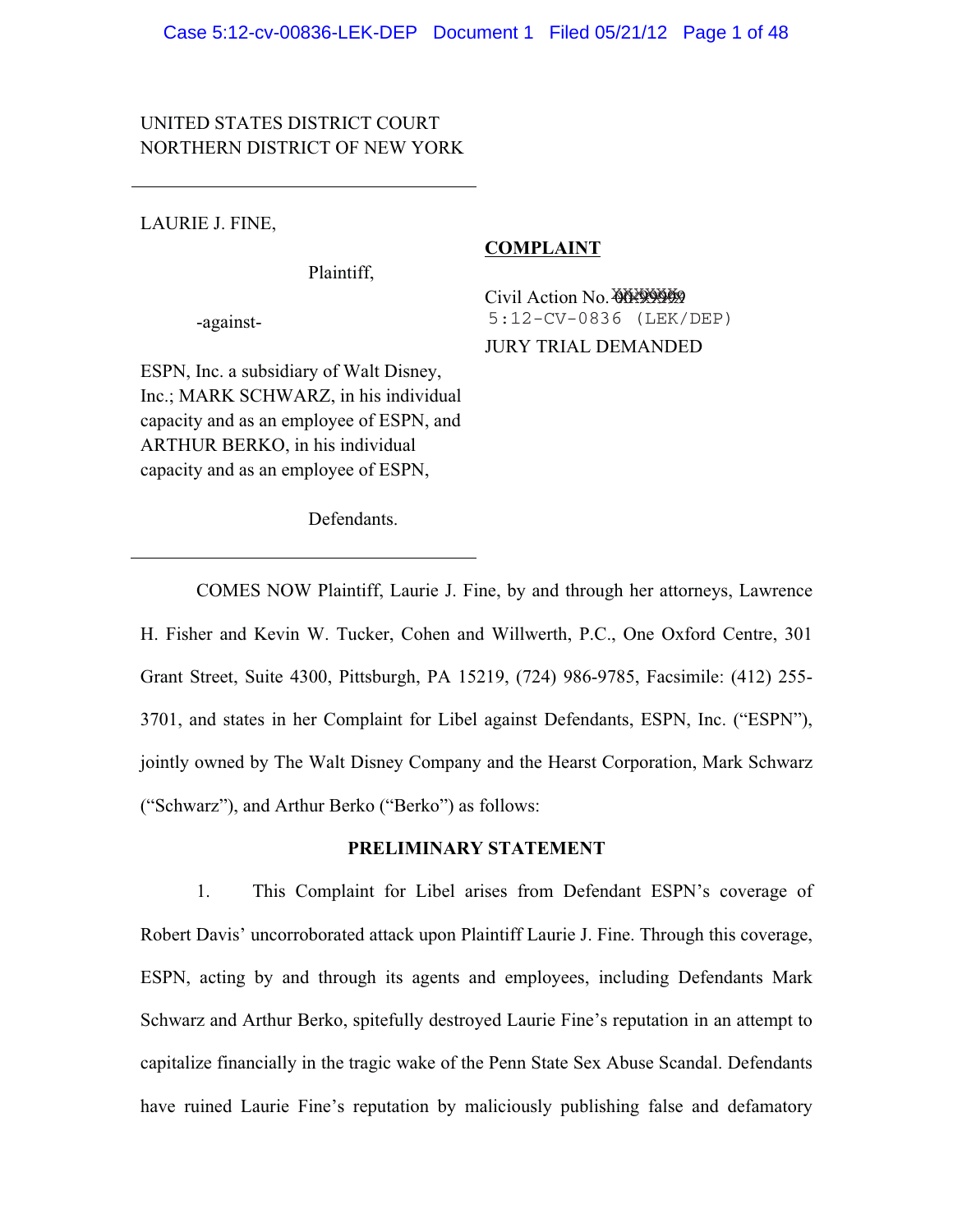### Case 5:12-cv-00836-LEK-DEP Document 1 Filed 05/21/12 Page 2 of 48

factual accusations. Defendants falsely accuse Laurie Fine of, among other things:

- Creating a space in which children could be sexually molested in secret;
- Witnessing her husband sexually molest children, but not doing anything to stop it;
- Knowingly permitting the sexual molestation of children in her home;
- Telling Robert Davis that she knew her husband was sexually molesting him;
- Having adulterous sex with Robert Davis while he was still in high school;
- Betraying Robert Davis' trust by not protecting him from sexual molestation;
- Having adulterous and dysfunctional sexual relationships with Syracuse basketball team players over the course of many years.

#### **THE PARTIES**

2. Plaintiff, Laurie J. Fine, is domiciled and resides in the State of New York.

3. Laurie Fine married her husband, Bernie Fine, in 1985.

4. Bernie Fine is a former Associate Basketball Coach at Syracuse University.

5. The Fines have raised three children in the Syracuse, New York community.

6. Defendant ESPN, Inc. ("ESPN") is a Delaware corporation with its principal place of business in Bristol, Connecticut.

7. ESPN is owned by The Walt Disney Company and the Hearst Corporation.

8. ESPN markets itself as "The Worldwide Leader in Sports." ESPN is a sports media conglomerate, owning various cable, radio, and Internet broadcasting

-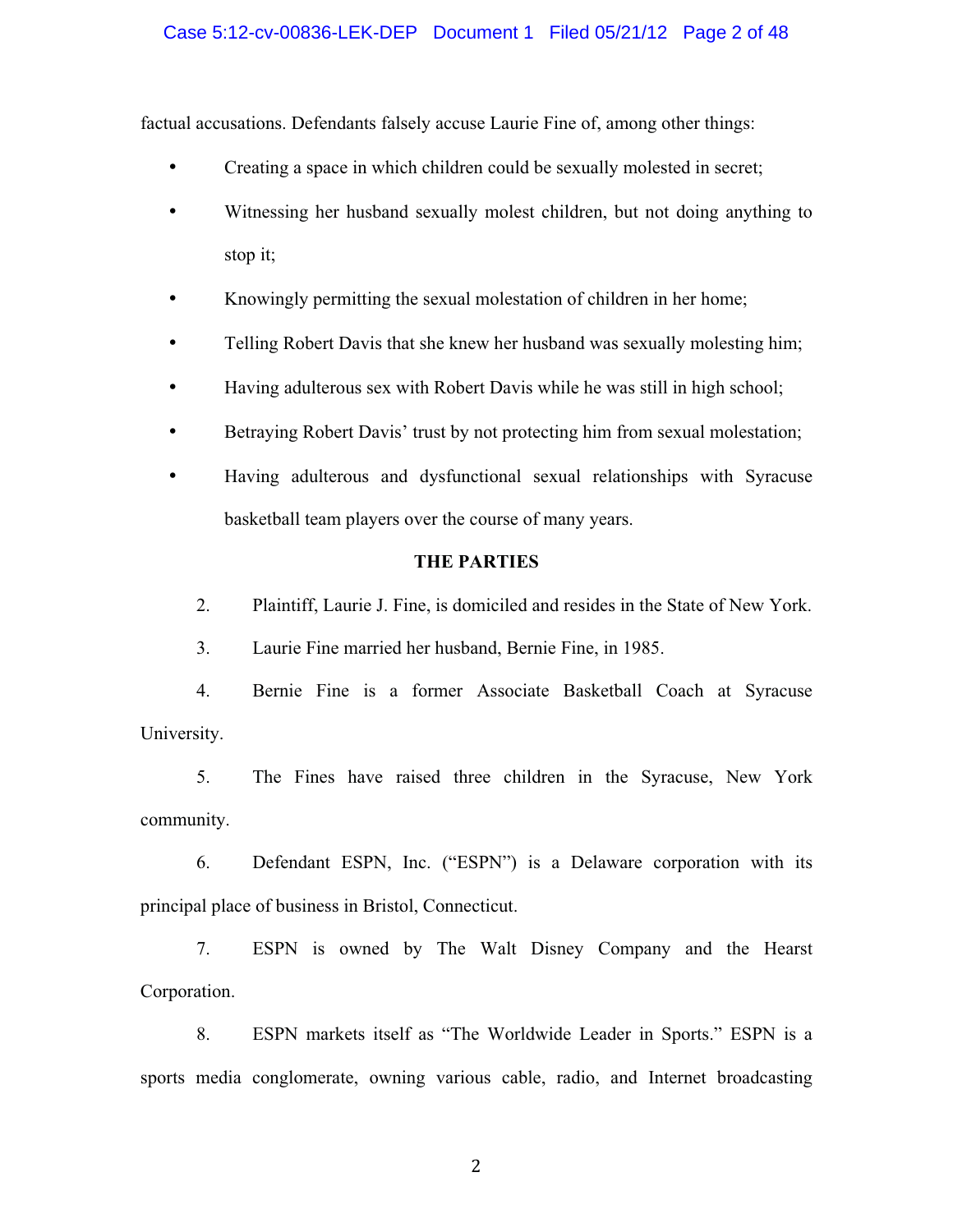# Case 5:12-cv-00836-LEK-DEP Document 1 Filed 05/21/12 Page 3 of 48

operations.

9. ESPN's programming includes live and tape-delayed sporting events, sports news programming and talk shows, and original series and documentaries.

10. Defendant Mark Schwarz is employed by ESPN and/or was employed by ESPN on November 27, 2011.

11. Over many years, Schwarz has reported hundreds of sporting news stories for ESPN, and has provided viewers and listeners with commentary on current sports events.

12. Defendant Arthur Berko is employed by ESPN and/or was employed by ESPN on November 27, 2011.

#### **JURISDICTION AND VENUE**

13. Laurie Fine is a citizen of the State of New York for purposes of diversity jurisdiction under 28 U.S.C. § 1332.

14. Schwarz is a citizen of the State of Maryland for purposes of diversity jurisdiction under 28 U.S.C. § 1332.

15. Berko is a citizen of the State of Maryland for purposes of diversity jurisdiction under 28 U.S.C. § 1332.

16. ESPN is a citizen of the States of Delaware and Connecticut for purposes of diversity jurisdiction under 28 U.S.C. § 1332.

17. This Honorable Court has original subject matter jurisdiction with respect to this action pursuant to 28 U.S.C. § 1332 as there exists complete diversity of citizenship between Plaintiff and Defendants, and the amount in controversy exceeds Seventy-Five Thousand Dollars (\$75,000), exclusive of interests and costs.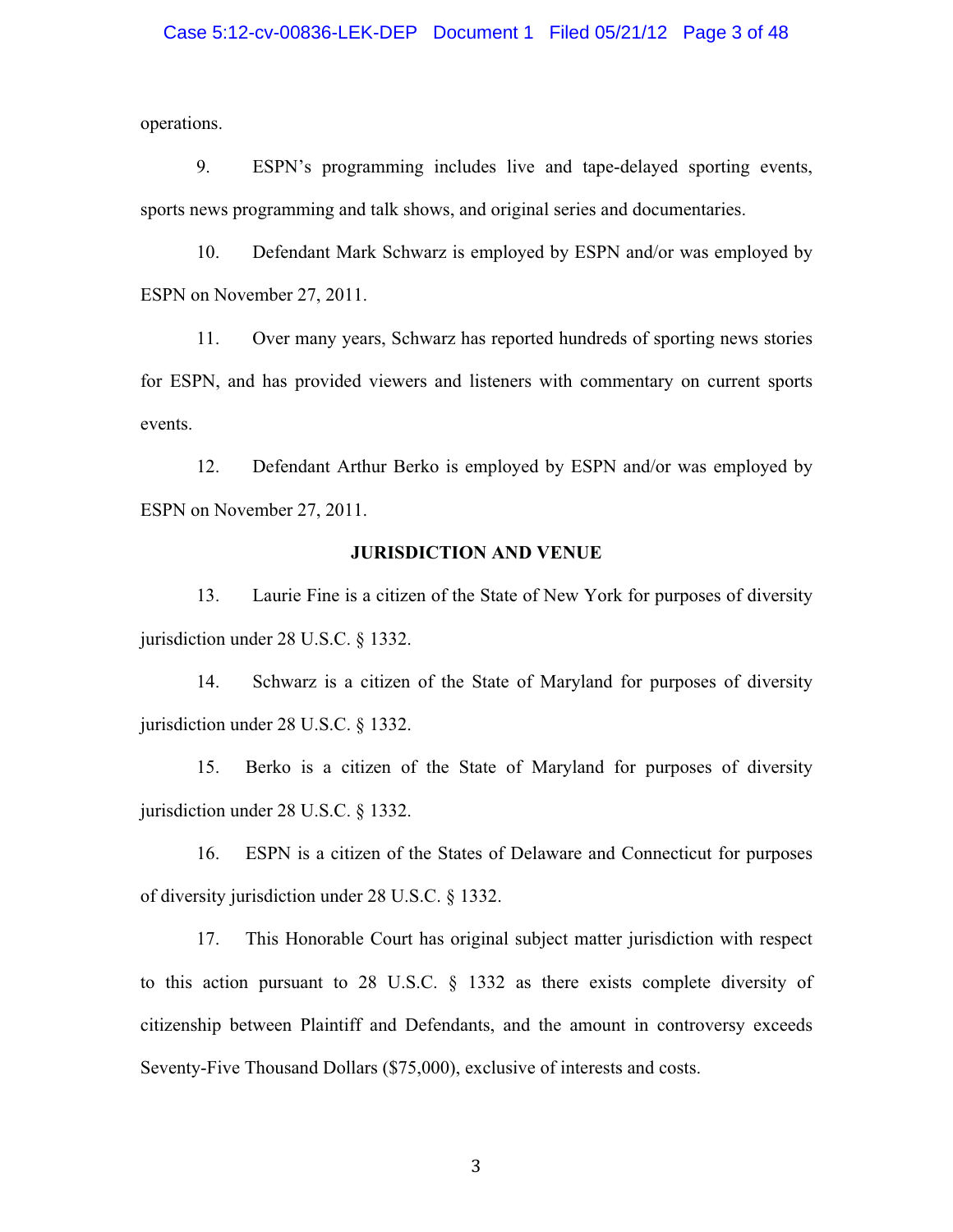18. Venue is proper in this District pursuant to 28 U.S.C. § 1391(a).

### **FACTUAL BACKGROUND**

19. Laurie J. Fine ("Laurie" or "Plaintiff") married her husband, Bernie Fine ("Bernie") (collectively, the "Fines"), in 1985, at which time Bernie was an assistant coach for the Men's Basketball program at Syracuse University.

20. Since 1985, the Syracuse Men's Basketball program has won nine Big East regular season championships, five Big East Tournament championships, and has made 28 appearances in the NCAA Tournament, where it played in the national championship game in 1987 and 1996. The program won the NCAA Tournament in 2003.

21. As the wife of an assistant coach, Laurie became close with the Syracuse community in which the basketball program was revered.

22. In light of her connection to the basketball program, charitable organizations often competed to employ Laurie in various capacities.

23. In 2009, the Boys and Girls Club hired Laurie to conduct its fundraising.

24. In 2011, Laurie left the Boys and Girls Club with the intention of becoming the Major Gifts Director at Save the Kids, another Syracuse nonprofit organization.

25. Laurie was also involved in fundraising at the Ronald McDonald House for about ten years and at the Make-a-Wish Foundation for about twenty years.

26. In 2011, Galaxy Communications, a private media company, hired Laurie to conduct a radio show discussing the Syracuse Men's Basketball program.

27. The Fines raised three children in the greater Syracuse community and

-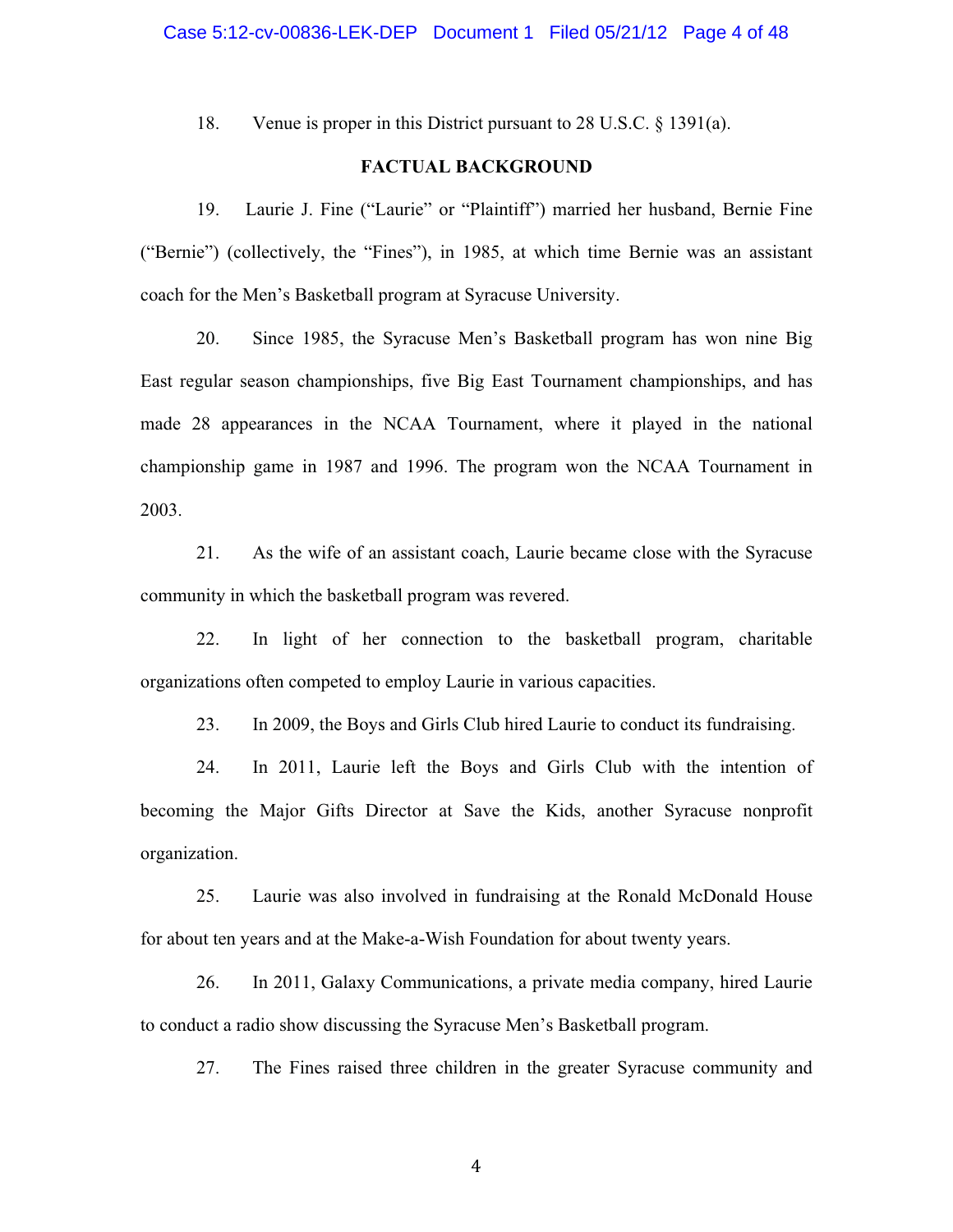### Case 5:12-cv-00836-LEK-DEP Document 1 Filed 05/21/12 Page 5 of 48

now also have a granddaughter.

28. In addition to raising three children, coaching the Syracuse Men's Basketball team, and devoting their otherwise available time to area nonprofits or employment, the Fines gave Robert Davis ("Davis") a home during a difficult period in his childhood.

29. At the time, Davis was a ball boy for the Syracuse Men's Basketball team.

30. Like some teenagers, Davis was constantly getting into trouble at school.

31. The Fines believed Davis lacked the stability and positive influences necessary to turn around his troubled life.

32. In an effort to provide that stability and those positive influences, the Fines welcomed Davis into their home, wherein they treated—and held him accountable—as if he were their own teenage son.

33. For many years, the Fine's have provided a home and family-like setting and support to at-risk children in the area of Syracuse, New York.

34. In November 2011, Defendant Schwarz told CNN that Davis felt an extraordinary attachment to Laurie, Bernie, and their children. During his teenage years, Davis spent more time with the Fines than he did with his own family.

35. Over time, a parental relationship strengthened between the Fines and Davis. In fact, when Davis got in trouble at school, the school called the Fines, not his biological parents.

36. The Fines mentored Davis when he got in trouble. Rather than humiliating him in front of Laurie or their other children, Bernie often came home from work, and sternly spoke to him, in private, as if he were his own teenage son.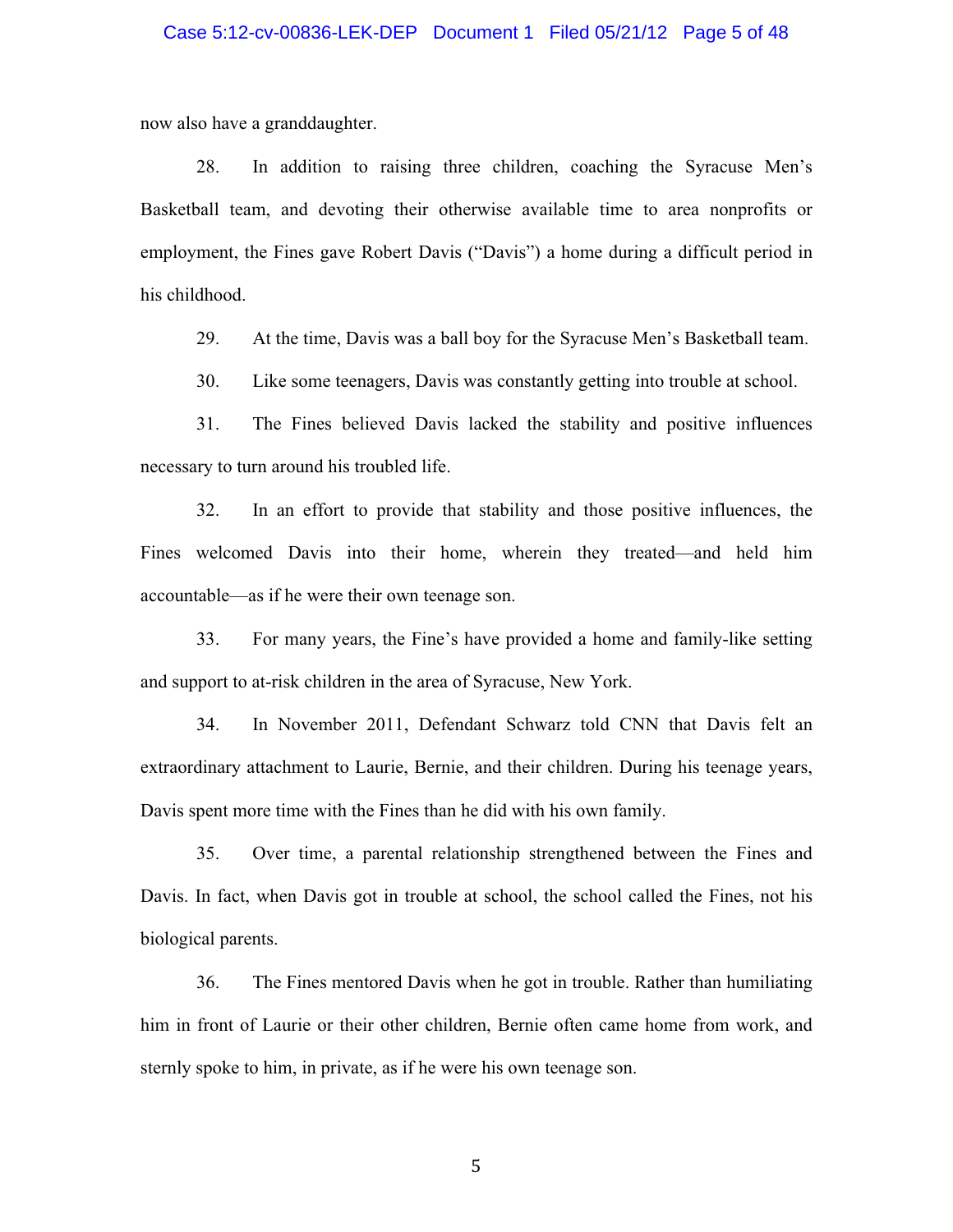## Case 5:12-cv-00836-LEK-DEP Document 1 Filed 05/21/12 Page 6 of 48

37. Davis was family, and when he messed up, the Fines made sure he learned from his poor decisions, even if that required occasional parental corporal punishment and reprimanding.

38. In addition to providing Davis tough love, Bernie helped Davis get into colleges and on basketball teams throughout the United States and in Germany.

39. Unfortunately, Davis became dependent upon the Fines' generosity.

40. Davis began taking advantage of his familial relationship with the Fines.

41. In addition to getting Davis into various colleges, Bernie regularly gave Davis money to help pay costs associated with transportation, employment, and housing.

42. Eventually, Laurie told her husband they had to stop enabling Davis' debilitating reliance on their financial support.

43. Davis responded poorly to being financially cut-off by the Fines.

44. Davis regularly tricked the Fines into giving him money.

45. On at least three occasions, Davis tricked Bernie into giving him money to pay off unpaid student loans. Bernie gave Davis at least \$5,000 to pay off these loans. However, these loans did not exist.

46. Bernie refused to accept his failure to turn around Davis' troubled youth.

47. Davis fabricated countless stories in order to gain the Fines' sympathy and justify his requests for money.

48. One particular story set Laurie off.

49. One day, Davis called Laurie and told her that Bernie sexually abused him while living in the Fine's home during the mid-1980s.

50. Laurie "went off" on Davis, because Davis finally crossed the line.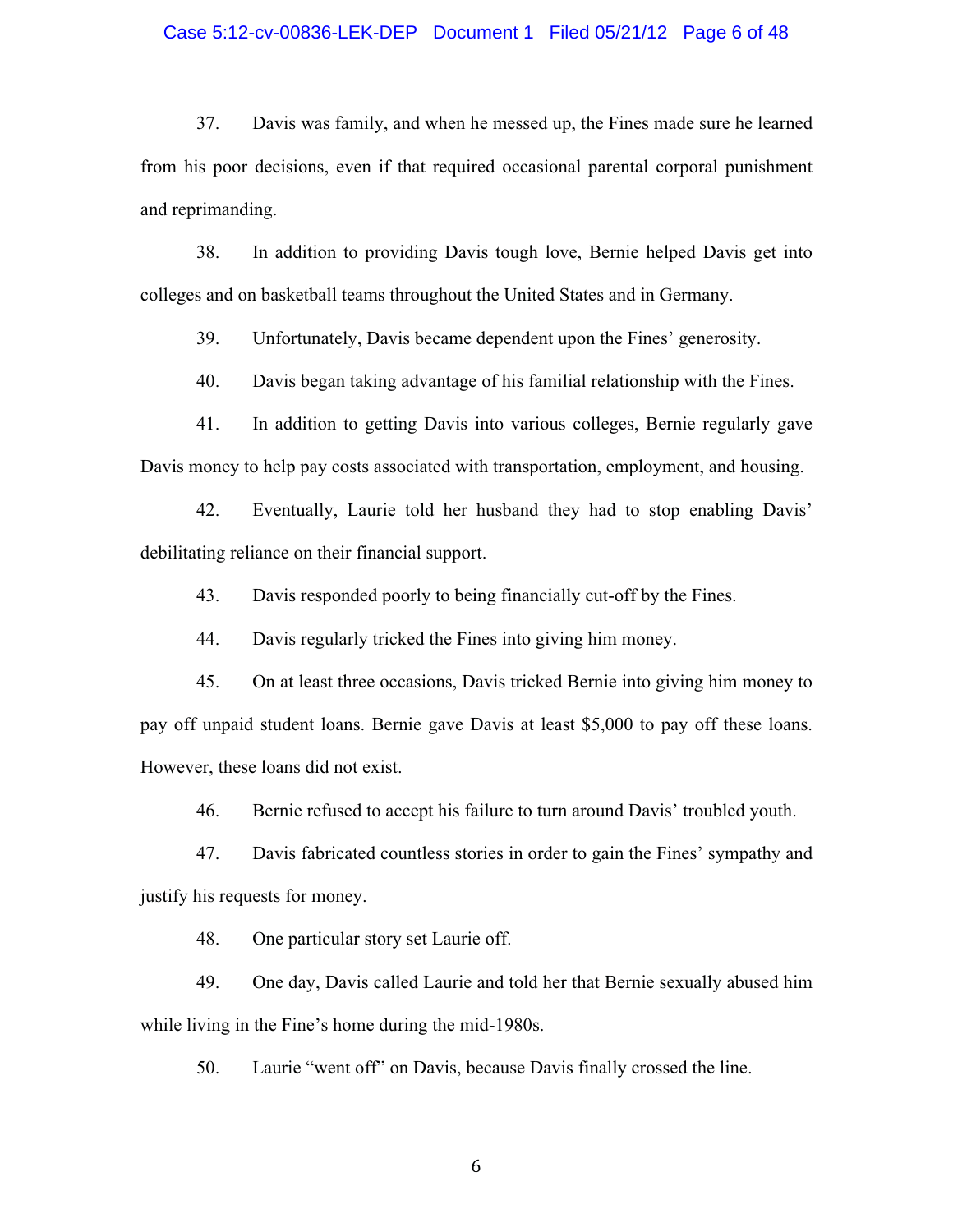# Case 5:12-cv-00836-LEK-DEP Document 1 Filed 05/21/12 Page 7 of 48

51. Bernie assured Laurie that it was just another one of Davis' fabricated stories.

52. Although they agreed that Davis crossed the line in privately and falsely accusing Bernie of sexual abuse, the Fines were still in denial about their inability to better help Davis.

53. Therefore, the Fines agreed not to "go off" on Davis in the future, because Davis was still just a young man in serious need of mental help and support.

54. Davis continued calling Laurie with various stories designed to win her family's sympathy and justify his habitual requests for money

55. When Davis was desperate, he would bring up his false accusations against Bernie.

56. However, in light of their agreement not to "go off" on Davis, Laurie would patiently suffer Davis' vilification of her husband with the hope that Davis would eventually outgrow the lies and his dependency upon her family for financial support.

57. Laurie occasionally tested Davis' various stories by asking him specific questions—questions intended to see just how far Davis was willing to let his lies go.

58. Laurie often resorted to sarcasm during these conversations, as it was the only way she could get through Davis' stories without "going off" on him.

59. Eventually, Davis quit calling Laurie with his made-up stories.

60. The Fines thought Davis finally outgrew his dependency on them for money and the bitterness he felt when they withheld their financial support. They were wrong.

61. In 2002, Davis saw an ESPN report about coaches molesting young

-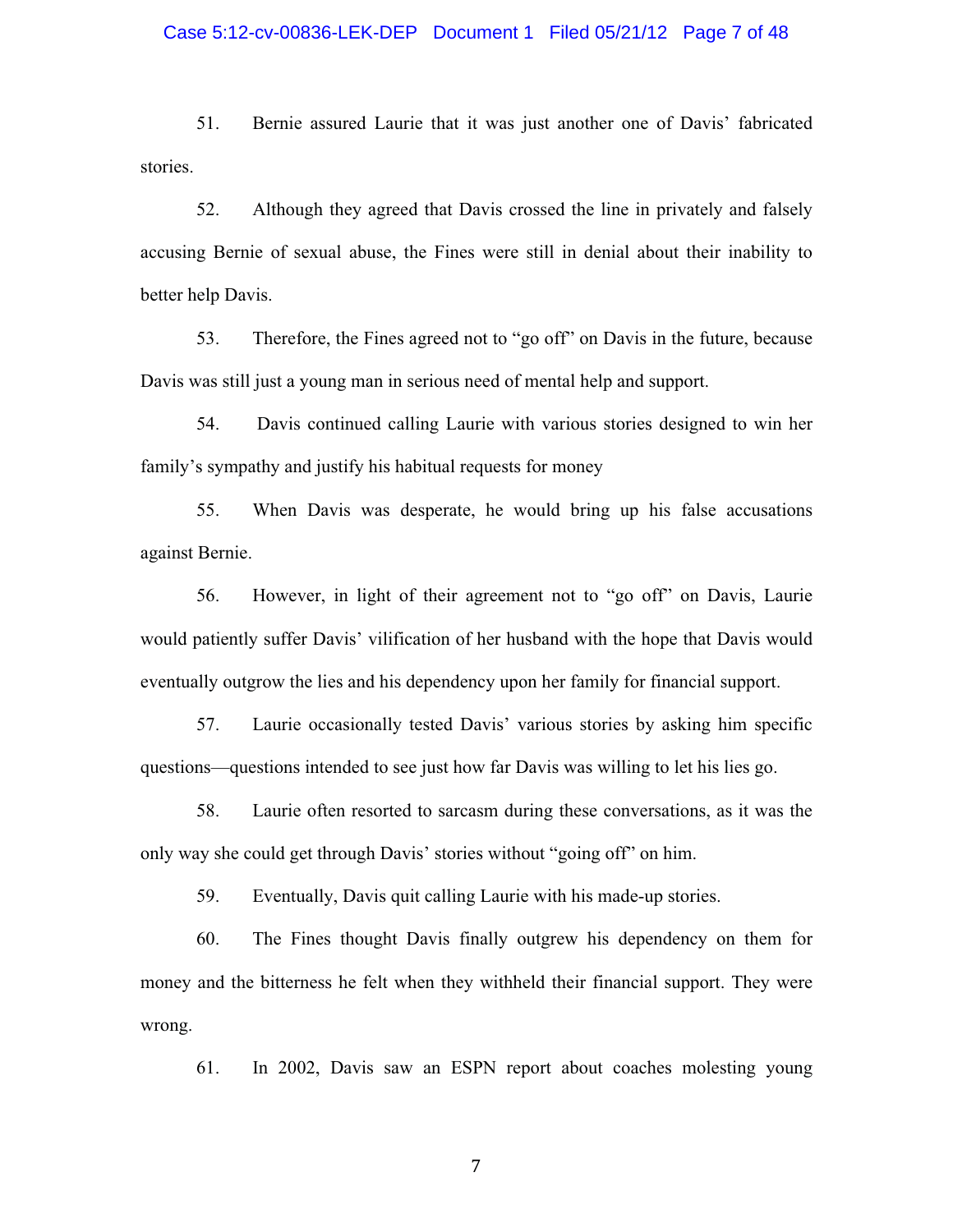# Case 5:12-cv-00836-LEK-DEP Document 1 Filed 05/21/12 Page 8 of 48

athletes.

62. In light of ESPN's report, Davis believed the media would quickly pick up his story and that he could get payback against the Fines for their financial abandonment, and perhaps profit in some way from the media attention.

63. Davis contacted Mike McAndrew ("McAndrew") and Matt Michael ("Michael"), reporters at *The Post-Standard*, a newspaper based in Syracuse, New York.

64. Davis told McAndrew the same fabricated story he had previously told Laurie, that Bernie Fine had molested him while he, Davis, was a child.

65. *The Post-Standard* spent a year researching Davis' story before determining they lacked any evidence to overcome their serious doubts as to the story's truth.

66. Davis gave *The Post Standard* the names of several men, including Davis' own stepbrother, Mike Lang ("Lang"), who Davis said would corroborate his story.

67. Lang is five years older than his stepbrother, Davis.

68. Lang was a ball boy for, or otherwise similarly related to, the Syracuse Men's Basketball team before Davis.

69. In 2002, McAndrew contacted Lang by telephone to vet Davis' story.

70. During this conversation, Lang said Bernie had "never done nothing to me—never. I would tell you."

71. Lang told McAndrew that, as of 2002, "he had not talked to Fine in about 15 years. He had stopped socializing with the coach because Lang had started smoking cigarettes and knew Fine would not approve[.]" Lang confirmed that his smoking was "the only reason why [he stopped socializing with Bernie.]"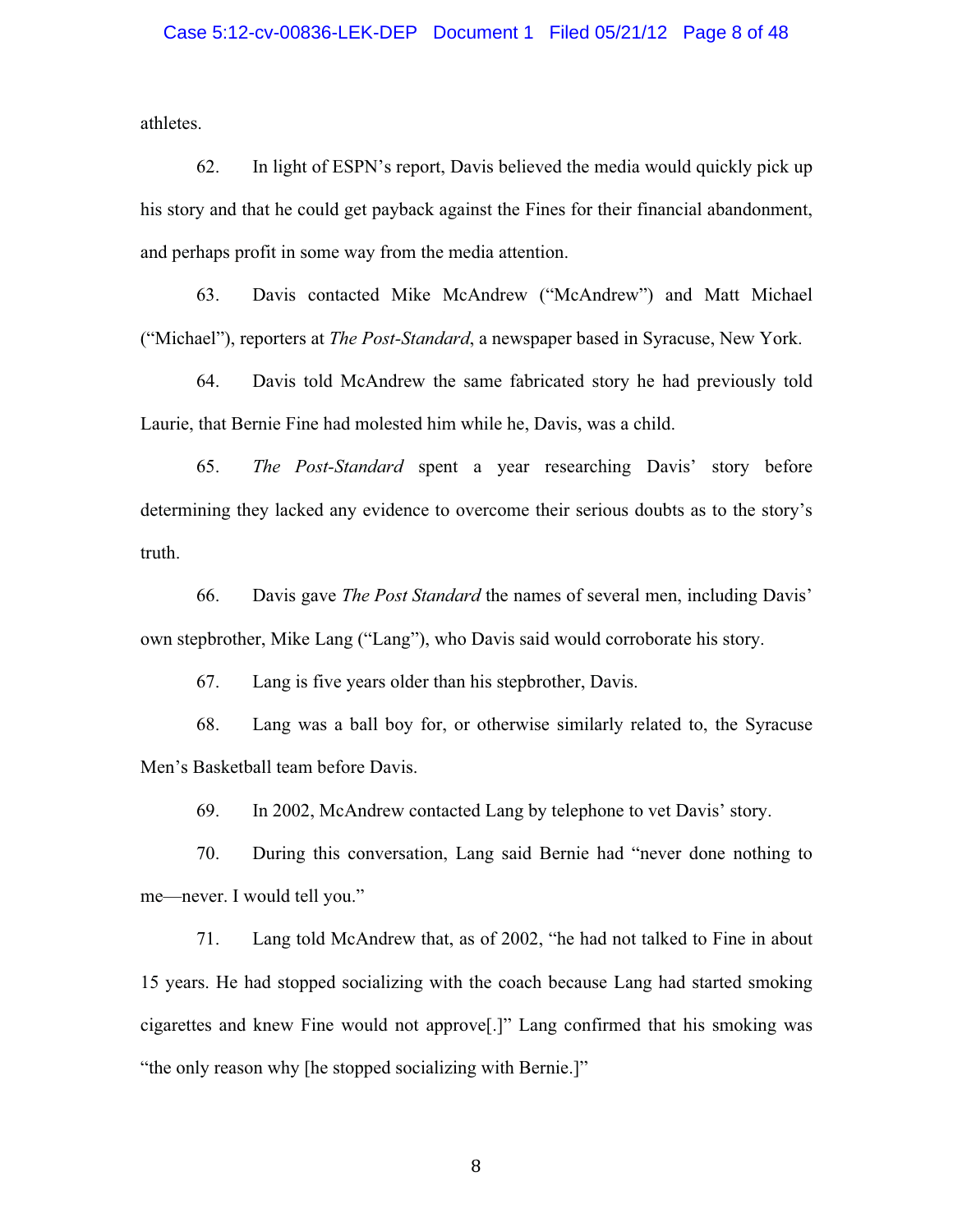# Case 5:12-cv-00836-LEK-DEP Document 1 Filed 05/21/12 Page 9 of 48

72. Lang renewed his social relationship with Bernie sometime after 2002.

73. Lang even attended Bernie's  $60<sup>th</sup>$  birthday party in 2006, and as recently as 2010, used Bernie's personal tickets to attend Syracuse Men's Basketball home games.

74. Lang asked Bernie in 2009 or 2010 to allow Lang's sons to serve as ball boys for the Syracuse Men's Basketball team, thereby allowing them to follow in their father's footsteps. Lang further asked Bernie to show his sons the locker room, introduce them to the players, and otherwise give them the same experience he, Lang, had as a child.

75. At or around this time, it was public record that Lang had experienced severe financial hardship.

76. None of the men identified by Davis in 2003, including Lang, corroborated his accusations against Bernie, or his wife, Laurie.

77. In 2003, after *The Post-Standard* refused to publish his story, Davis contacted Defendant ESPN and was put in touch with Defendants Mark Schwarz and Arthur Berko.

78. Davis told Schwarz and Berko the same story he had told Laurie and *The Post-Standard*.

79. Davis also gave Defendants an admittedly doctored, substantially inaudible, and entirely speculative tape, which Davis purported to be a recoding of a telephone conversation between he and Laurie in 2002.

80. Davis told Defendants he made the tape, without Laurie's knowledge, in 2002.

81. Davis told Defendants that the tape proved Laurie's knowledge of, and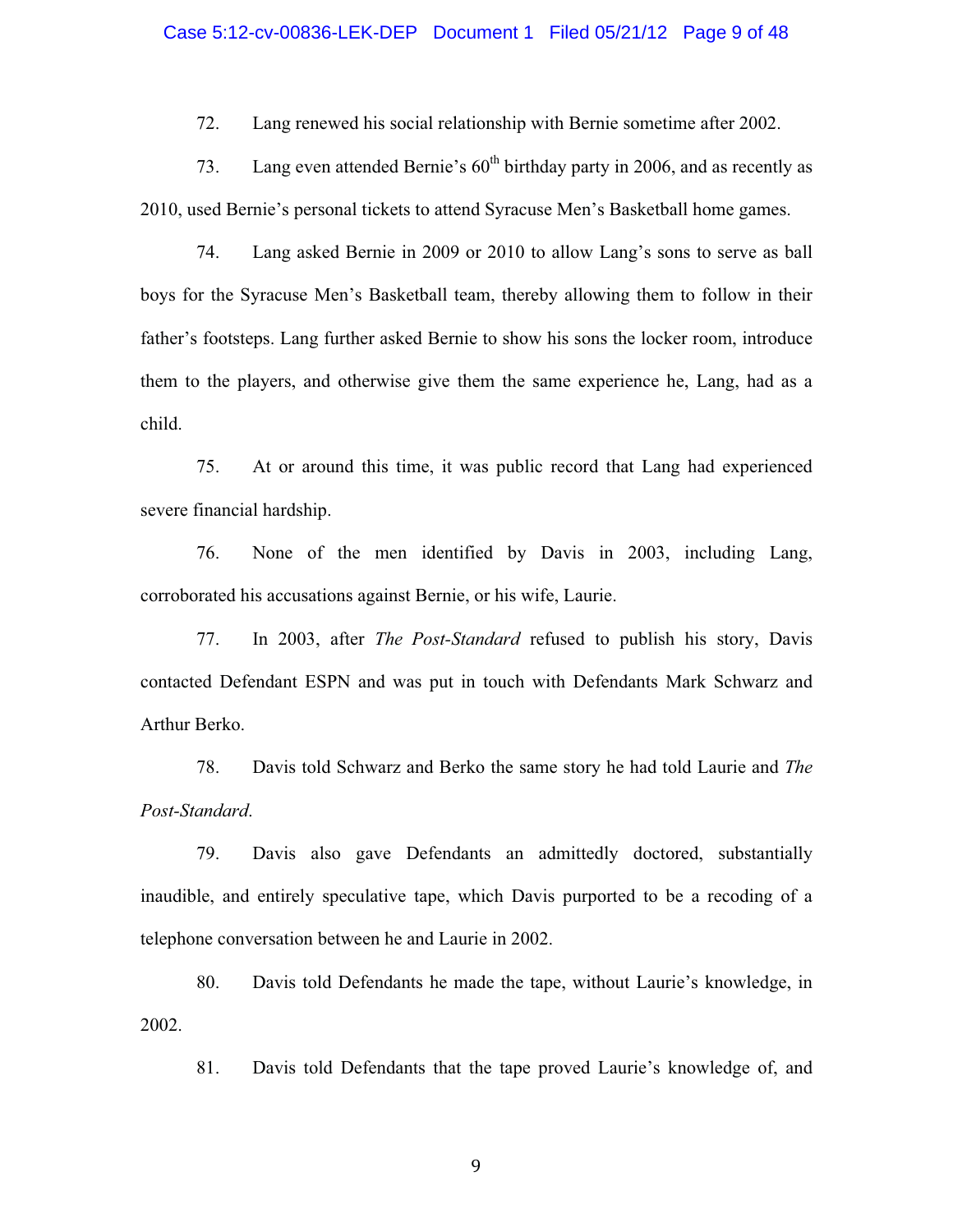#### Case 5:12-cv-00836-LEK-DEP Document 1 Filed 05/21/12 Page 10 of 48

involvement in, Bernie's molestation of him, Davis, from the 1980s to 2000.

82. This tape is largely inaudible.

83. The portions of this tape that are audible, are entirely speculative in nature and are otherwise totally unsupportive of Defendants' eventual coverage of Davis' story.

84. On May 17, 2012, ESPN published a 46 minute, 41 second recording that it, ESPN, purports to be the entire taped conversation between Davis and Plaintiff from 2002. From this recording, it is apparent that:

- 1. Plaintiff repeatedly confirms that Bernie never sexually molested Davis.
- 2. Plaintiff repeatedly cautions Davis from having contact with Bernie, in light of Davis' accusations; and
- 3. Plaintiff repeatedly looks out for Davis as a mother would.

85. Regarding the statement in this recording that Plaintiff was "with" Davis because she wanted to be, it is apparent within the entire context of the tape that "with" simply refers to spending time with Davis, which Bernie seemingly resented. Moreover, Plaintiff mocks that idea that she had any improper relationship with Davis or anyone other than her husband, and Davis in no way indicates that his relationship with Plaintiff was untoward.

86. ESPN knew this recording was inconsistent with Davis' accusations. This is readily apparent from the comments of Vince Doria, Vice President and Director of News for ESPN, in a November 28, 2011 article entitled "ESPN's Doria on Syracuse Coverage." In this article, Doria admits that the recording "was clearly a damning tape in terms of [Laurie's] characterization of her husband but much of it was her thinking and beliefs. [Laurie] never directly acknowledged to have witnessed any of [Davis'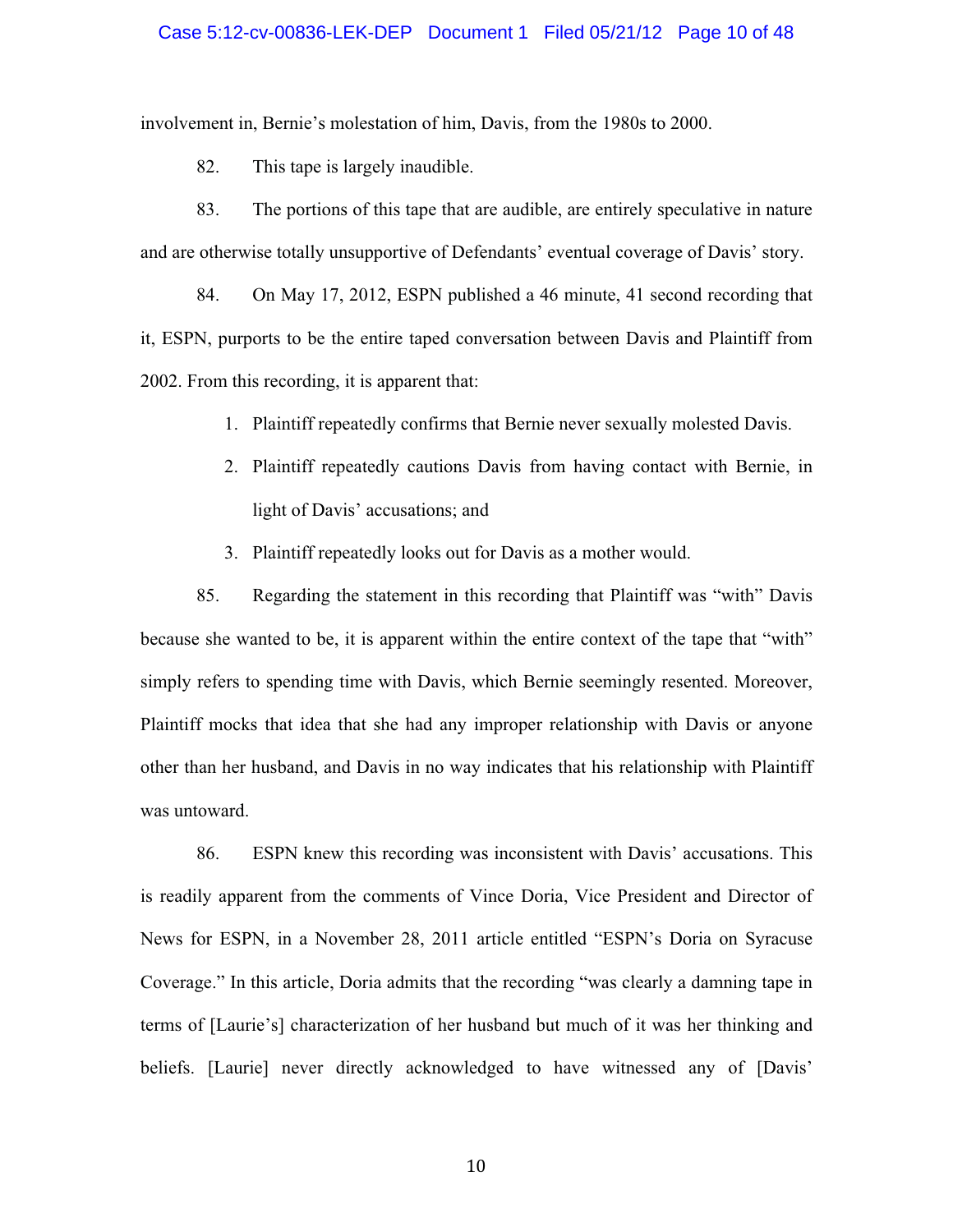#### Case 5:12-cv-00836-LEK-DEP Document 1 Filed 05/21/12 Page 11 of 48

accusations] first-hand."

87. During this recording, Davis lied to Laurie and deceived her be telling her that he was not recording the conversation.

88. From 2003 to 2011, Defendants refused to publish this admittedly unreliable tape because it was substantially inaudible, entirely speculative in nature, and otherwise lacked any corroborating support. Defendants were also aware of *The Post-Standard*'s refusal to publish the Davis' story, despite their possession of the same tape.

89. As he did with *The Post-Standard*, Davis gave Defendants the names of various persons whom Davis promised would corroborate his accusations against the Fines.

90. Not a single person corroborated Davis' story.

91. Defendants contacted Davis' stepbrother, Lang, to corroborate Davis' story.

92. Lang again denied ever being abused by Bernie, and assured Defendants that Bernie had never done anything inappropriate to him.

93. Defendants did not publish Davis' story because Davis was the only source; Bernie was a well-respected coach and individual; Bernie had no track record whatsoever that would support Davis' accusations; none of the persons named by Davis corroborated his story, including Davis' stepbrother, Lang; and the tape produced by Davis was unauthenticated.

94. During an interview with Richard Deitsch ("Deitsch") of Sports Illustrated on December 1, 2011, Defendant Schwarz explained: "It was not as if we were party to recording it, vetting it, knowing how it was made, who was on the other end of the phone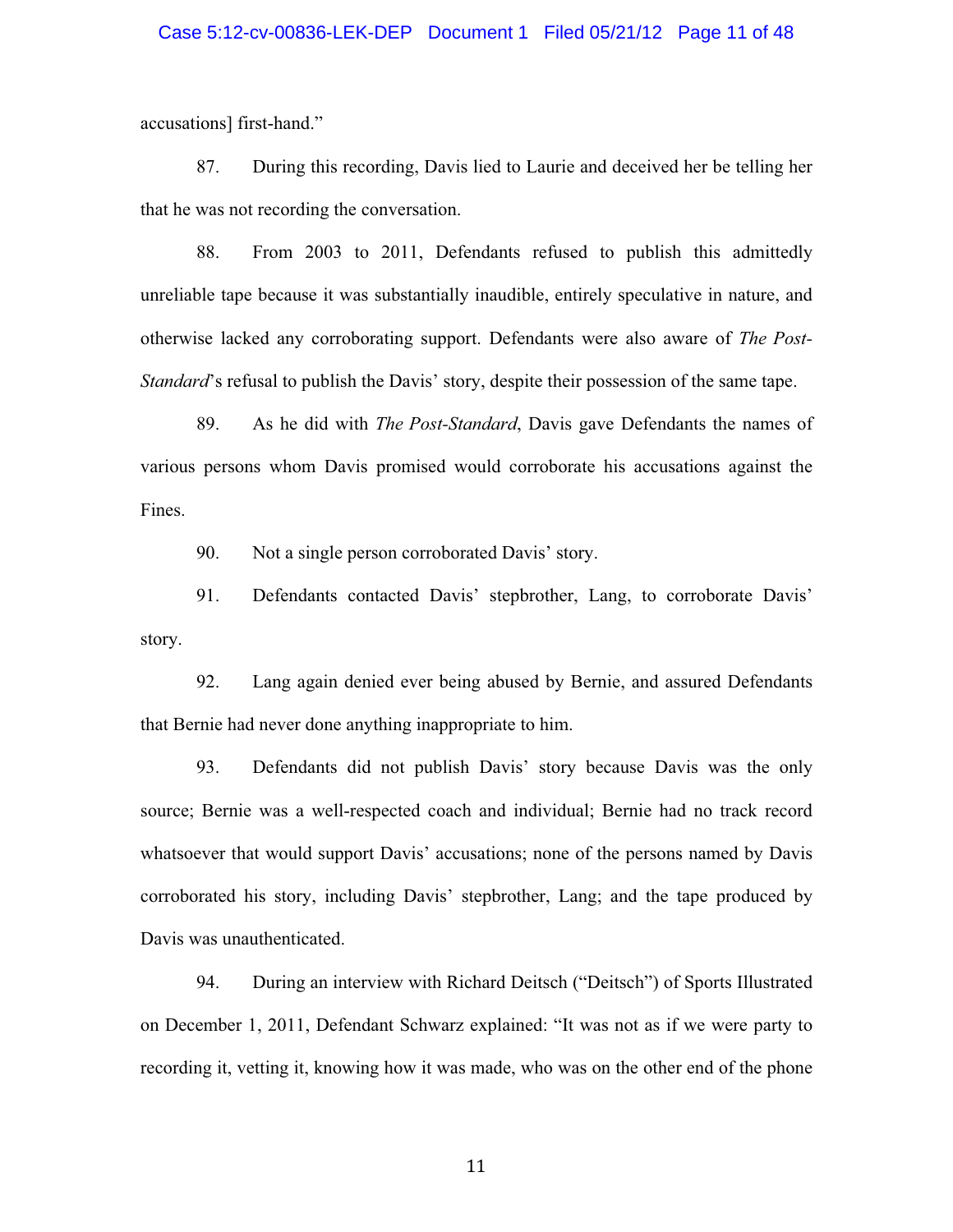#### Case 5:12-cv-00836-LEK-DEP Document 1 Filed 05/21/12 Page 12 of 48

call. We had never met Laurie Fine. We didn't know her voice. And it was not a perfect recording, either. It was a little scratchy and you could hear it, but you had to strain to hear exactly what was said. We had to sweeten the audio quality to make sure we understood the words better."

95. Defendant Schwarz also stated that he and Berko interviewed Lang on several occasions in 2003, but that Lang said Bernie never once inappropriately touched him.

96. In light of the above, Defendants decided not to run Davis' story or publish the selective statements taken out of context from the admittedly doctored, substantially inaudible, and entirely speculative tape purporting to be of Laurie Fine in 2003, because they lacked evidence to overcome their serious doubts as to the story's truth.

97. Just as Laurie and *The Post-Standard* had done, Defendants vetted Davis' story and found absolutely no corroborating evidence to support its publication in 2003.

98. Having failed to convince *The Post-Standard* and Defendants in 2003, Davis emailed his story to Syracuse University Chancellor Nancy Cantor in 2005.

99. Syracuse University hired a law firm to investigate Davis' story. However, when its investigation was over, it too concluded that Davis' story was totally unfounded. By way of Davis, Defendants were aware of this investigation's unfounded conclusions when they subsequently defamed Plaintiff.

100. Schwarz regretted not breaking Davis' story in 2003.

101. Schwarz obsessed over Davis' story. His obsession is apparent during his December 1, 2011 interview with Deitsch: "I would have taken a run at [Davis' story]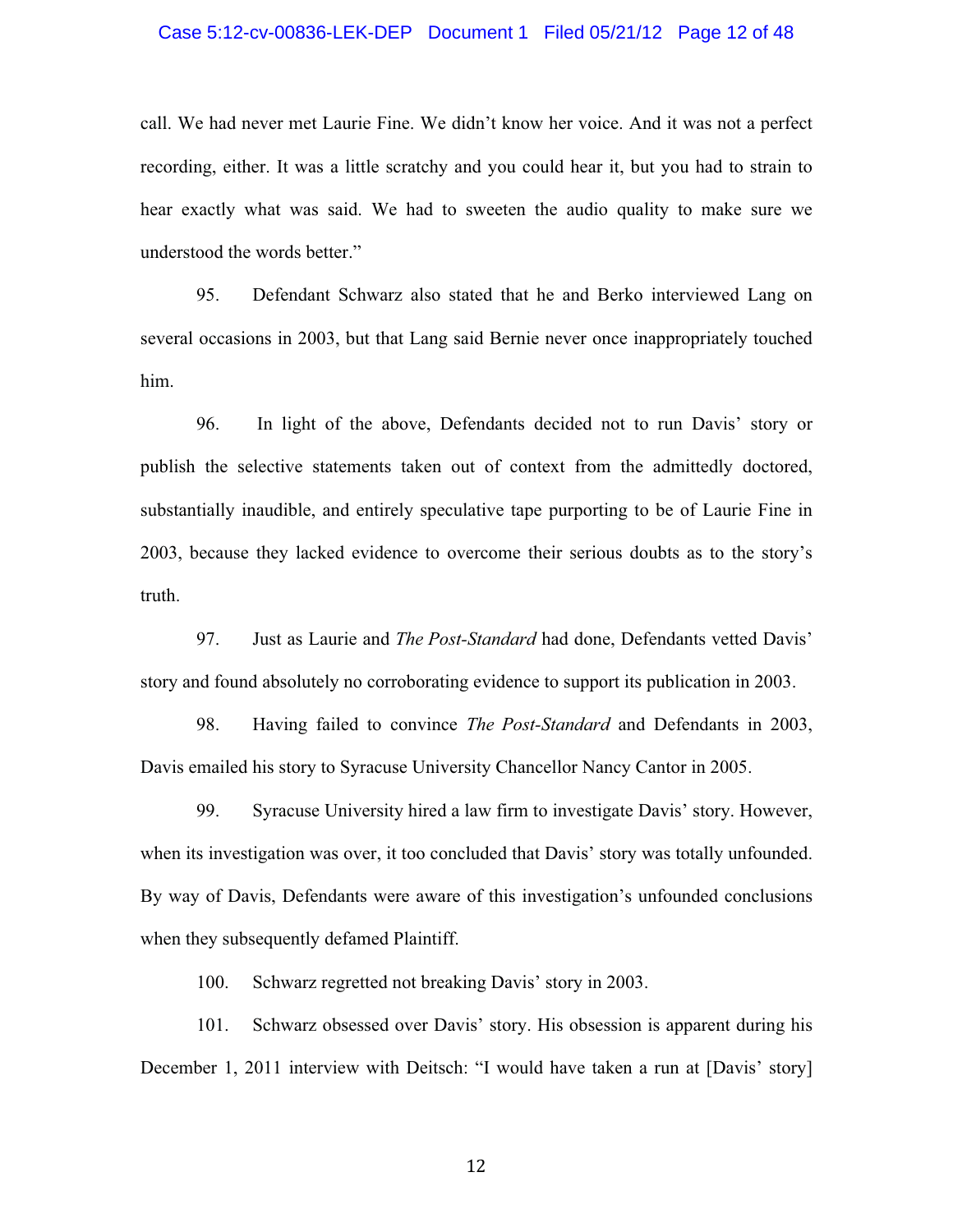#### Case 5:12-cv-00836-LEK-DEP Document 1 Filed 05/21/12 Page 13 of 48

every month of my career between 2003 and 2011 if I could have been pulled off other events and other coverage. If someone said you can either do this story, or you can do 100 NBA championship events or 17 World Series, which would you do, I would do this story and let other people cover the World Series."

102. In 2003, Schwarz went so far as to spy on Plaintiff, shooting a hidden camera video of her without her knowledge. This video could have been used to authenticate Laurie's voice in 2003. Instead, Defendants did not bother to authenticate Laurie's voice until after the Penn State Sex Abuse Scandal in 2011.

103. Schwarz kept in regular contact with Davis over the next decade.

104. Schwarz knew about Davis' first marriage and divorce. Schwarz knew that Davis found God and was no longer pushing his story against the Fines. Schwarz knew Davis was remarried and had two kids and that everything in Davis' life was great.

105. Although Davis had finally outgrown his story, Schwarz kept calling Davis, pressuring him until November 2011, at which time the Penn State Sex Abuse Scandal broke.

106. The Penn State Sex Abuse Scandal involved accusations against a former assistant Pennsylvania State University football coach, Jerry Sandusky, who is alleged to have sexually abused several young boys while employed by the university.

107. Just as he had after watching the 2002 ESPN report about coaches accused of sexually abusing young athletes, the Penn State Sex Abuse Scandal spurned Davis to recirculate his story to Defendants with the intent of punishing the Fines for their tough love and financial abandonment, and capitalizing financially from his "fifteen minutes of fame."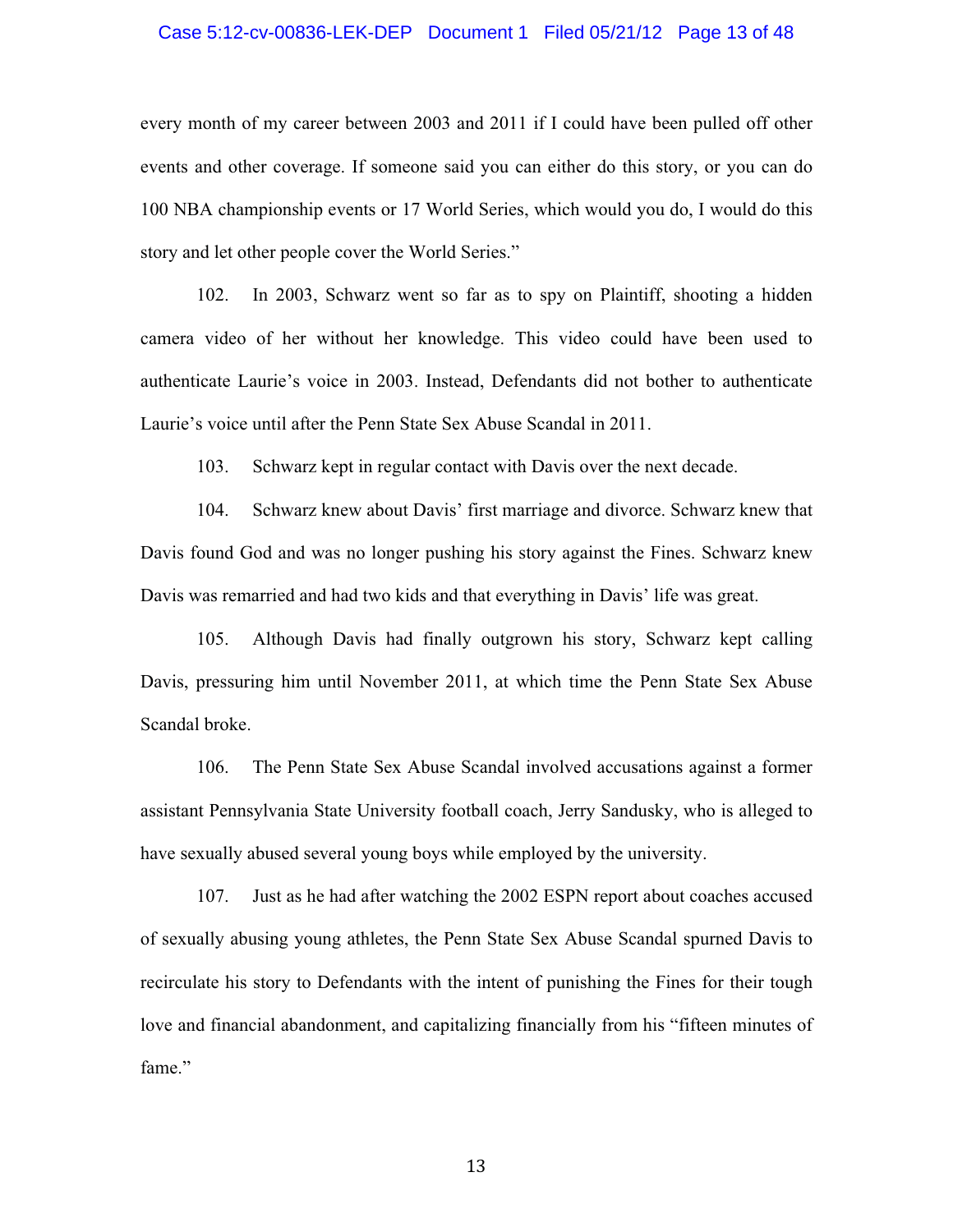# Case 5:12-cv-00836-LEK-DEP Document 1 Filed 05/21/12 Page 14 of 48

108. This time Davis convinced his stepbrother, Lang, to back him up.

109. Davis gave Lang Defendant Schwarz' cell phone number and instructed him to tell Schwarz that Bernie had molested him, Lang, just like Jerry Sandusky molested those kids at Penn State.

110. Lang called Schwarz on November 11, 2011, and recanted the claim he steadfastly maintained during the prior decade, that "[t]he things that happened to [Davis], didn't happen to me."<sup>1</sup>

111. Despite Lang's blatant non-credibility, which was most evident from his inconsistent and contradictory statements, inherently biased relationship to Davis, renewed relationship with Bernie Fine, including coming to Bernie's  $60<sup>th</sup>$  birthday party, using Bernie's personal basketball tickets to attend Syracuse home games, and requesting that his sons serve as ball boys for Bernie and the Syracuse Basketball team, Defendants relied on Lang as a second-source to Davis' otherwise completely uncorroborated accusations.

112. Nearly a decade after first investigating Davis' story, but only six days after receiving Lang's phone call, Defendants broke Davis' story on November 17, 2011.

113. Defendants had serious doubts as to the truth of Davis' story in 2011, just as they had in 2003, because the story still lacked a credible second source or any corroborating evidence.

114. Only two things changed between 2003, when Defendants first investigated Davis' story but refused to publish it, and November 17, 2011, when

-------------------------------------------------------

<sup>&</sup>lt;sup>1</sup> Lang's statement does not appear in the printed article, but may be heard in the audio recording that appears in the article and found at:

http://www.syracuse.com/news/index.ssf/2012/04/bernie\_fine\_supporters\_questio.html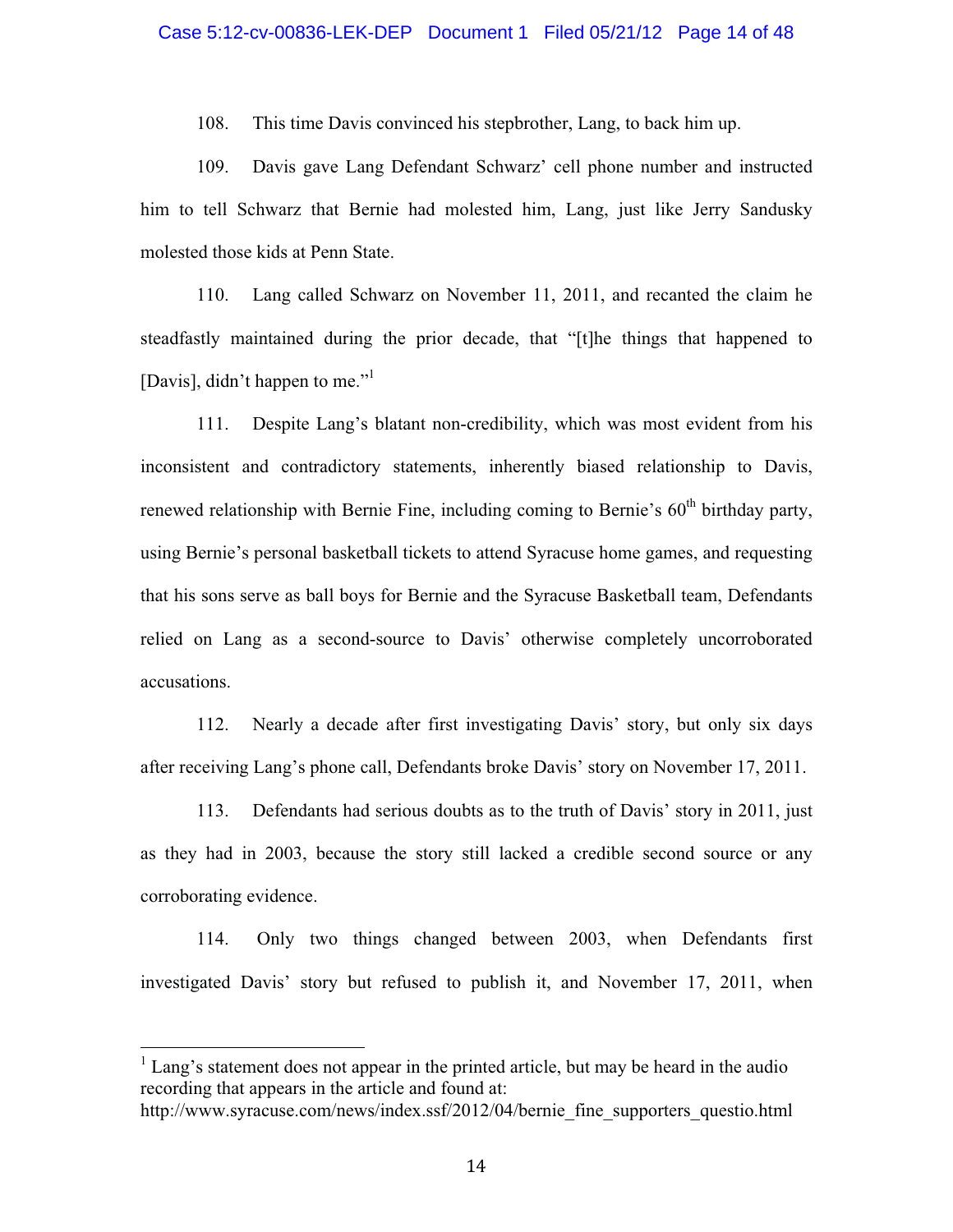#### Case 5:12-cv-00836-LEK-DEP Document 1 Filed 05/21/12 Page 15 of 48

Defendants published Davis' accusations against Laurie and Bernie Fine.

- 1. In November 2011, the Penn State Sex Abuse Scandal received worldwide coverage.
- 2. In the immediate wake of the Penn State Sex Abuse Scandal, Mike Lang suddenly recanted decades-long testimony by telling Schwarz he was abused, just like the children at Penn State.

115. By 2011, Schwarz had lost his journalistic objectivity in Davis' story, in part, by maintaining personal communication with Davis for almost a decade.

116. These personal communications caused Schwarz and Berko to push Davis' story, despite having serious doubts as to its truth, because they had spitefully developed an irrational ill will toward the Fines since Davis first approached Defendants in 2003.

117. Defendants knew that Lang had consistently maintained that "[t]he things that happened to [Davis], didn't happen to me."

118. Defendants knew that Lang was Davis' stepbrother.

119. Defendants were aware of, or knowingly overlooked, countless reasons to seriously doubt Lang's credibility, including that Lang attended Bernie Fine's  $60<sup>th</sup>$ birthday party in 2006, and as recently as 2010, used Bernie Fine's tickets to attend Syracuse Men's Basketball home games. If there were any credibility to Lang's corroborating statements, he surely would not have renewed such a close personal relationship with Bernie during this time.

120. Defendants were aware of, or knowingly overlooked, the fact that Lang asked Bernie in 2009 or 2010 to allow Lang's sons to serve as ball boys for the Syracuse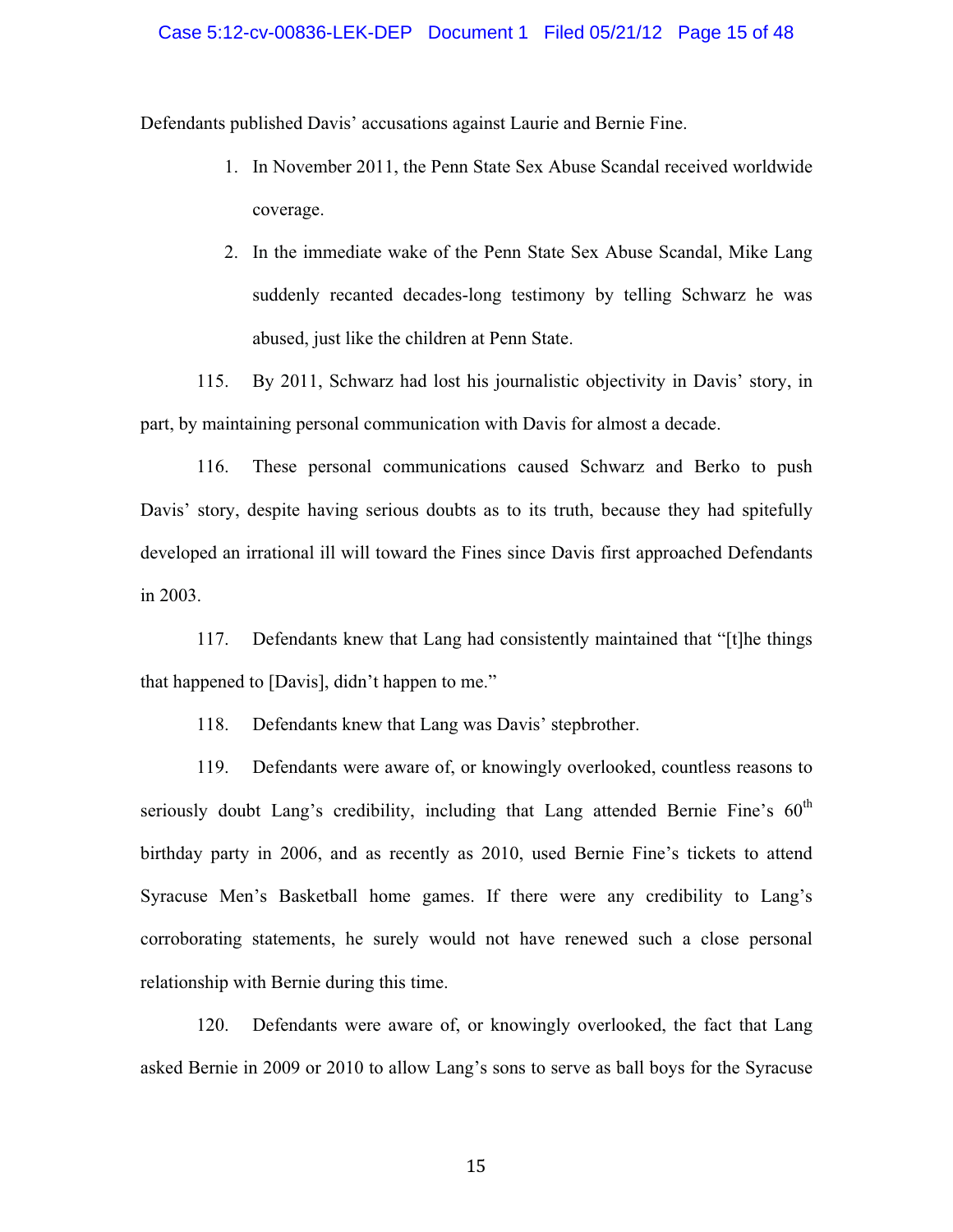#### Case 5:12-cv-00836-LEK-DEP Document 1 Filed 05/21/12 Page 16 of 48

Men's Basketball team, thereby following in their father's footsteps. Lang further asked Bernie to show his sons the locker room, introduce them to the players, and otherwise give them the same experience he, Lang, had as a child. Had their been any credibility to Lang's eventual and inconsistent support of Davis' accusations, it clearly was undone by Lang's request to place his sons within Bernie's close personal supervision.

121. At or around this time, Defendants knew that it was public record that Lang had experienced severe financial hardship. Lang's financial desperation should have compelled Defendants to further question Lang's non-credibility as a second-source to a story they had otherwise kept under wraps for almost a decade.

122. Nevertheless, Schwarz and Berko pushed the story, despite having serious doubts at to its truth, because of the ill will they had irrationally developed toward the Fines since 2003.

123. ESPN pushed the story, despite having serious doubts as to its truth, in order to capitalize financially in the wake of the Penn State Sexual Abuse Scandal.

124. In doing so, Defendants ignored Lang's total lack credibility, which should have precluded Defendants from maliciously publishing the story.

125. Vince Doria spoke about Defendants' over-eagerness to break Davis' story at the S.I. Newhouse School of Public Communications at Syracuse University on February 23, 2012.

126. At the Newhouse symposium, Doria was asked, "Would you have broken the Syracuse story, the way you did, and at the time you did, had the Penn State Scandal not been broken?" In response, Doria explained, "I don't think that I could give you an *honest* answer. There is no doubt that ESPN, every news entity, the world at large, was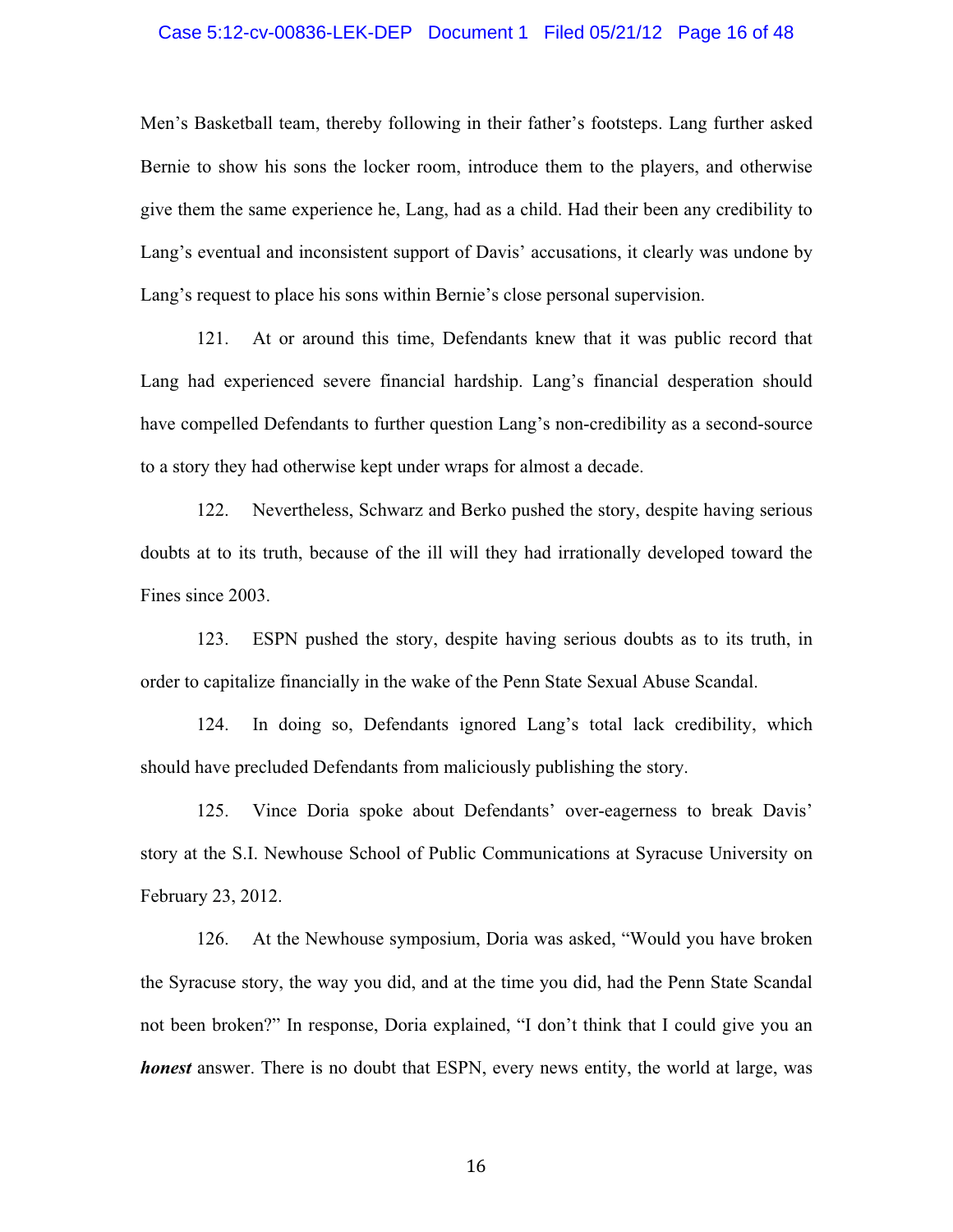#### Case 5:12-cv-00836-LEK-DEP Document 1 Filed 05/21/12 Page 17 of 48

influenced by the Sandusky-Penn State story, and once that's in your head, and you are aware of it and you've seen how its played out, you see the impact that it's had, *it's awfully hard to make an objective judgment.*"

127. Doria further explained that Defendants had doubts about Davis and Lang, as well as the facts otherwise known to Defendants, but published Davis' story anyway. "Would we have reported it [had the Penn State story not been broke]? I'd like to think the sourcing of it, and the facts that we had at the time would've compelled us to report it, but can I tell you that Penn State wasn't in my head? I can't tell you that."

128. On or around November 20, 2011, just days after Defendants gave life to Davis' story, Zach Tomaselli contacted ESPN and was put in touch with Schwarz.

129. Tomaselli told Schwarz that he had been abused by Bernie Fine.

130. Motivated by his ill will toward the Fines, and before Tomaselli had even spoken with police, Schwarz put Tomaselli in direct contact with Davis.

131. Schwarz acted maliciously, wantonly, and recklessly by putting Tomaselli directly in touch with Davis. This act willfully disregarded the Fines' rights.

132. Schwarz put Tomaselli in touch with Davis so that Davis could coach Tomaselli on what to say to the Syracuse police.

133. During a December 4, 2011 interview with Howard Kurtz of CNN's Reliable Sources, Vince Doria admitted that Schwarz's actions, putting a primary source to a story, Davis, in touch with a secondary source to the same story, Tomaselli, was grossly inappropriate. Specifically, Doria explained, "that is not how we typically operate. Putting two sources in touch with each other is something we would not normally do, and probably would not have done in this case if we had thought about it."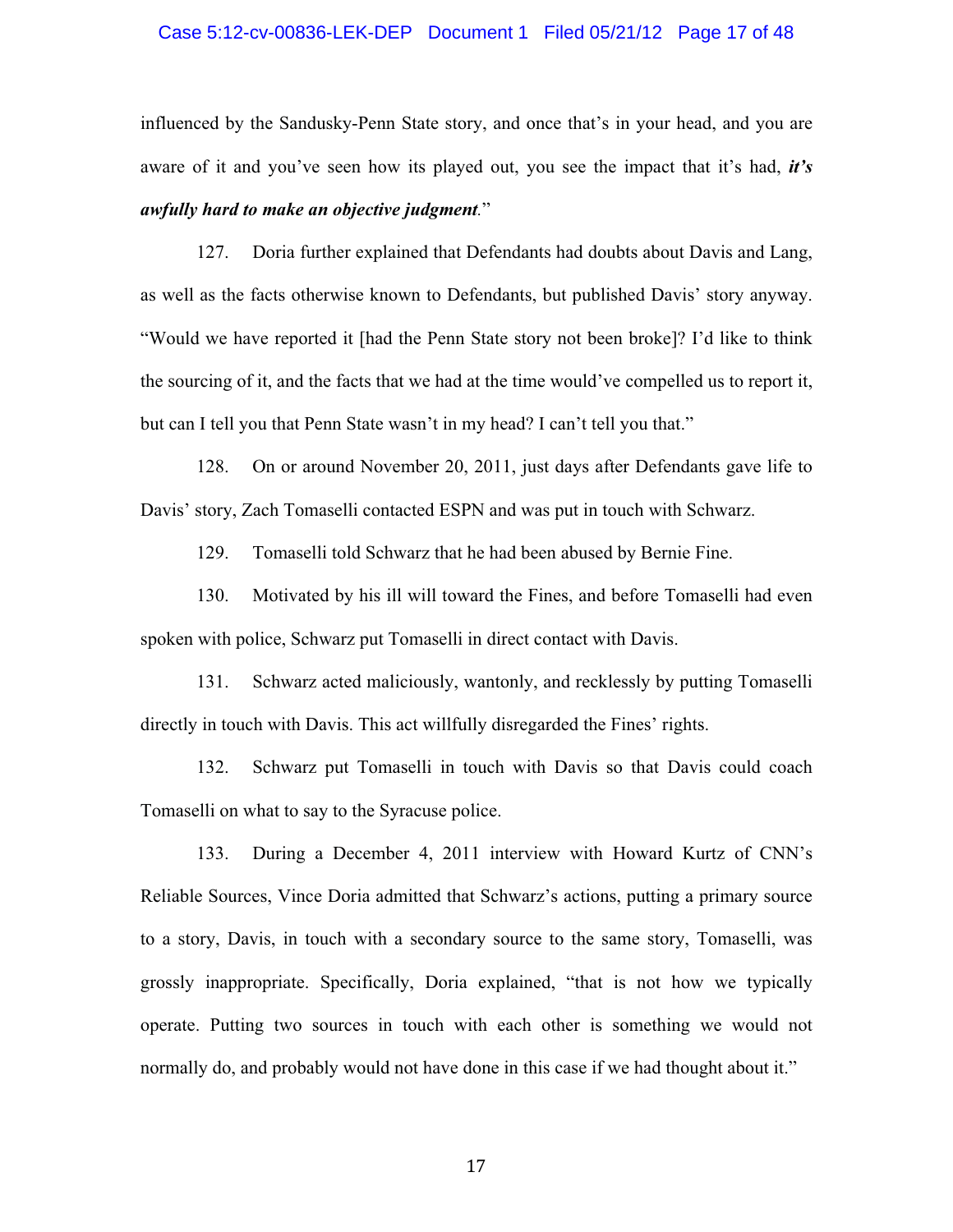#### Case 5:12-cv-00836-LEK-DEP Document 1 Filed 05/21/12 Page 18 of 48

134. In April 2012, Tomaselli admitted that Davis coached him on what to say to police over the course of multiple telephone conversations. Tomaselli also admitted to making up his accusations against Bernie Fine. $<sup>2</sup>$ </sup>

135. Davis knew Tomaselli was lying during these telephone conversations.

136. During these telephone conversations, Tomaselli could not describe the Fines' home, the Syracuse basketball arena, or the players on the Syracuse basketball team at the time he was allegedly abused.

137. Davis told Schwarz that Tomaselli's claim was a lie.

138. Defendants repeatedly told Tomaselli that his story lacked credibility and fell short of Defendants' journalistic standards.

139. Defendants nevertheless leaked Tomaselli's story to *The Post-Standard* in order to falsely boost the newsworthiness of Tomaselli's non-credible story.

140. Despite knowing that Tomaselli was lying, Defendants published Tomaselli's allegations, without qualification, in order to bolster Davis' accusations against the Fines and to further justify Defendants' 2011 publication of selective statements taken out of context from the admittedly doctored, substantially inaudible, and entirely speculative tape made by Davis in 2002.

141. On November 27, 2011, just a week after breaking the story and shortly after "casting" Tomaselli as the third accuser, Defendants published selective statements, taken out of context from the tape given to them by Davis in, and held by Defendants since, 2003—the recording that Davis claimed to be of a 2002 telephone conversation between he and Laurie.

-------------------------------------------------------

Tomaselli later claimed he was lying about lying about accusing Bernie Fine of sexual abuse.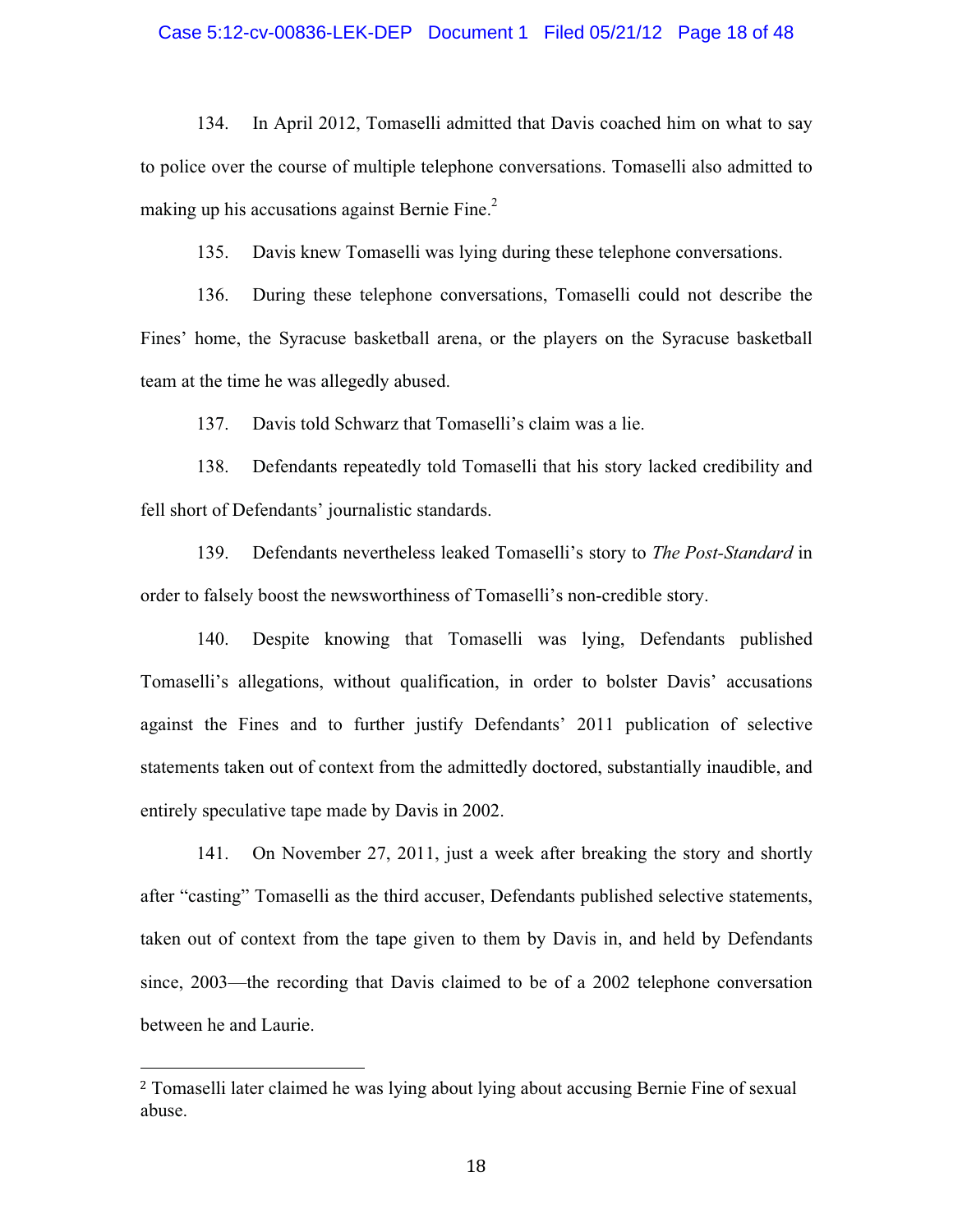#### Case 5:12-cv-00836-LEK-DEP Document 1 Filed 05/21/12 Page 19 of 48

142. From 2003 to 2011, Defendants refused to publish any part of this admittedly unreliable tape because it was substantially inaudible, entirely speculative in nature, lacked any corroborating support, and otherwise failed to support Davis' claims when considered in the overall context of those limited portions of the tape that were somewhat audible.

143. Despite its entirely speculative nature, Defendants doctored and otherwise highly edited this unreliable tape for publication in 2011.

144. Defendants distorted the tape's sound quality and voices, and otherwise spliced and/or deleted portions of the recording that were inconsistent with and totally contradicted the storyline of their coverage.

145. Although Defendants claim they confirmed in 2011 that the tape included Plaintiff's voice, Defendants have not made any other representations as to the tape's authenticity and doctored nature.

146. After refusing to publish it for more than eight (8) years, Defendants published selective statements taken out of context from the admittedly doctored, substantially inaudible, and entirely speculative tape during an ESPN program entitled *Outside the Lines* on November 27, 2011.

147. ESPN continues to publish selective statements taken out of context from the admittedly doctored, substantially inaudible, and entirely speculative tape on its website, where the recording has received predictably significant attention via social media.

148. The selective statements taken out of context from the admittedly doctored, substantially inaudible, and entirely speculative tape has drawn over 4,000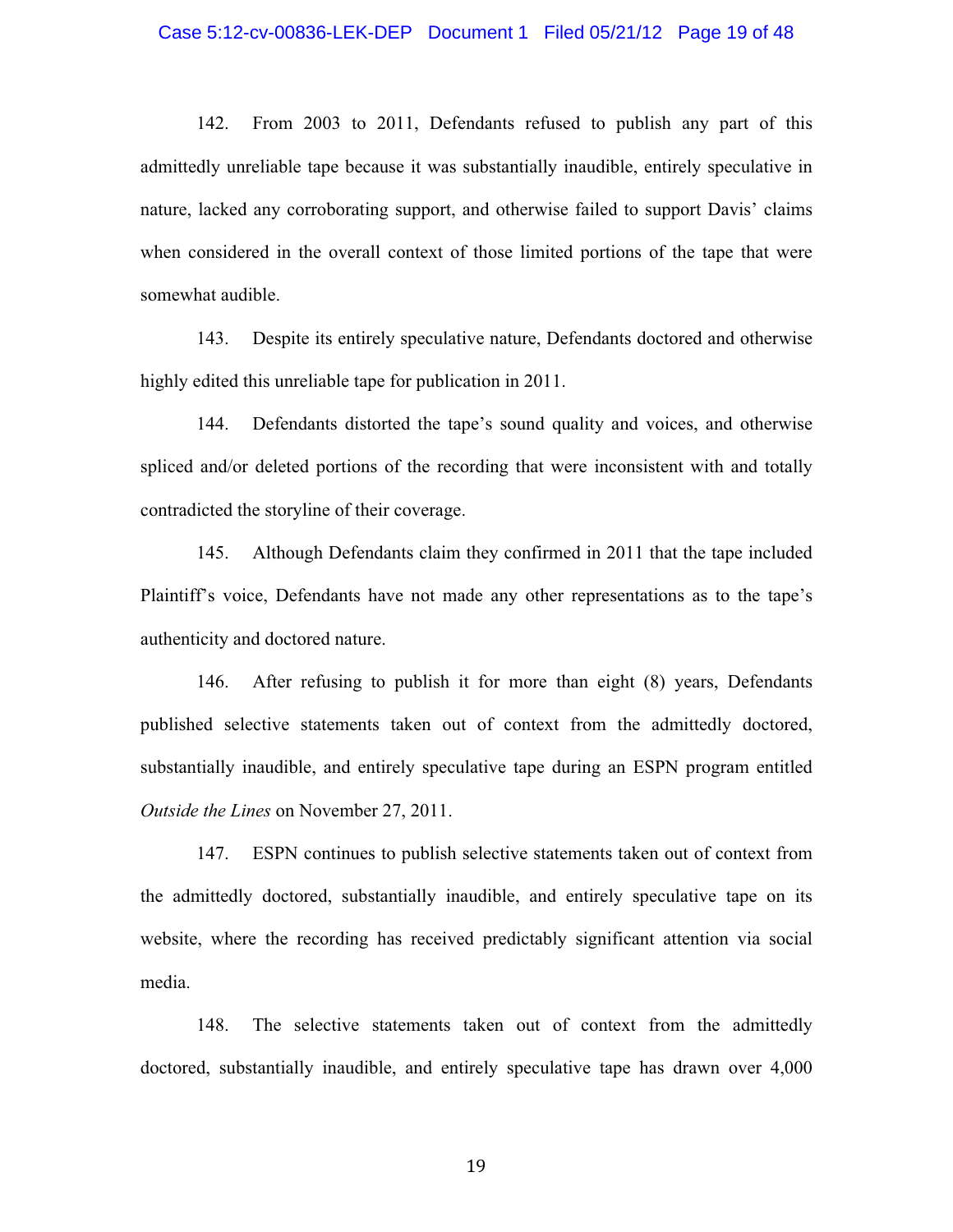#### Case 5:12-cv-00836-LEK-DEP Document 1 Filed 05/21/12 Page 20 of 48

comments on ESPN's website, has been recommended on Facebook over 4,000 times, and has been shared on Twitter almost 1,000 times.

149. The selective statements taken out of context from the admittedly doctored, substantially inaudible, and entirely speculative tape has been countlessly republished via other forms of social networking, as well as by media broadcast companies around the world.

150. The selective statements taken out of context from the admittedly doctored, substantially inaudible, and entirely speculative tape has been the subject of various stories and interviews subsequently published by Defendants.

151. During the November 27, 2011 program on *Outside the Lines*, since available on ESPN's website, Defendants selectively published statements taken out of context from the admittedly doctored, substantially inaudible, and entirely speculative  $tape.<sup>3</sup>$ 

152. The gist of Defendants' defamatory publications is that Laurie knowingly created an environment within her home where young boys could be molested in secret.

153. Defendants had actual notice that the gist of the publication was false.

154. Defendants had serious doubts as to the publication's truth.

155. Defendants had actual notice that several statements made by Schwarz in the program, or otherwise published by Defendants, were false.

156. Defendants had serious doubts as to whether several statements made by Schwarz in the program, or otherwise published by Defendants, were true.

-------------------------------------------------------

 $3$  Defendants claim the selected statements were taken from a tape purported to be about 47 minutes in length. Defendants published a 46 minute, 41 second tape on May 17, 2012.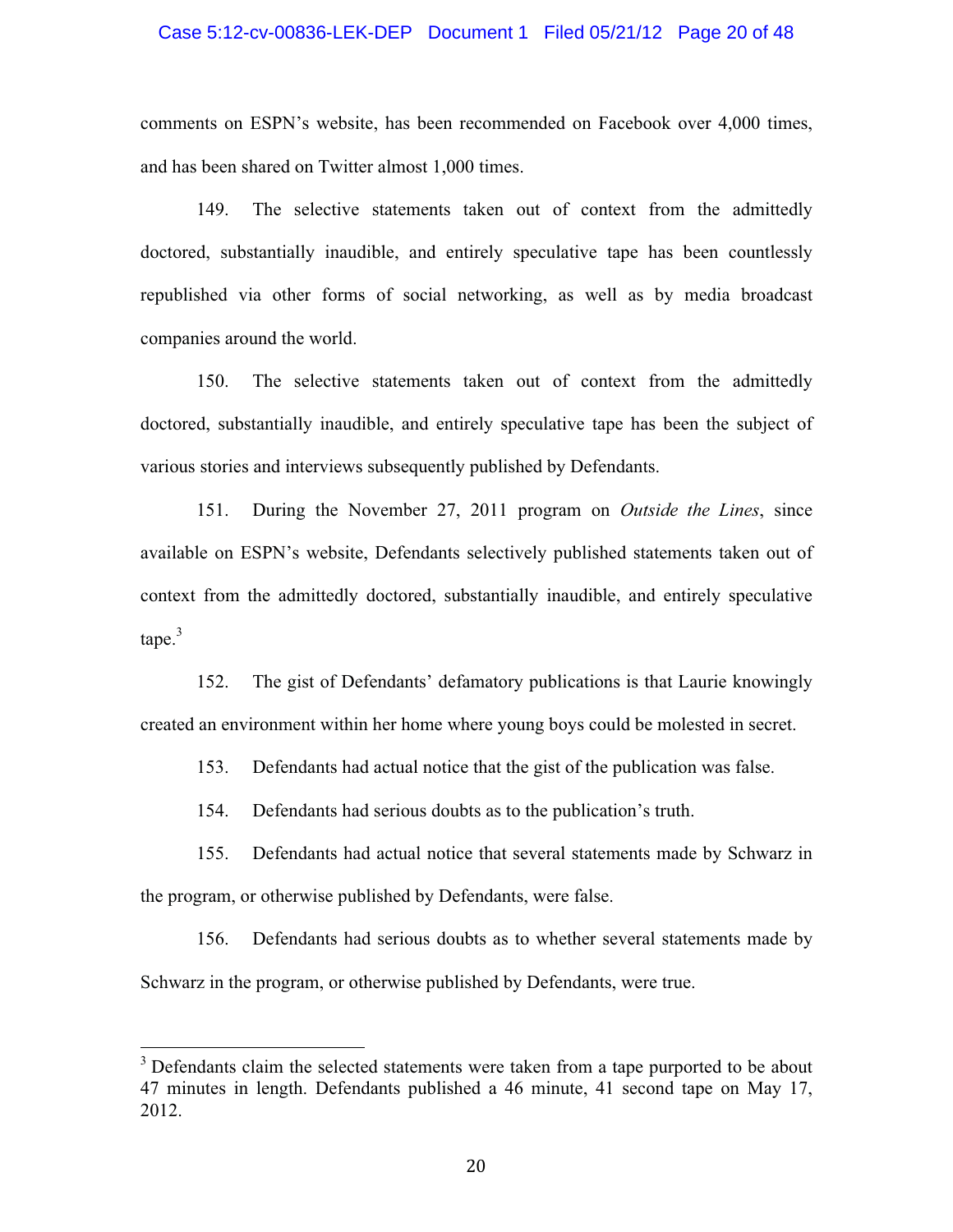#### Case 5:12-cv-00836-LEK-DEP Document 1 Filed 05/21/12 Page 21 of 48

157. Defendants had actual notice that several portions of the admittedly doctored, substantially inaudible, and entirely speculative tape were published outside their original context, and/or misleadingly represented as supportive of the publication's false gist.

158. Defendants had serious doubts as to whether selective statements taken out of context from the admittedly doctored, substantially inaudible, and entirely speculative tape were published outside their original context, so as to make the gist of the publication untrue.

159. Davis was not the first at-risk child the Fines welcomed into their home.

160. For years, the Fines provided a home to at-risk children, including a 14 year old boy, named Floyd VanHooser ("VanHooser").

161. VanHooser moved in with Bernie Fine after VanHooser's parents died.

162. On or around December 15, 2011, VanHooser told The Associate Press during a prison interview that he too was abused by Bernie.

163. VanHooser is serving a 16-year to life sentence at Clinton state prison for his involvement in several burglaries of Syracuse-area homes.

164. Shortly after VanHooser accused Bernie of sexual abuse, Onondaga County District Attorney William Fitzpatrick made clear that VanHooser's claims were not credible.

165. A month later, on or around January 15, 2012, VanHooser recanted his accusation and admitted that he was never molested by Bernie.

166. Plaintiff and her husband have put their house up for sale in order to escape the predictable aftermath of Defendants' continued malicious publication of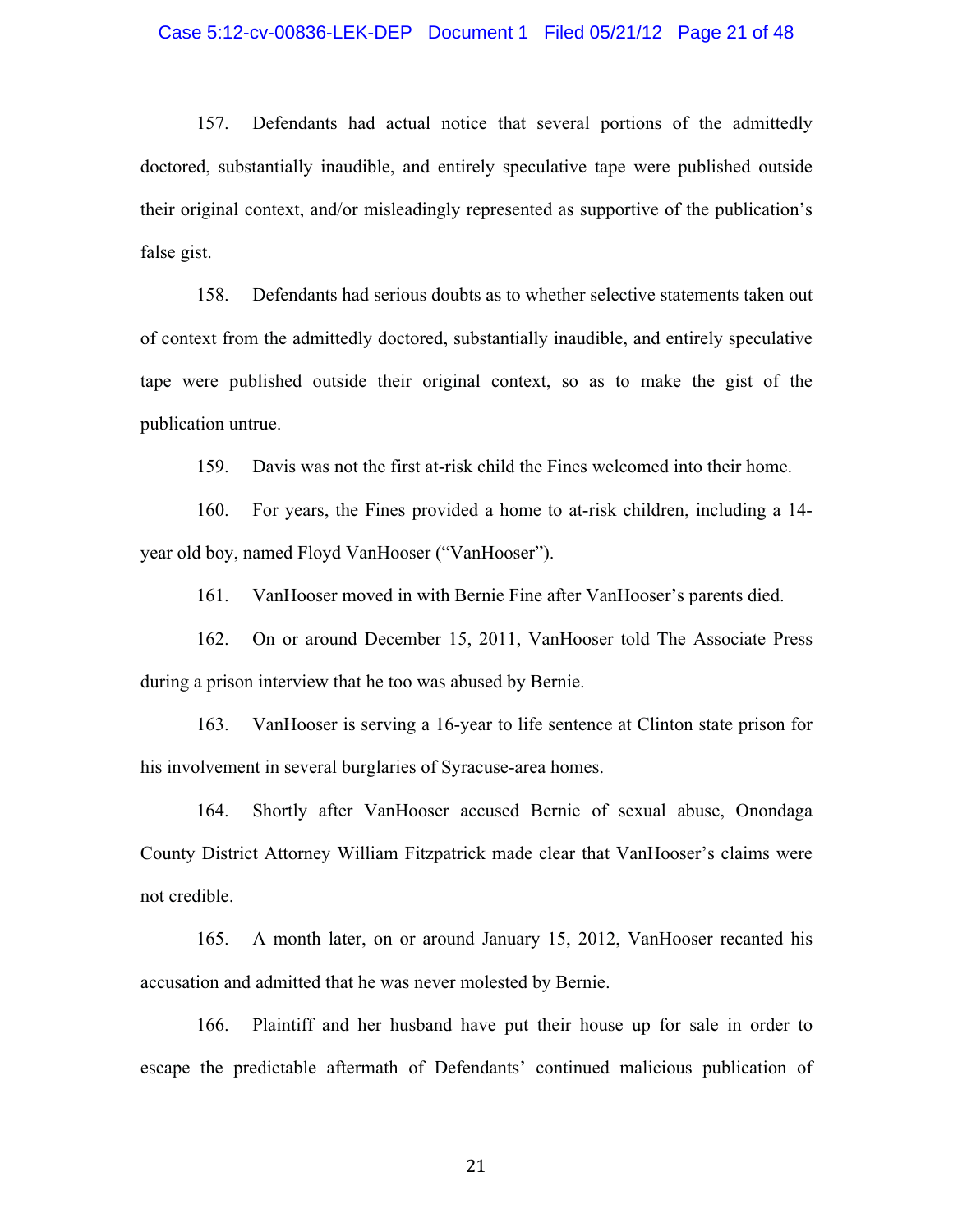certain false and defamatory statements.

### **CAUSE OF ACTION FOR LIBEL AGAINST ALL DEFENDANTS**

167. Plaintiff, Laurie J. Fine, hereby incorporates, adopts, and re-alleges Paragraphs 1 through 166 of this Complaint as if fully set forth herein.

168. The gist of Defendants' publication is that Plaintiff is a despicable person worthy of public contempt. Defendants created this gist by falsely stating that Plaintiff engaged in a number of unsavory and disreputable acts, including, but not limited to, knowing that her husband was sexually molesting Davis but not doing anything to stop it; having adulterous sex with Davis while he was still in high school; witnessing her husband sexually molest Davis, but not doing anything to stop it; and having adulterous sex with numerous members of the Syracuse men's basketball team.

169. Plaintiff did not engage in any of the unsavory and disreputable acts for which she stands accused by Defendants in their coverage of Davis' accusations.

170. The gist of Defendants' publication is false and defamatory and constitutes libel per se and/or libel by implication in that it imputes to Plaintiff numerous unsavory and disreputable acts that injure her personal and professional reputations.

171. Defendants published the libelous statements without any privilege.

172. Major newspapers, television and radio programs around the country, and Internet websites republished Defendants' libelous statements.

173. Defendants' libelous statements are still available, as of the date of the filing of this Complaint, on Defendant ESPN's Internet website.

### *Libelous Statement 1: Laurie Fine knew her husband was sexually molesting Davis*

174. Plaintiff hereby incorporates, adopts, and re-alleges Paragraphs 1 through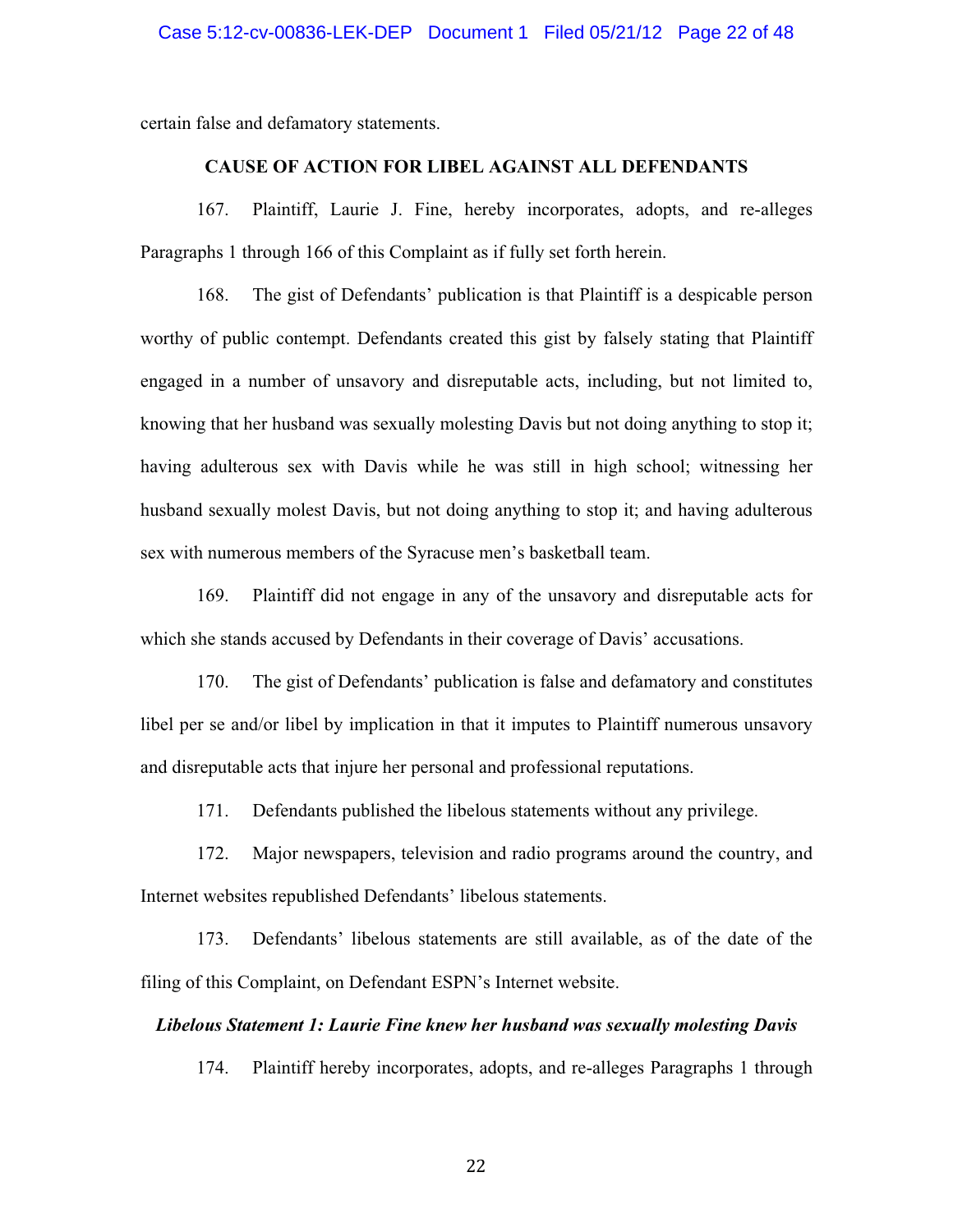173 of this Complaint as if fully set forth herein.

175. On November 27, 2011, Defendants published false and defamatory statements in an article entitled, *Bernie Fine's wife had abuse concerns*.

176. This article's title is a false and defamatory statement, because it conveys the totally untrue contention that Plaintiff knew her husband, Bernie Fine, was sexually molesting Robert Davis in their home, while Davis was a child, but did not do anything to stop it.

177. Defendants also published the following false and defamatory statements, thereby conveying again that Plaintiff knew her husband was sexually molesting Davis in their home, while Davis was a child, but did not do anything to stop it.

In a tape-recorded 2002 telephone conversation, the wife of Syracuse associate head coach Bernie Fine admitted she had concerns that her husband had sexually molested a team ball boy in their home, but said she felt powerless to stop the alleged abuse.

...

 "I know everything that went on, you know," Laurie Fine said on the call, obtained by *Outside the Lines* from Davis. "I know everything that went on with him...Bernie has issues, maybe that he's not aware of, but he has issues...And you trusted somebody you shouldn't have trusted..."

She continued: "Bernie is also in denial. I think that he did the things he did, but he's somehow through his own mental telepathy has erased them out of his mind."

...

"Laurie was a person I talked to a lot about this situation as I got older," Davis said in an interview with ESPN. "And she was there a lot of the times, and had seen a lot of the things that were going on when Bernie would come down to the basement in his house at night."

On the tape, Davis repeatedly asked Laurie Fine about what she knew of the alleged molestation.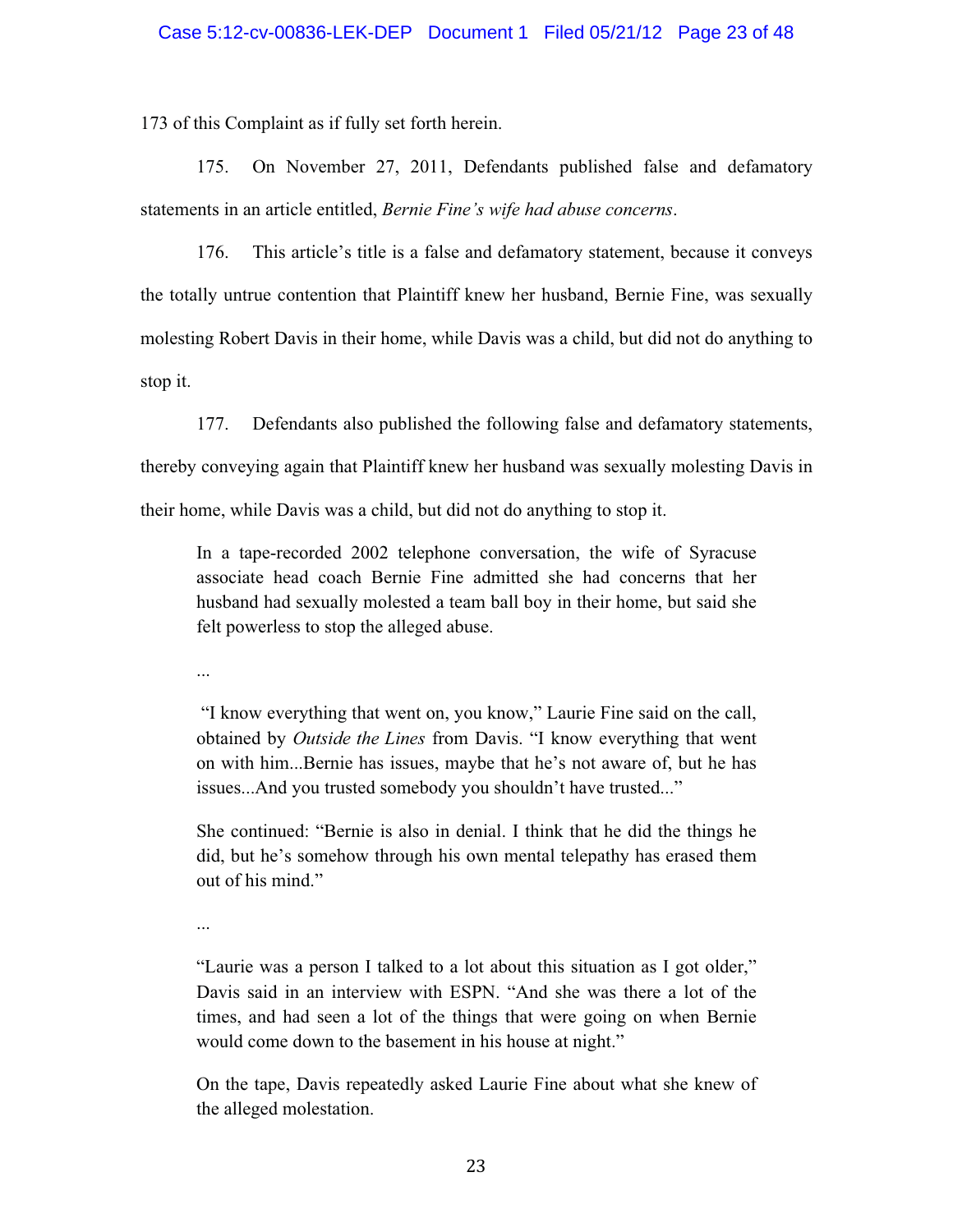## Case 5:12-cv-00836-LEK-DEP Document 1 Filed 05/21/12 Page 24 of 48

"Do you think I'm the only one that he's ever done that to?" Davis asked,

"No...I think there might have been others but it was geared to...there was something about you," Laurie Fine said.

"Yeah, that's what I'm wondering." Davis said. "Like I'm wondering why I was like the worst one."

"I don't know," Fine said.

...

On the call, Laurie Fine told Davis she'd already warned her husband that one day his alleged molestation of Davis might become public.

"I said to him, '[Davis] and I talked, and I know some things about you that if you keep pushing are going to be let out.'"

Davis continued: "He doesn't think he can be touched..."

Laurie Fine: "No...he thinks he's above the law."

(*Bernie Fine's wife had abuse concerns*, November 27, 2011).

178. In this same article, Defendants also published by video the following

false and defamatory statements, thereby conveying that Plaintiff knew her husband,

Bernie Fine, was sexually molesting Davis in their home, while Davis was a child.

Schwarz: "Bobby Davis says he knew of one person who could validate that he was being sexually abused by Bernie Fine. That person was Fine's wife, Laurie Fine."

...

Schwarz: "Davis says that in October of 2002, he recorded a phone conversation with Laurie Fine, without her knowledge—a legal act, based on the location of both parties. During the call, Fine, seen here in hidden camera video from 2003, discussed the alleged sexual molestation of Davis by her husband, Syracuse associate head basketball coach, Bernie Fine."

...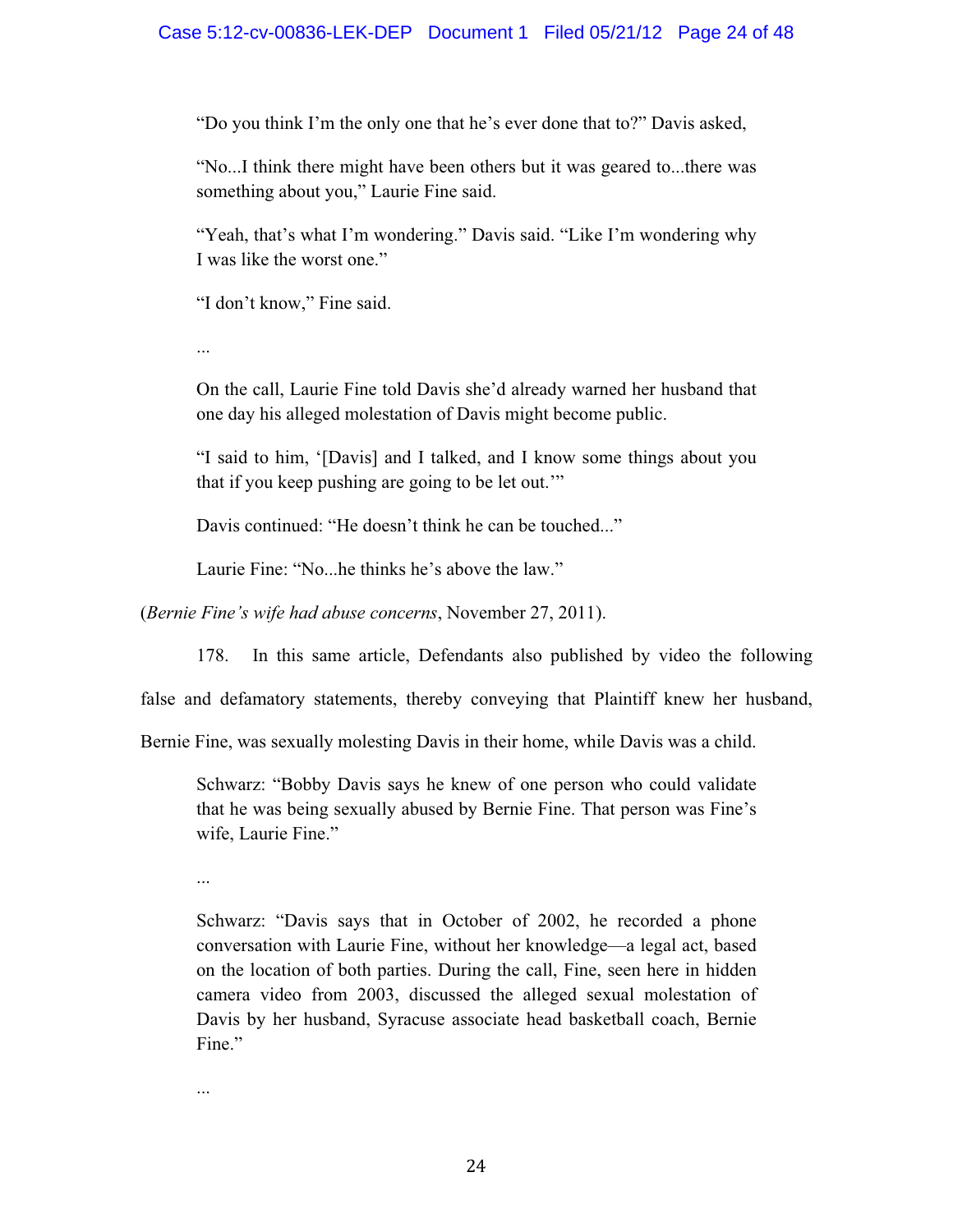Schwarz: "After bringing his allegations against Bernie Fine to a Syracuse police detective in 2002, and getting no where, Davis says he was determined to confirm his story. He says he hoped Laurie Fine would disclose on tape the details of her own knowledge of the abuse he says started when he was twelve, and continued for more than a decade."

...

Davis: "Laurie was a person I talked to a lot about the situation as I got older, um, and she was there a lot of the times, and seen a lot of the things that were going on, ya know, when, ya know, Bernie would come down to the basement, uh, in his house, uh, at night, and when I was laying down there, and ya know, she had to see him every night to do that. Laurie was the only one else that knew about what was going on, ya know, and saw things that were happening with her own eyes, and that we talked about it."

...

Schwarz: "Davis, who periodically stayed here, at the Fine's former home, beginning in the seventh grade, and at one point had his own room in their basement, says Laurie Fine told him that she was aware that her husband was sexually abusing him."

...

Schwarz: "Danielle Roach, who has been friends with Davis since the second grade, says that as a teenager, she served as the Fine's babysitter for about three years. Recently, Roach listened to the conversation again. Davis first played the call for her after recording it in 2002.

Roach: "The tape tells me that Laurie knew and watched it go on, knowing that it was going on in her home for a long time."

Schwarz: "Roach, who is now a mother herself, says she cannot imagine how any mother could know sexual abuse was happening in her home and not act."

Roach: "It's amazing she can say some of the things she says to Bobby, but couldn't pick up a phone and say maybe this isn't the place for your kid. Maybe he shouldn't be here."

(*Bernie Fine's wife had abuse concerns*, November 27, 2011).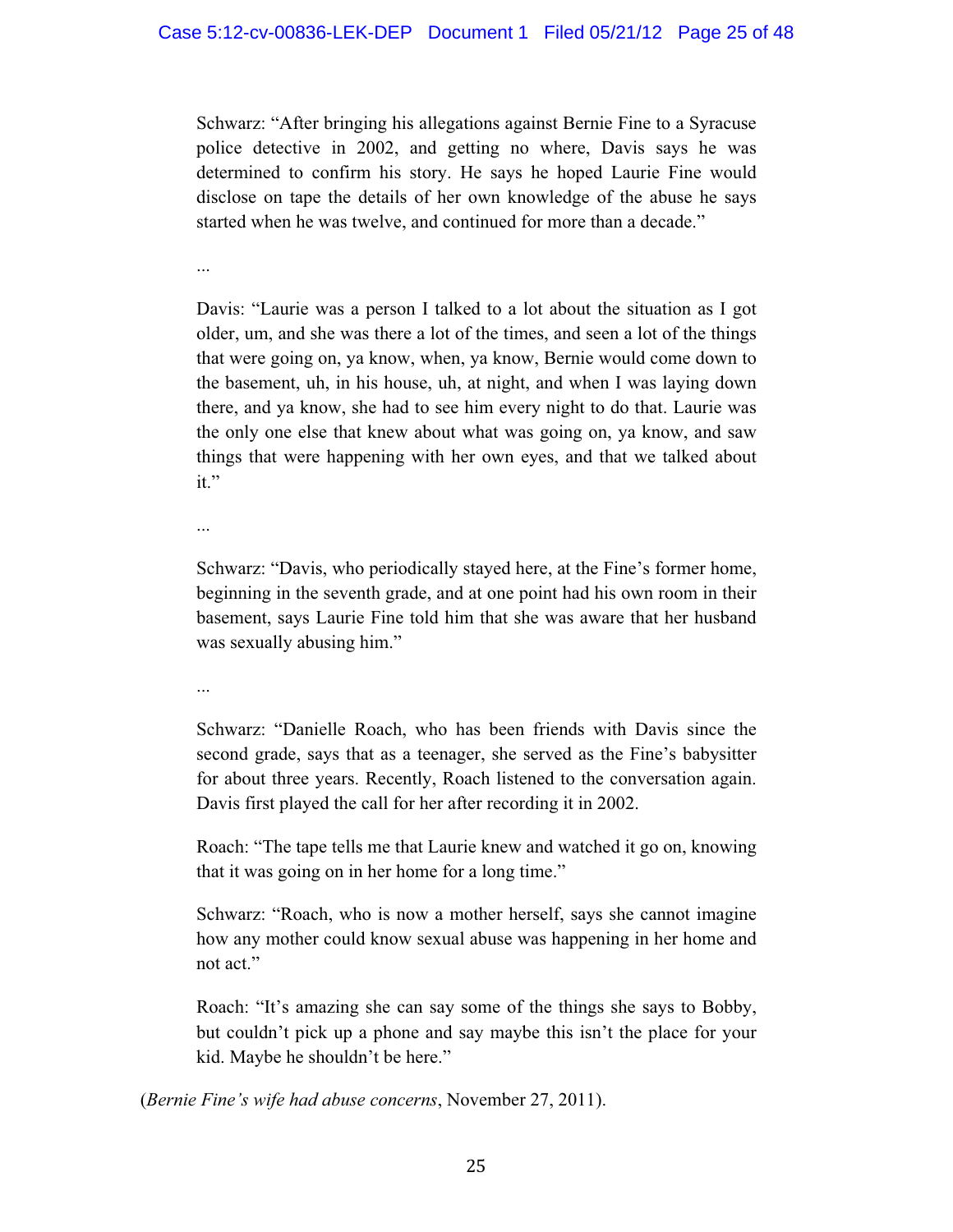#### Case 5:12-cv-00836-LEK-DEP Document 1 Filed 05/21/12 Page 26 of 48

179. In addition to the above statements, Defendants published the following false and defamatory statements in a separate article, thereby conveying again that Plaintiff knew her husband was molesting children in their home:

Bernie Fine was fired Sunday by Syracuse University after a 10-year-old voice recording of his wife emerged in which she acknowledges alleged sexual abuse...

(*Bernie Fine fired amid abuse concerns*, November 27, 2011, updated November 28, 2011).

180. The above statements are herein referenced as Libelous Statement 1.

181. Libelous Statement 1 is false because Plaintiff's husband never sexually abused Davis, nor has he been charged with any crime in connection with any accusation made pursuant to Defendants' coverage of Davis' story.

182. Libelous Statement 1 is false because Plaintiff did not have, nor does she presently have, concerns that her husband sexually abused Davis.

183. Libelous Statement 1 is false because Plaintiff did not know, and does not now know or believe that her husband ever sexually molested Davis.

184. Libelous Statement 1 is false because Plaintiff never acknowledged that her husband sexually abused Davis in the selective statements taken out of context from the admittedly doctored, substantially inaudible, and entirely speculative tape from 2002.

185. Libelous Statement 1 is false because Plaintiff never witnessed sexual molestation in her home.

186. Libelous Statement 1 is false because Plaintiff never says in the selective statements taken out of context from the admittedly doctored, substantially inaudible, and entirely speculative tape from 2002 that she witnessed her husband molest Davis.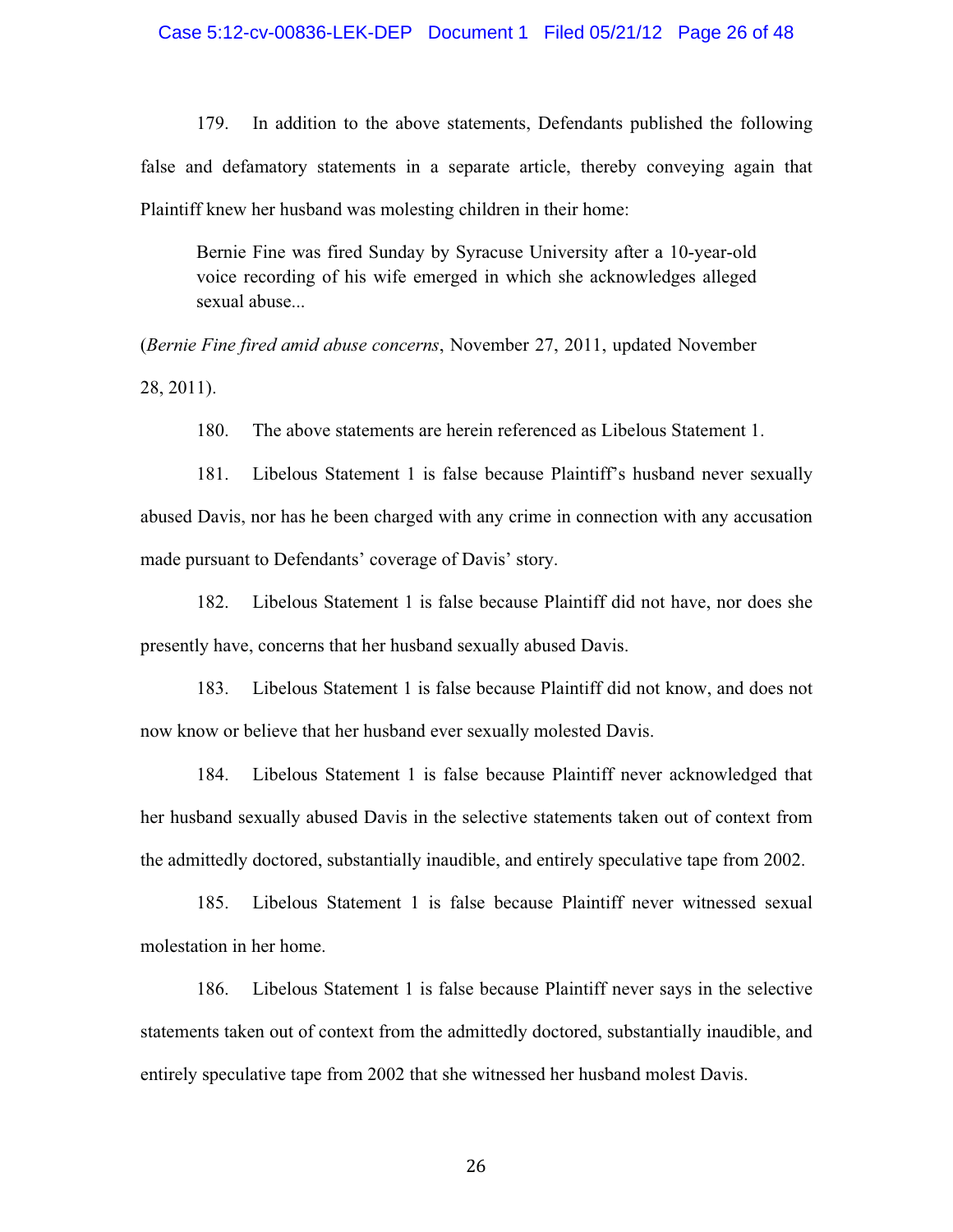#### Case 5:12-cv-00836-LEK-DEP Document 1 Filed 05/21/12 Page 27 of 48

187. Libelous Statement 1 is false because Plaintiff was not acknowledging that Davis had ben sexually molested in the above statements, which were selectively published by Defendants from a 47-minute unauthenticated tape-recording and published in such a way to fit Davis' story. The entirety of the tape-recording demonstrates that Plaintiff was, in fact, repeatedly confirming that Davis had not been sexually molested by her husband.

188. Libelous Statement 1 is false because Plaintiff was not acknowledging that Davis had been sexually molested in the misleadingly quoted statements above, but rather her husband's enabling of Davis' dependence upon the Fines for money, against Plaintiff's will; the Fine's overwhelming expectations for Davis to turn his life around, and Davis' inability to do so; her husband's occasional use of corporal punishment and reprimanding when Davis refused to repay the Fines for past loans; and finally, Davis' threats to mislead NCAA investigations into the fictional misconduct of the Syracuse Men's Basketball program. The entirety of the tape-recording demonstrates that Plaintiff was, in fact, repeatedly confirming that Davis had not been sexually molested by her husband.

189. Libelous Statement 1 is false because Danielle Roach never served as the Fine's babysitter.

190. Upon information and belief, Danielle Roach is Davis' ex-girlfriend.

191. Libelous Statement 1 is libel per se and defamatory because, among other things, it conveys to the average, right-thinking reader the totally untrue contention that Plaintiff was passively and/or otherwise involved in the serious sexual misconduct of a young child.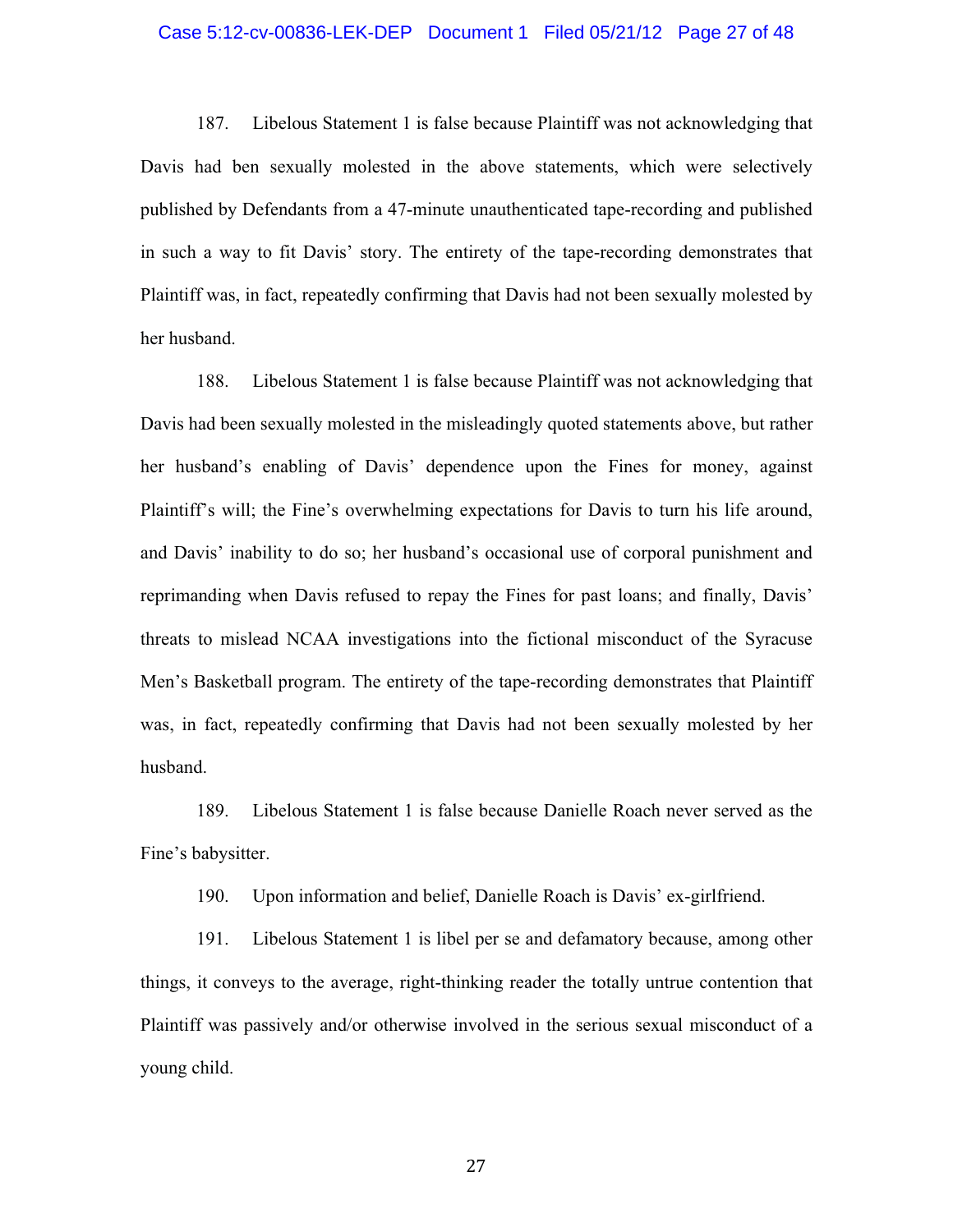#### Case 5:12-cv-00836-LEK-DEP Document 1 Filed 05/21/12 Page 28 of 48

192. Libelous Statement 1 is libel per se and otherwise defamatory because it imputes unchastity to Plaintiff.

193. Libelous Statement 1 is libel per se and otherwise defamatory because, among other things, it tends to injure Plaintiff's professional reputation as a nonprofit fundraiser, particularly in the area of children's organizations, where her experience is almost exclusively focused.

#### *Libelous Statement 2: Laurie Fine had a Sexual Relationship with Davis*

194. Plaintiff hereby incorporates, adopts, and re-alleges Paragraphs 1 through 193 of this Complaint as if fully set forth herein.

195. On November 27, 2011, Defendants published the following false and defamatory statements in an article entitled, *Bernie Fine's wife had abuse concerns*, thereby conveying that Laurie Fine had a sexual relationship with Davis.

Later, Laurie Fine admitted to having a relationship with Davis. In the interview with ESPN, Davis said that occurred when he was 18 and a senior in high school. Davis said he told Bernie Fine about it, but Fine seemed unaffected. "I thought he was gonna kill me, but I had to tell him," Davis said in the interview with ESPN. "I felt so bad. I told him about it what was going on with me and Laurie—and it didn't faze him one bit honestly."

(*Bernie Fine's wife had abuse concerns*, November 27, 2011).

196. On November 27, 2011, Defendants also published by video the following false and defamatory statements in an article entitled, *Bernie Fine's wife had abuse concerns*, thereby conveying the totally untrue contention that Plaintiff had a sexual relationship with Davis.

Schwarz: "Davis says, he and Laurie Fine had a sexual relationship that she initiated when he says, he was 18 and a senior in high school."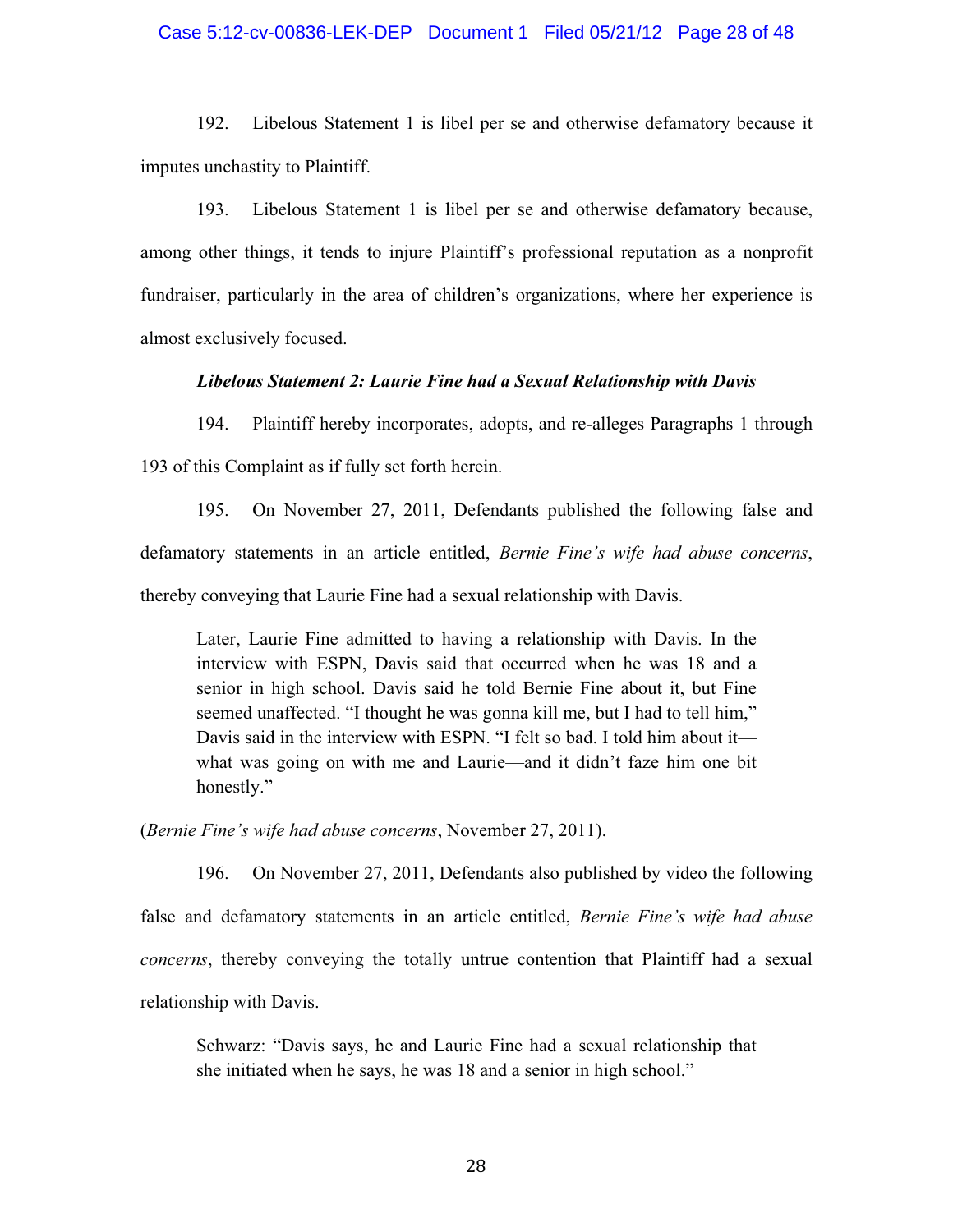#### Case 5:12-cv-00836-LEK-DEP Document 1 Filed 05/21/12 Page 29 of 48

Schwarz: "Were you ever with her sexually?"

Davis: "Yes."

Schwarz: "Slept with her?"

Davis: "Yes."

Schwarz: "Had intercourse with her?"

Davis: "Yes."

(*Bernie Fine's wife had abuse concerns*, November 27, 2011).

197. The above statements are herein referred to as Libelous Statement 2.

198. Libelous Statement 2 is false because Plaintiff never had a sexual relationship with Davis. This is apparent within the entire context of the tape-recording where Plaintiff mocks the idea that she had any improper relationship with Davis or anyone, and Davis in no way indicates that his relationship with Plaintiff was untoward.

199. Libelous Statement 2 is false because Plaintiff never admitted to having a sexual relationship with Davis. This is apparent within the entire context of the taperecording where Plaintiff mocks the idea that she had any improper relationship with Davis or anyone, and Davis in no way indicates that his relationship with Plaintiff was untoward.

200. Libelous Statement 2 is libel per se and otherwise defamatory because, among other things, it conveys to the average, right-thinking reader the totally untrue contention that Plaintiff was passively and/or otherwise involved in the serious sexual misconduct of a child and young man. By stating that Plaintiff had sex with Davis when Davis was a senior in high school, the average, right-thinking reader reasonably concludes that Plaintiff was more likely involved or complicit in Davis' other accusations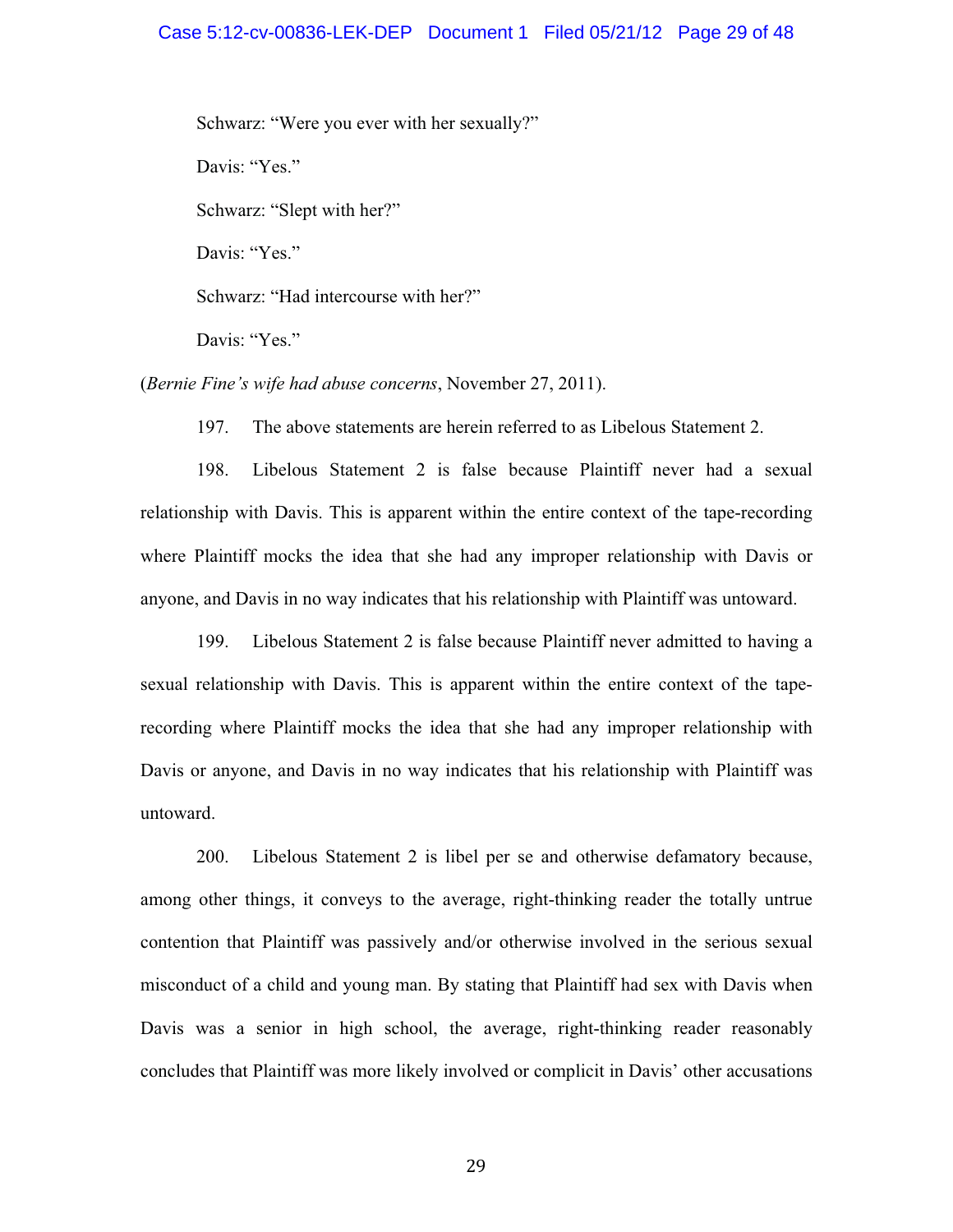### Case 5:12-cv-00836-LEK-DEP Document 1 Filed 05/21/12 Page 30 of 48

of sexual molestation.

201. Libelous Statement 2 is libel per se and otherwise defamatory because it imputes unchastity to Plaintiff.

202. Libelous Statement 2 is libel per se and otherwise defamatory because, among other things, it tends to injure Plaintiff's professional reputation as a nonprofit fundraiser, particularly in the area of children's organizations, where her experience is almost exclusively focused.

## *Libelous Statement 3: Laurie Fine witnessed her husband molest Davis in her home, but did nothing to stop it*

203. Plaintiff hereby incorporates, adopts, and re-alleges Paragraphs 1 through 102 of this Complaint as if fully set forth herein.

204. On November 27, 2011, Defendants published the following statements about Plaintiff in an article entitled, *Bernie Fine's wife had abuse concerns*, thereby conveying that Plaintiff witnessed her husband sexually molest Davis in secret, but did nothing to stop it.

"Laurie was a person I talked to a lot about this situation as I got older," Davis said in an interview with ESPN. "And she was there a lot of the times, and had seen a lot of the things that were going on when Bernie would come down to the basement in his house at night."

(*Bernie Fine's wife had abuse concerns*, November 27, 2011)

205. The above statements are herein referred to as Libelous Statement 3

206. Libelous Statement 3 is false because Plaintiff's husband never sexually abused Davis, nor has he been charged with any crime in connection with any accusation made pursuant to Defendants' coverage of Davis' story.

207. Libelous Statement 3 is false because Plaintiff never witnessed sexual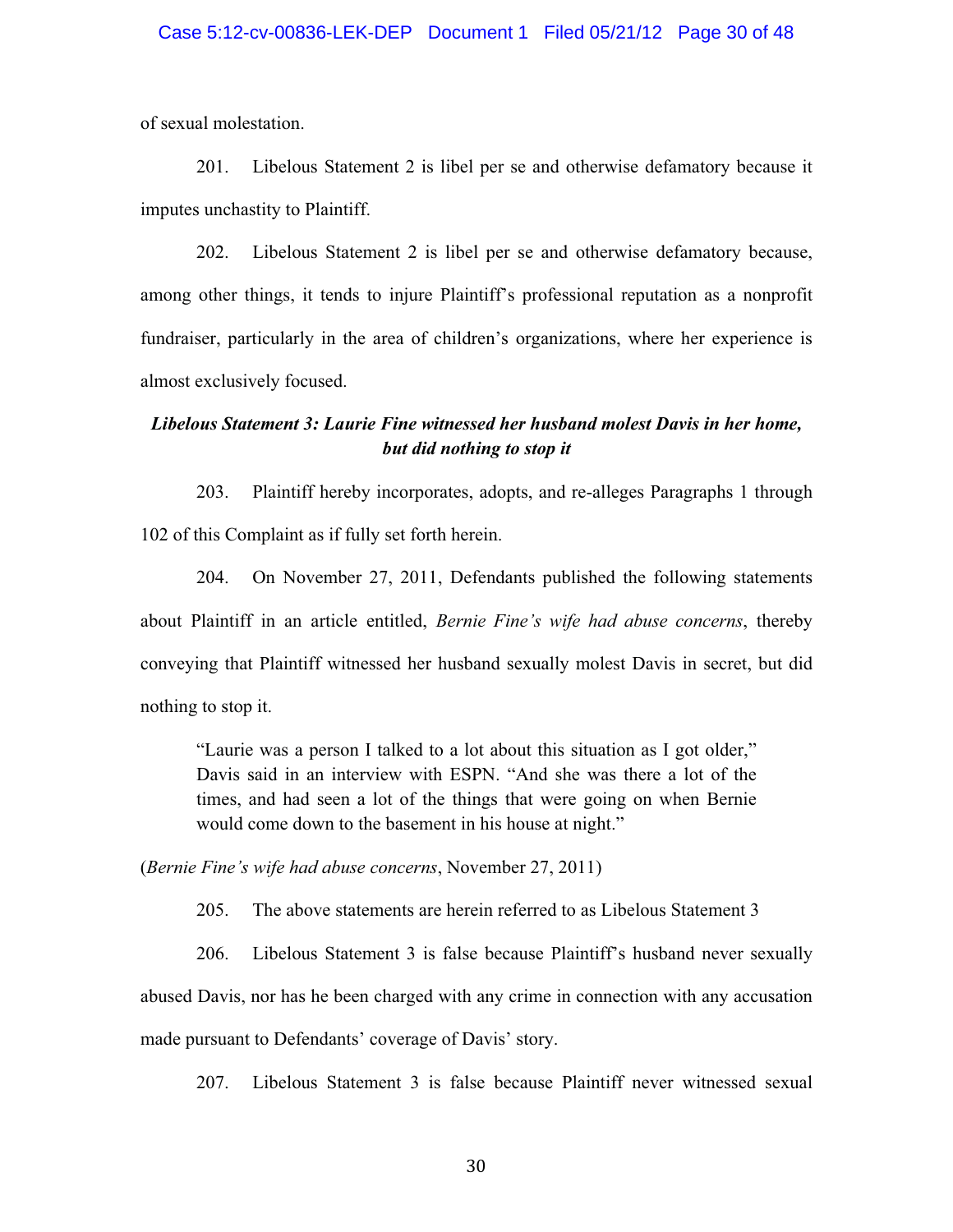#### Case 5:12-cv-00836-LEK-DEP Document 1 Filed 05/21/12 Page 31 of 48

abuse in her home. The entirety of the tape-recording demonstrates that Plaintiff was, in fact, repeatedly confirming that Davis had not been sexually molested by her husband.

208. Libelous Statement 3 is false because Plaintiff never says or admits in the selective statements taken out of context from the admittedly doctored, substantially inaudible, and entirely speculative tape-recording from 2002 that she was aware of or witnessed her husband sexually molest Davis. The entirety of the tape-recording demonstrates that Plaintiff was, in fact, repeatedly confirming that Davis had not been sexually molested by her husband.

209. Libelous Statement 3 is libel per se and defamatory because, among other things, it conveys to the average, right-thinking reader the totally untrue contention that Plaintiff was passively and/or otherwise involved in the serious sexual misconduct of a child.

210. Libelous Statement 3 is libel per se and otherwise defamatory because, among other things, it tends to injure Plaintiff's professional reputation as a nonprofit fundraiser, particularly in the area of children's organizations, where her experience is almost exclusively focused.

## *Libelous Statement 4: Laurie Fine created a space in her home where children could be sexually molested in secret*

211. Plaintiff hereby incorporates, adopts, and re-alleges Paragraphs 1 through 210 of this Complaint as if fully set forth herein.

212. On November 27, 2011, Defendants published by video the following false and defamatory statements in an article entitled, *Bernie Fine's wife had abuse concerns*, thereby conveying that Plaintiff created a space in her home in which children could be sexually molested in secret.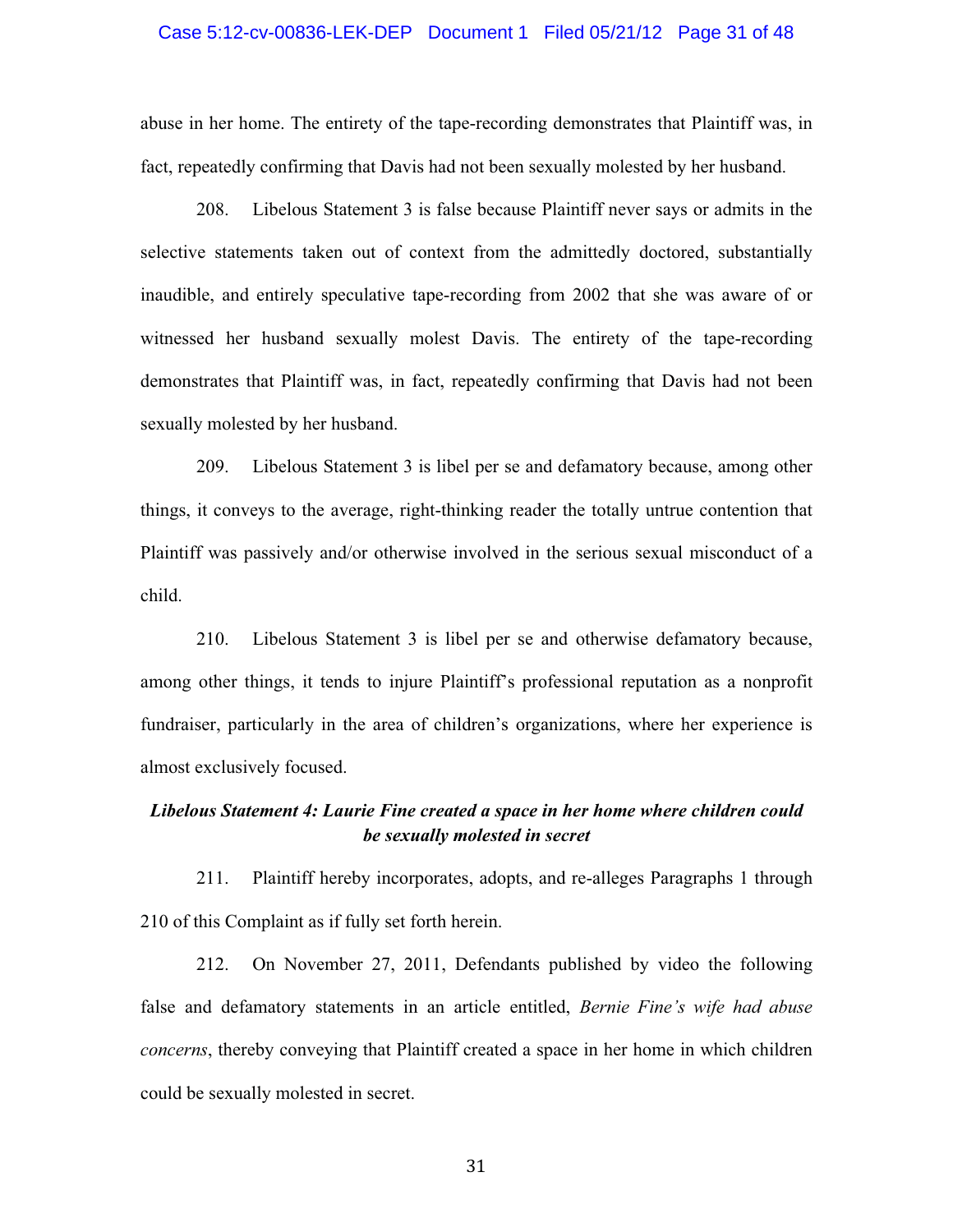Danielle Roach: "This is about a kid who was abused and adults who didn't help, who didn't step in, who in fact sort of allowed it, created a space for it to go on."

(*Bernie Fine's wife had abuse concerns*, November 27, 2011).

213. The above statements are herein referred to as Libelous Statement 4.

214. Libelous Statement 4 is false because Plaintiff's husband never sexually abused Davis, nor has he been charged with any crime in connection with any accusation made pursuant to Defendants' coverage of Davis' story.

215. Libelous Statement 4 is false because Plaintiff did not create a space in which her husband could sexually molest Davis in secret.

216. Libelous Statement 4 is false because Plaintiff did not know, and does not now know or believe that her husband ever sexually molested Davis. The entirety of the tape-recording demonstrates that Plaintiff was, in fact, repeatedly confirming that Davis had not been sexually molested by her husband.

217. Libelous Statement 4 is false because Plaintiff never witnessed her husband abusing Davis in an inappropriate manner. The entirety of the tape-recording demonstrates that Plaintiff was, in fact, repeatedly confirming that Davis had not been sexually molested by her husband.

218. Libelous Statement 4 is false because Plaintiff never says or admits in the selective statements taken out of context from the admittedly doctored, substantially inaudible, and entirely speculative tape from 2002 that she was aware of or witnessed her husband sexually abuse Davis. The entirety of the tape-recording demonstrates that Plaintiff was, in fact, repeatedly confirming that Davis had not been sexually molested by her husband.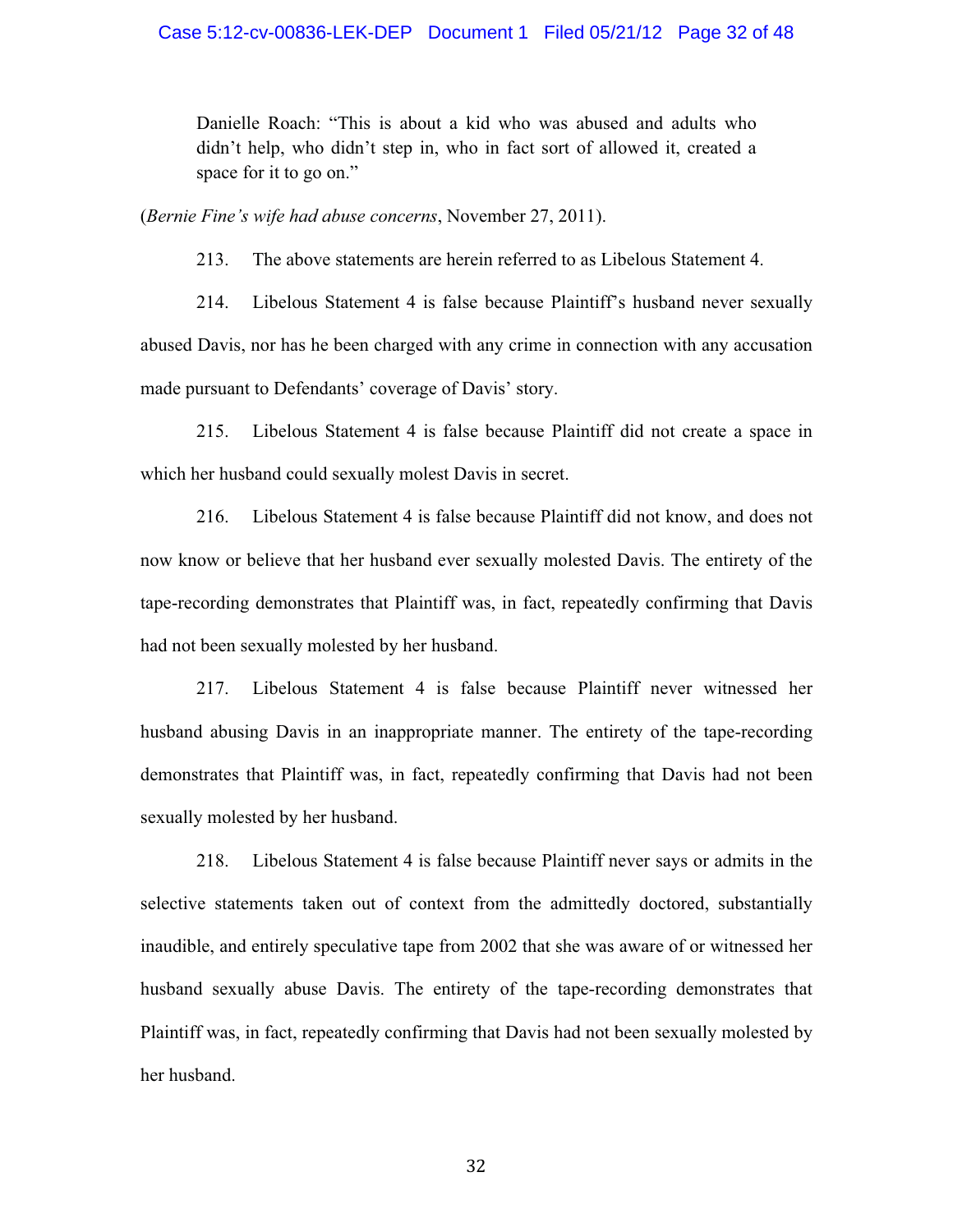#### Case 5:12-cv-00836-LEK-DEP Document 1 Filed 05/21/12 Page 33 of 48

219. Libelous Statement 4 is false because Danielle Roach never served as the Fines' babysitter.

220. Upon information and belief, Danielle Roach is Davis' ex-girlfriend.

221. Libelous Statement 4 is libel per se and defamatory because, among other things, it conveys to the average, right-thinking reader the totally untrue contention that Plaintiff was passively and/or otherwise involved in the serious sexual misconduct of a young child.

222. Libelous Statement 4 is libel per se and defamatory because, among other things, it tends to injure Plaintiff's professional reputation as a nonprofit fundraiser, particularly in the area of children's organizations, where her experience is almost exclusively focused.

### *Libelous Statement 5: Laurie Fine slept with Syracuse basketball players*

223. Plaintiff hereby incorporates, adopts, and re-alleges Paragraphs 1 through 222 of this Complaint as if fully set forth herein.

224. On February 12, 2012 Defendants published the following false and defamatory statements in an article entitled, *Affidavit: Fine's wife slept with players*, thereby conveying that Plaintiff had multiple adulterous sexual relationships with Syracuse basketball players:

In the affidavit, Bobby Davis, a former ball boy with the men's team, says he was present on several occasions with basketball players when he heard them speaking of having sex with Laurie Fine. Davis said players joked about it and it seemed to be an openly known fact that Laurie Fine has sex with basketball players.

 (*Affidavit: Fine's wife slept with players*, January 31, 2012, updated February 2, 2012).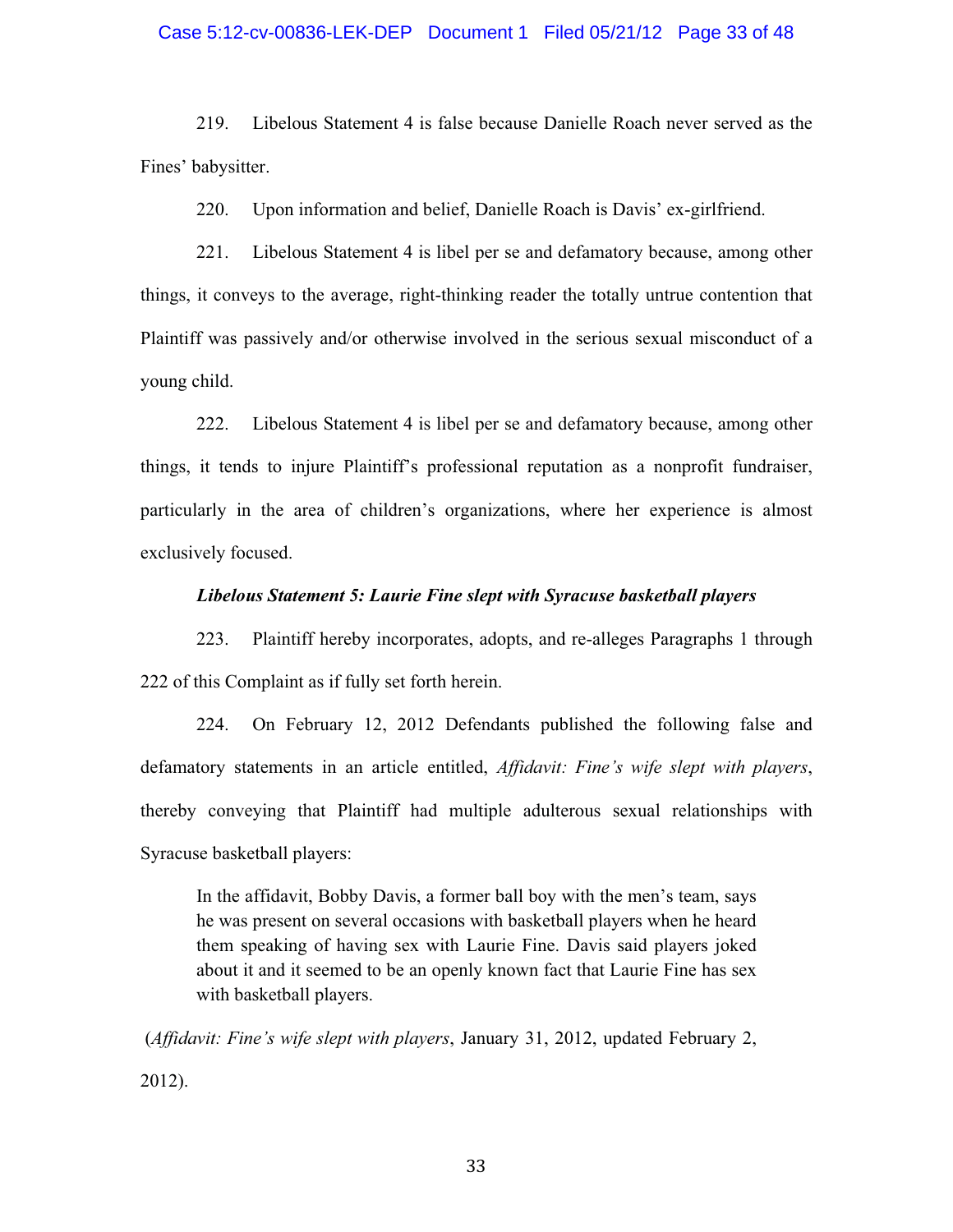## Case 5:12-cv-00836-LEK-DEP Document 1 Filed 05/21/12 Page 34 of 48

225. In addition to the above statements, Defendants published the following false and defamatory statements in a separate article, entitled *Judge: Laurie Fine claims not relevant*, thereby conveying again that Plaintiff had several dysfunctional relationships with Syracuse Men's Basketball players:

Salacious claims about the wife of an assistant Syracuse University basketball coach who was fired after claims that he molested boys have no bearing in a slander lawsuit two of the men brought against the team's coach, a judge ruled Friday.

...

Before the ruling, a lawyer for the men, Mariann Wang, argued that Laurie Fine's alleged affairs point to an atmosphere of "dysfunctional" sexual relationships surrounding the Fines...

...

The former ball boys sought addresses for all Syracuse basketball team members from 1992 to 1997, the names of anyone who may have had a sexual relationship with either Bernie or Laurie Fine and information on what the university or [head coach Jim] Boeheim knew about her alleged affairs with players and ball boys, among other information.

...

'What is the relationship between the alleged conduct of Mrs. Fine and basketball players and the statements made by Boeheim?' Judge Singh asked.

'This was an element of the severe dysfunctional relationship that, apparently, Laurie and Bernie Fine had with one another,' and others, Wang responded. 'It goes directly to Boeheim's knowledge. When he made the statements that our clients are liars and money-grubbers, effectively, what did he know?'

(*Judge: Laurie Fine claims not relevant*, February 12, 2012).

226. The above statements are herein referred to as Libelous Statement 5.

227. Libelous Statement 5 is false because Plaintiff never had a sexual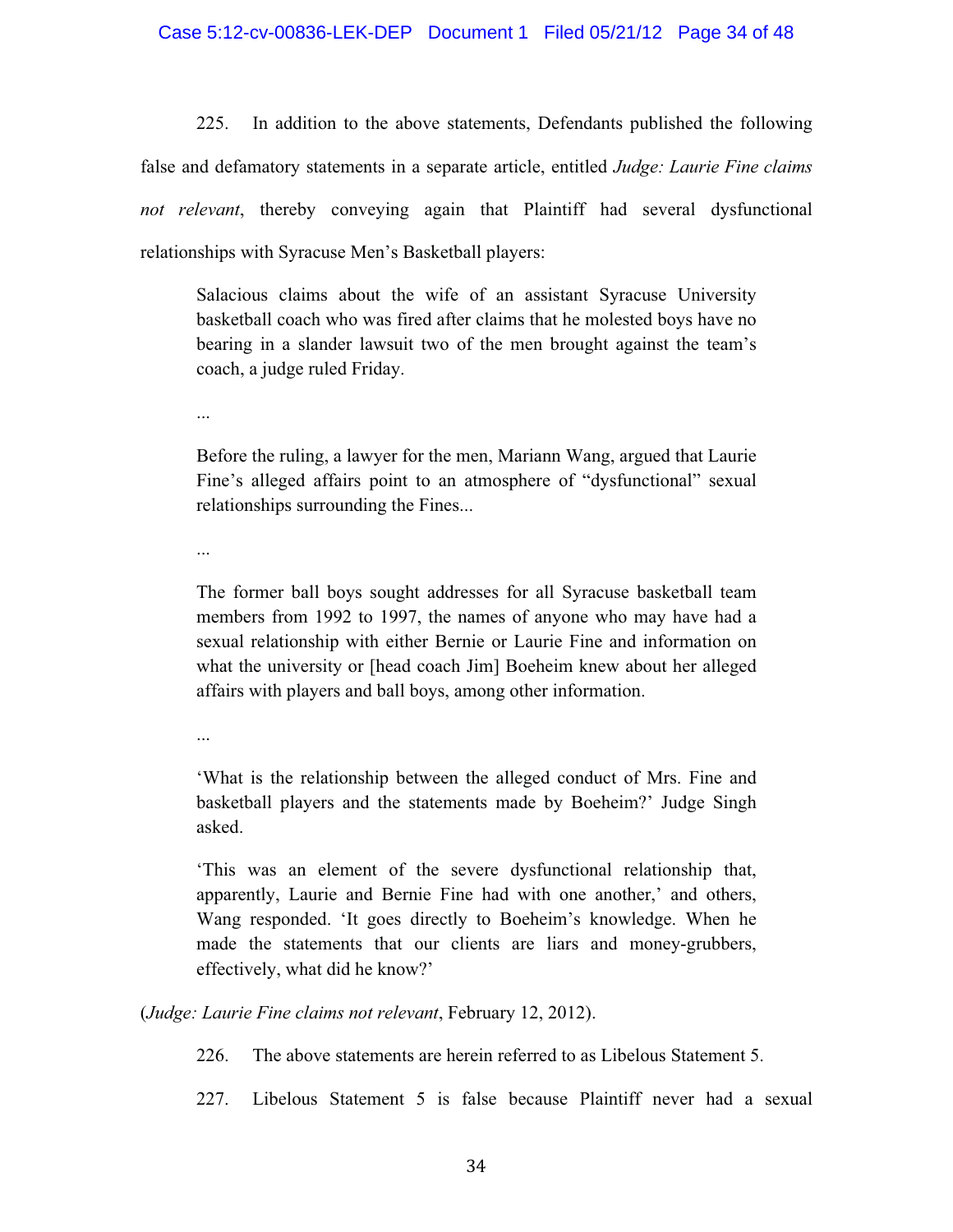#### Case 5:12-cv-00836-LEK-DEP Document 1 Filed 05/21/12 Page 35 of 48

relationship of any kind with any player on the Syracuse basketball team. No current or former player has stepped forward, or been produced by Defendants, claiming otherwise. Defendants knew there were no such players before maliciously publishing Davis' story, and, in fact, the entirety of the tape-recording either mocks the idea that Plaintiff had a sexual relationship of any kind with any player on the Syracuse basketball team or is completely devoid of any indication of a sexual relationship of any kind between Plaintiff and any player on the Syracuse basketball team.

228. Libelous Statement 5 is libel per se because, among other things, it conveys to the average, right-thinking reader the totally untrue contention that Plaintiff was passively and/or otherwise involved in the serious sexual misconduct of Davis while he was a young child. By stating that Plaintiff had sex with members of the Syracuse basketball team, the average, right-thinking reader reasonably concludes that Plaintiff was more likely to be involved or complicit in Davis' other accusations of sexual abuse.

229. Libelous Statement 5 is libel per se and otherwise defamatory because it imputes unchastity to Plaintiff.

230. Libelous Statement 5 is libel per se and defamatory because it imputes serious sexual misconduct to Plaintiff. At times, college athletic teams have minors on their roster. By indiscriminately stating that Plaintiff had sex with players on the Syracuse basketball team, Defendants suggest that Plaintiff may have had sex with minors. By suggesting that Plaintiff had sex with minors, Defendants impute to Plaintiff serious sexual misconduct.

231. Libelous Statement 5 is libel per se and otherwise defamatory because, among other things, it tends to injure Plaintiff's professional reputation as a nonprofit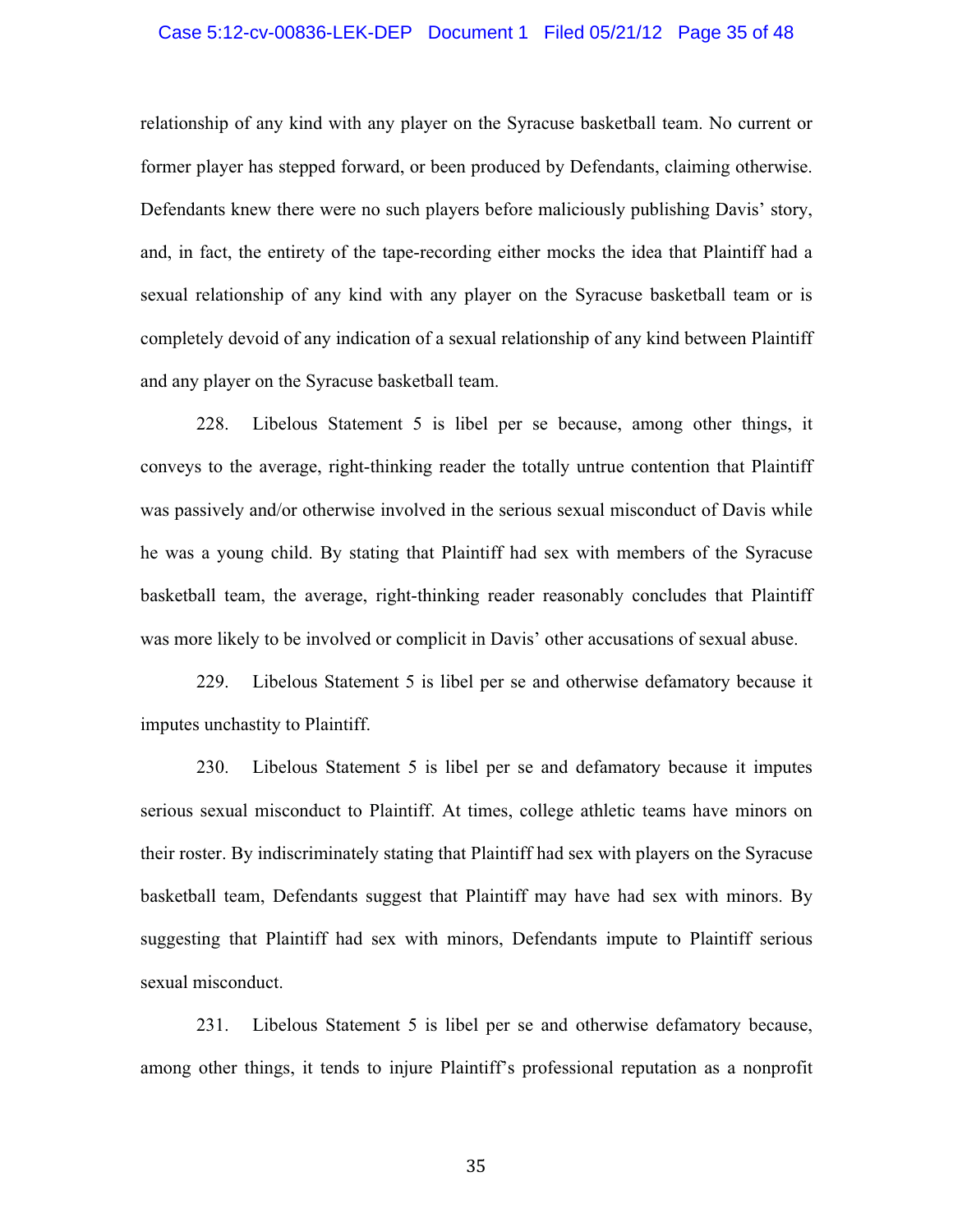#### Case 5:12-cv-00836-LEK-DEP Document 1 Filed 05/21/12 Page 36 of 48

fundraiser, particularly in the area of children's organizations, where her experience is almost exclusively focused.

#### *Libelous Statement 6: Laurie Fine betrayed Davis' trust*

232. Plaintiff hereby incorporates, adopts, and re-alleges Paragraphs 1 through 231 of this Complaint as if fully set forth herein.

233. On November 27, 2011, Defendants published by video the following false and defamatory statement in an article entitled, *Bernie Fine's wife had abuse concerns*, thereby conveying that Plaintiff betrayed Davis' trust by having sex with Davis and otherwise permitting her husband to sexually molest Davis:

Schwarz: "At one point, Laurie Fine seems to say that her husband was not the only adult in the Fine household who betrayed Davis' trust."

(*Bernie Fine's wife had abuse concerns*, November 27, 2011).

234. In misleading support of the above false and libelous statement, Defendants selectively published the following excerpt of the unauthenticated 2002 taperecording made and produced to them by Davis:

Laurie Fine: "The issue at hand is that he has no business doing what he did to you."

Davis: "In retrospect, I, I..."

Laurie Fine: "You know what, and neither did I, because I really helped screw you up a little more too..."

(*Bernie Fine's wife had abuse concerns*, November 27, 2011).

235. The above statements are herein referred to as Libelous Statement 6.

236. Libelous Statement 6 is false because Plaintiff's husband never sexually

abused Davis, nor has he been charged with any crime in connection with any accusation

made pursuant to Defendants' coverage of Davis' story.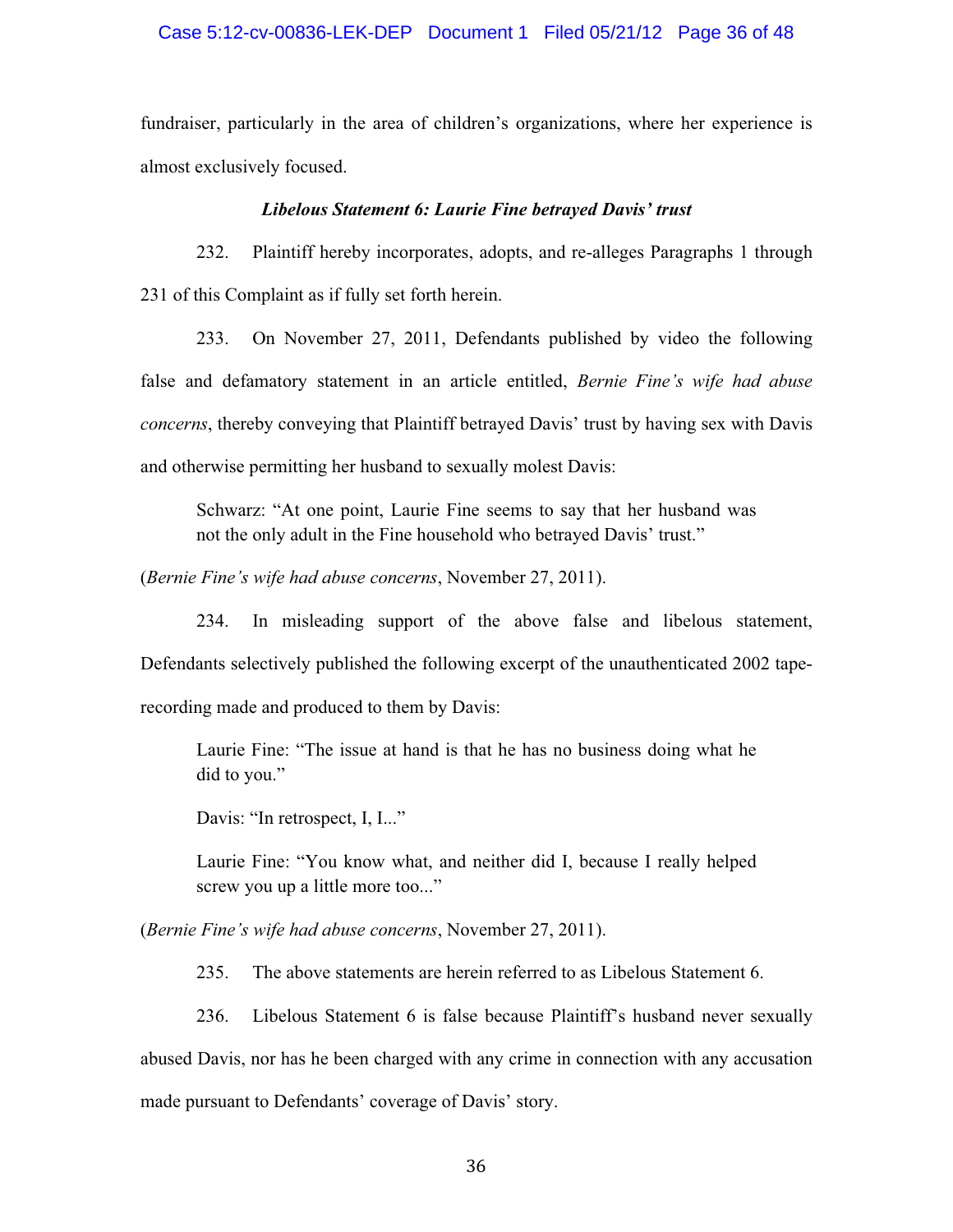#### Case 5:12-cv-00836-LEK-DEP Document 1 Filed 05/21/12 Page 37 of 48

237. Libelous Statement 6 is false because Plaintiff never had a sexual relationship with Davis. This is apparent from the entire context of the tape-recording where Plaintiff mocks the idea that she had any improper relationship with Davis or anyone, and Davis in no way indicates that his relationship with Plaintiff was untoward.

238. Libelous Statement 6 is false because Plaintiff was not acknowledging that Davis had been sexually molested, which Defendants otherwise imply from the surrounding context of the November 27, 2011 publication, but rather how her husband habitually enabled Davis' financial dependency on the Fines; her and her husband's overwhelming expectations for Davis to turn his life around, and Davis' inability to do so; and her husband's occasional use of corporal punishment and reprimanding when Davis refused to repay the Fines for past loans. Plaintiff felt responsible for not stepping in to prevent Davis' unhealthy dependency on Bernie's financial generosity, and her family's potentially overwhelming expectations of Davis. The entirety of the taperecording demonstrates that Plaintiff was, in fact, repeatedly confirming that Davis had not been sexually molested by her husband.

239. Libelous Statement 6 is libel per se and defamatory because, among other things, it conveys to the average, right-thinking reader the totally untrue contention that Plaintiff was passively and/or otherwise involved in the serious sexual misconduct of a young child.

240. Libelous Statement 6 is libel per se and defamatory because it imputes unchastity to Plaintiff.

241. Libelous Statement 6 is libel per se and defamatory because, among other things, it tends to injure Plaintiff's professional reputation as a nonprofit fundraiser,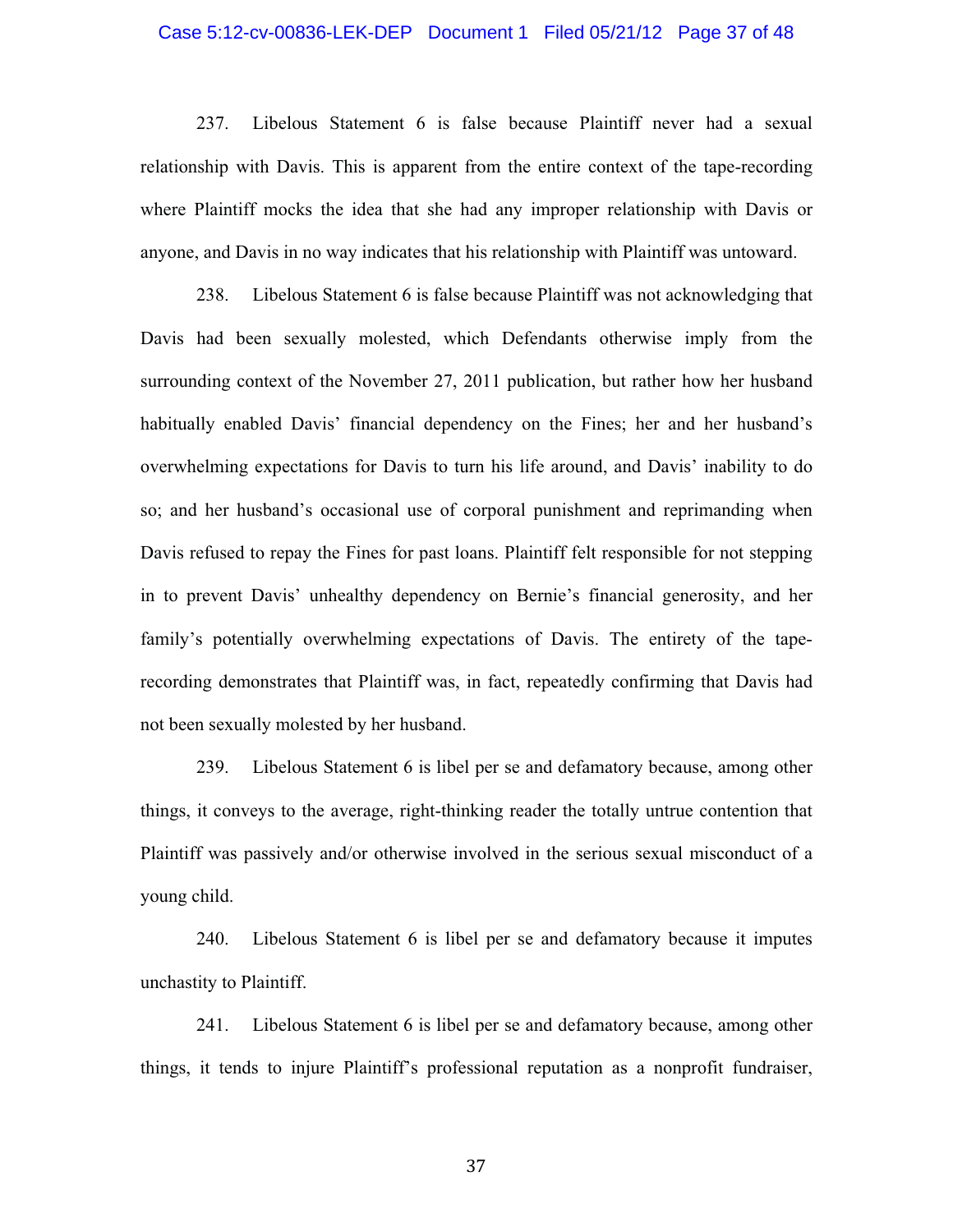#### Case 5:12-cv-00836-LEK-DEP Document 1 Filed 05/21/12 Page 38 of 48

particularly in the area of children's organizations, where her experience is almost exclusively focused.

#### *Publication with Actual Malice*

242. Defendants published Libelous Statements 1 through 6 with actual malice.

243. Defendants possessed actual knowledge of the falsity of certain of their libelous statements against Plaintiff and acted with reckless disregard for the truth in maliciously publishing all of the false and defamatory statements against Plaintiff.

244. Defendants published Libelous Statements 1 through 6 with actual malice by failing to procure any credible corroboration whatsoever before their publication.

245. Rather than procuring independent and credible corroboration for Davis' accusations, Defendants relied exclusively on Davis, the accuser in this supposed scandal, as well as selective statements taken out of context from an admittedly doctored, substantially inaudible, and entirely speculative tape made by him and originally produced to Defendants in 2003, as well as the compromised and patently non-credible corroboration of two unreliable sources.

246. Defendants did not publish Davis' tape in 2003 because they had serious doubts as to the truth of Davis' accusations and the tape's speculative implications.

247. From 2003 to 2011, Defendants refused to publish any part of this admittedly unreliable tape because it was substantially inaudible, entirely speculative in nature, and otherwise lacked any corroborating support.

248. Despite its entirely speculative nature, Defendants doctored and otherwise highly edited this unreliable tape for publication in 2011.

249. Defendants distorted the tape's sound quality and voices, and otherwise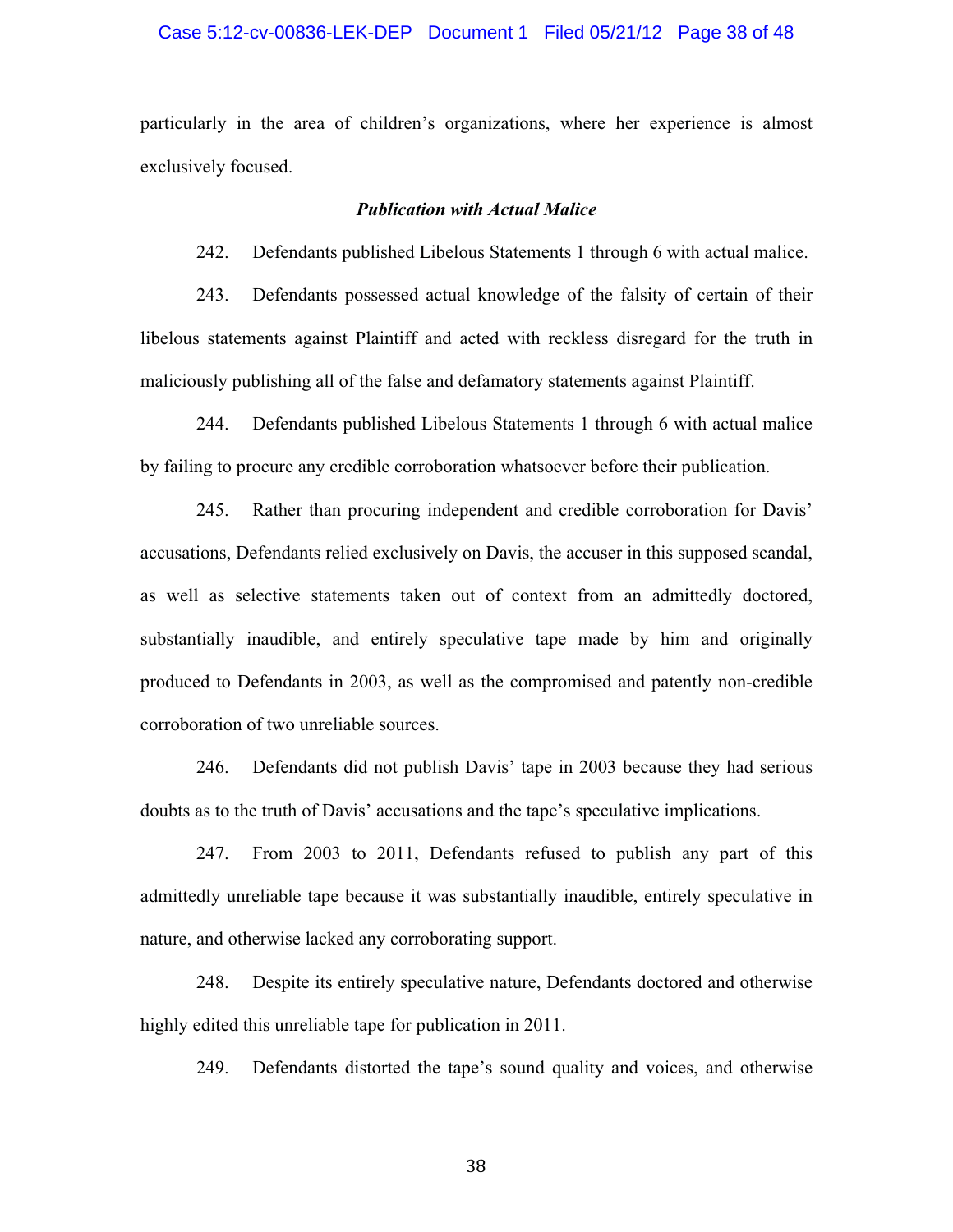#### Case 5:12-cv-00836-LEK-DEP Document 1 Filed 05/21/12 Page 39 of 48

spliced and/or deleted portions of the recording that were inconsistent with the storyline of their coverage.

250. Although Defendants claim they confirmed in 2011 that the tape included Plaintiff's voice, Defendants have not made any other representations as to the tape's authenticity and highly doctored nature.

251. After refusing to publish it for almost a decade, Defendants published selective statements taken out of context from the admittedly doctored, substantially inaudible, and entirely speculative tape during an ESPN program entitled *Outside the Lines* on November 27, 2011.

252. Defendants had clear and acknowledged reasons to doubt the veracity of Mike Lang and Zach Tomaselli as "secondary sources," who Defendants allegedly relied on to corroborate Davis' accusations.

253. Upon their publication of Libelous Statements 1 through 6, Defendants knew Lang was related to Davis and would potentially lie to help his stepbrother.

254. Upon their publication of Libelous Statements 1 through 6, Defendants knew that in 2003, Lang swore that Plaintiff's husband had never done anything inappropriate to him while he, Lang, was a ball boy for the Syracuse basketball team.

255. Upon their publication of Libelous Statements 1 through 6, Defendants knew that in 2003, Lang lacked knowledge of Plaintiff's husband ever inappropriately touching anyone else, including his stepbrother, Davis.

256. Upon their publication of Libelous Statements 1 through 6, Defendants were aware of, or knowingly overlooked, countless reasons to seriously doubt Lang's credibility, including that Lang attended Bernie Fine's  $60<sup>th</sup>$  birthday party in 2006, and as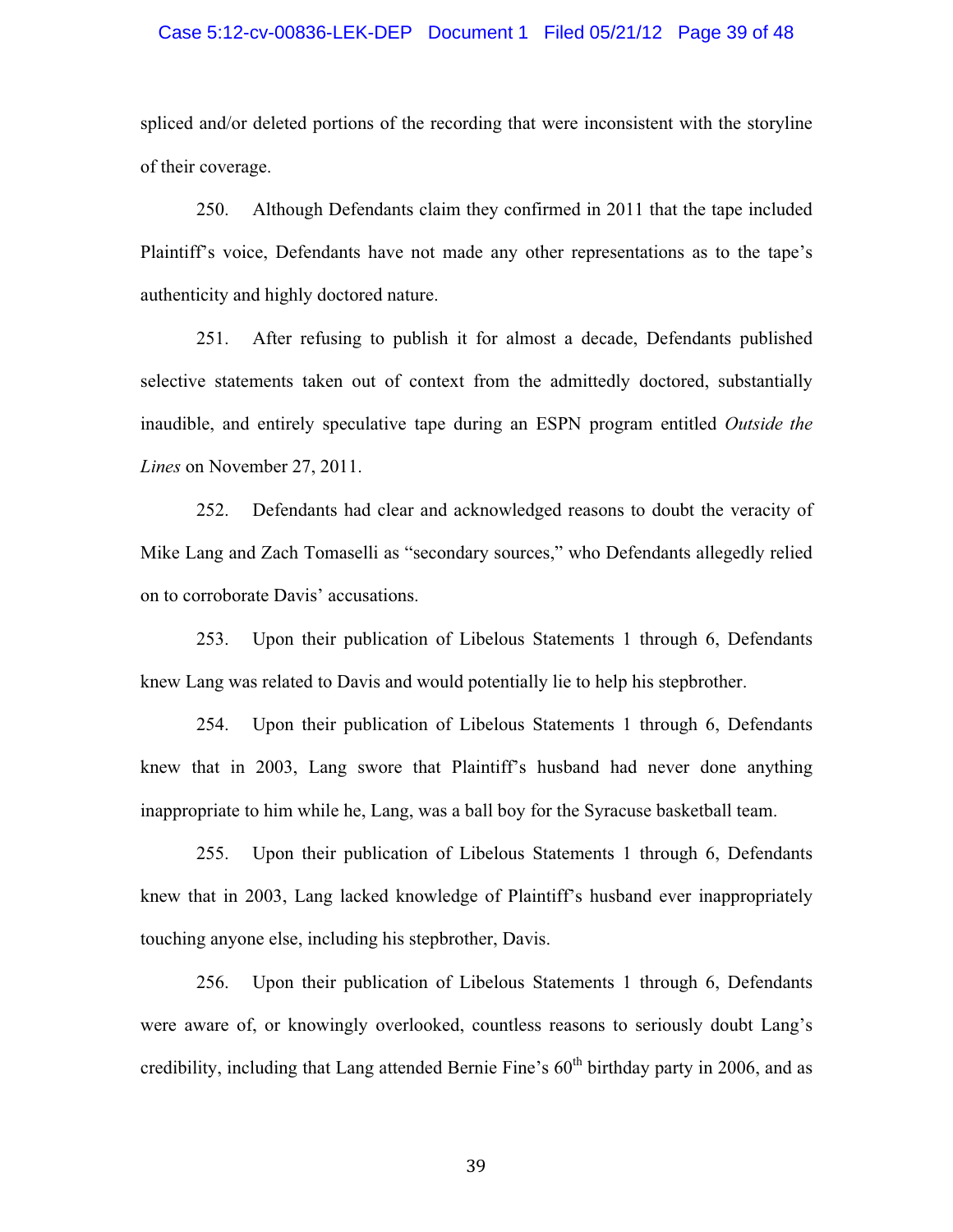# Case 5:12-cv-00836-LEK-DEP Document 1 Filed 05/21/12 Page 40 of 48

recently as 2010, used Bernie Fine's tickets to attend Syracuse Men's Basketball home games. If there were any credibility to Lang's corroborating statements, he surely would not have renewed such a close personal relationship with Bernie during this time.

257. Upon their publication of Libelous Statements 1 through 6, Defendants were aware of, or knowingly overlooked, the fact that Lang asked Bernie in 2009 or 2010 to allow Lang's sons to serve as ball boys for the Syracuse Men's Basketball team, thereby following in their father's footsteps. Lang further asked Bernie to show his sons the locker room, introduce them to the players, and otherwise give them the same experience he, Lang, had as a child. Had their been any credibility to Lang's eventual and inconsistent support of Davis' accusations, it clearly was undone by Lang's request to place his sons within Bernie's close personal supervision.

258. Upon their publication of Libelous Statements 1 through 6, Defendants were aware of, or knowingly overlooked, the fact that it was public record that Lang had experienced severe financial hardship. Lang's financial desperation should have compelled Defendants to further question Lang's non-credibility as a second-source to a story they had otherwise kept under wraps for almost a decade.

259. Upon their publication of Libelous Statements 1 through 6, Defendants knew Tomaselli was not a credible source.

260. Defendants put Davis in touch with Tomaselli before their publication of Libelous Statements 1 through 6 and instructed Davis to coach Tomaselli on his story. In doing so, Defendants quashed Tomselli's ability to independently corroborate Davis' story, and thereby justify Defendants' publication of Libelous Statements 1 through 6. During a December 4, 2011 interview with Howard Kurtz of CNN's Reliable Sources,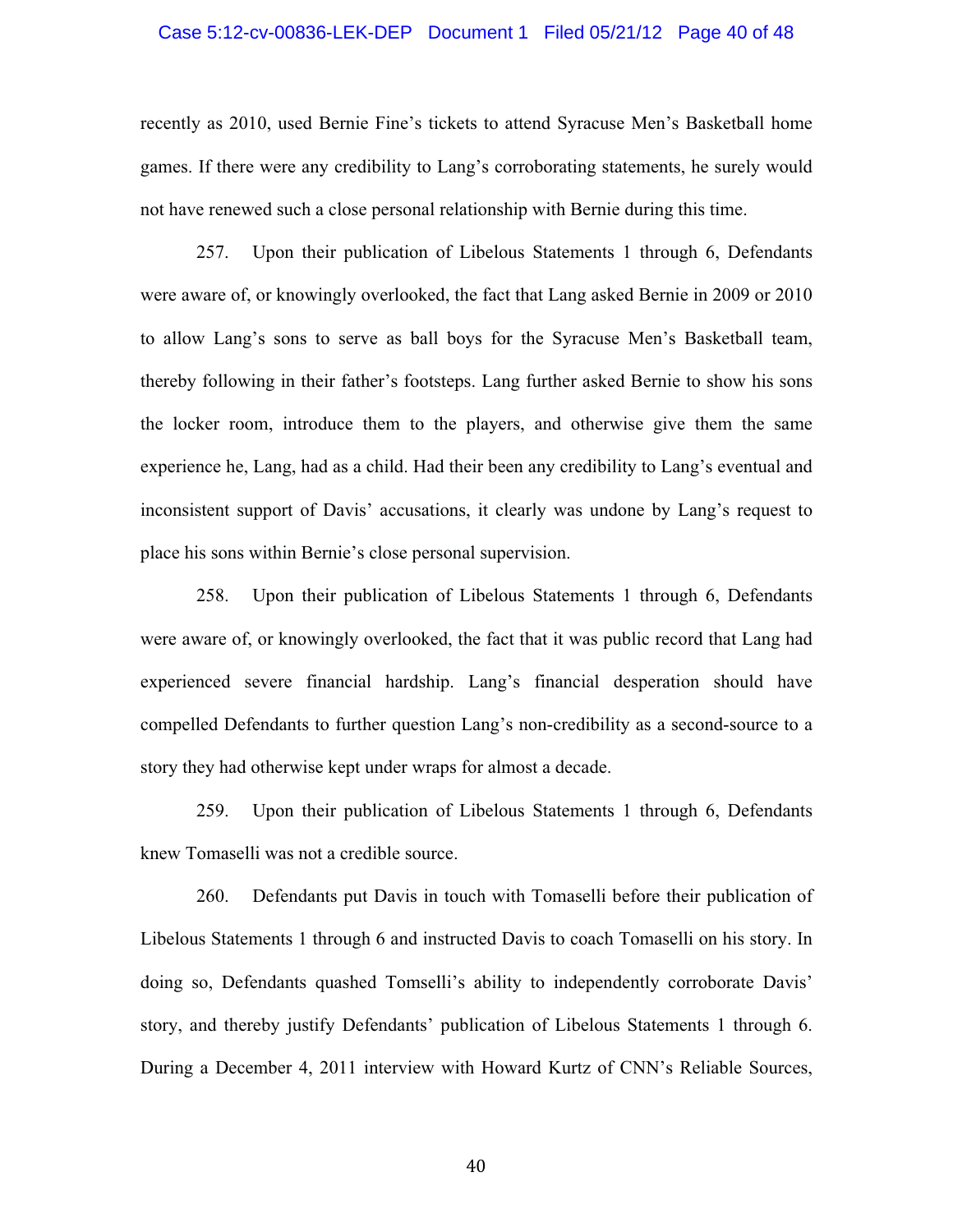#### Case 5:12-cv-00836-LEK-DEP Document 1 Filed 05/21/12 Page 41 of 48

Vince Doria admitted that Schwarz's actions, putting a primary source to a story, Davis, in touch with a secondary source to the same story, Tomaselli, was grossly inappropriate. Specifically, Doria explained, "that is not how we typically operate. Putting two sources in touch with each other is something we would not normally do, and probably would not have done in this case if we had thought about it."

261. To make matters worse, Davis even told Defendants that Tomaselli lacked credibility. Nevertheless, Defendants relied on Tomaselli as an additional source to justify their publication of Libelous Statements 1 through 6.

262. Defendants published Libelous Statements 1 through 6 with actual malice, as evident from the fact Libelous Statements 1 through 6 are so highly implausible, and their foreseeable impact on Plaintiff so devastating, that to publish these statements without credible and independent corroboration from reliable sources, and with actual knowledge of their falsity, absolutely constituted publication with reckless disregard for the truth.

263. Defendants published Libelous Statements 1 through 6 with actual malice, as evident from the fact Libelous Statements 1 through 6 are therefore based only on Davis' unverified and uncorroborated accusations, and selective statements taken out of context from the admittedly doctored, substantially inaudible, and entirely speculative tape-recording.

264. Defendants published Libelous Statements 1 through 6 with actual malice by relying on deliberately slipshod and sketchy investigative techniques even though they had almost a decade to properly vet and research Davis' accusations.

265. Defendants published Libelous Statements 1 through 6 with actual malice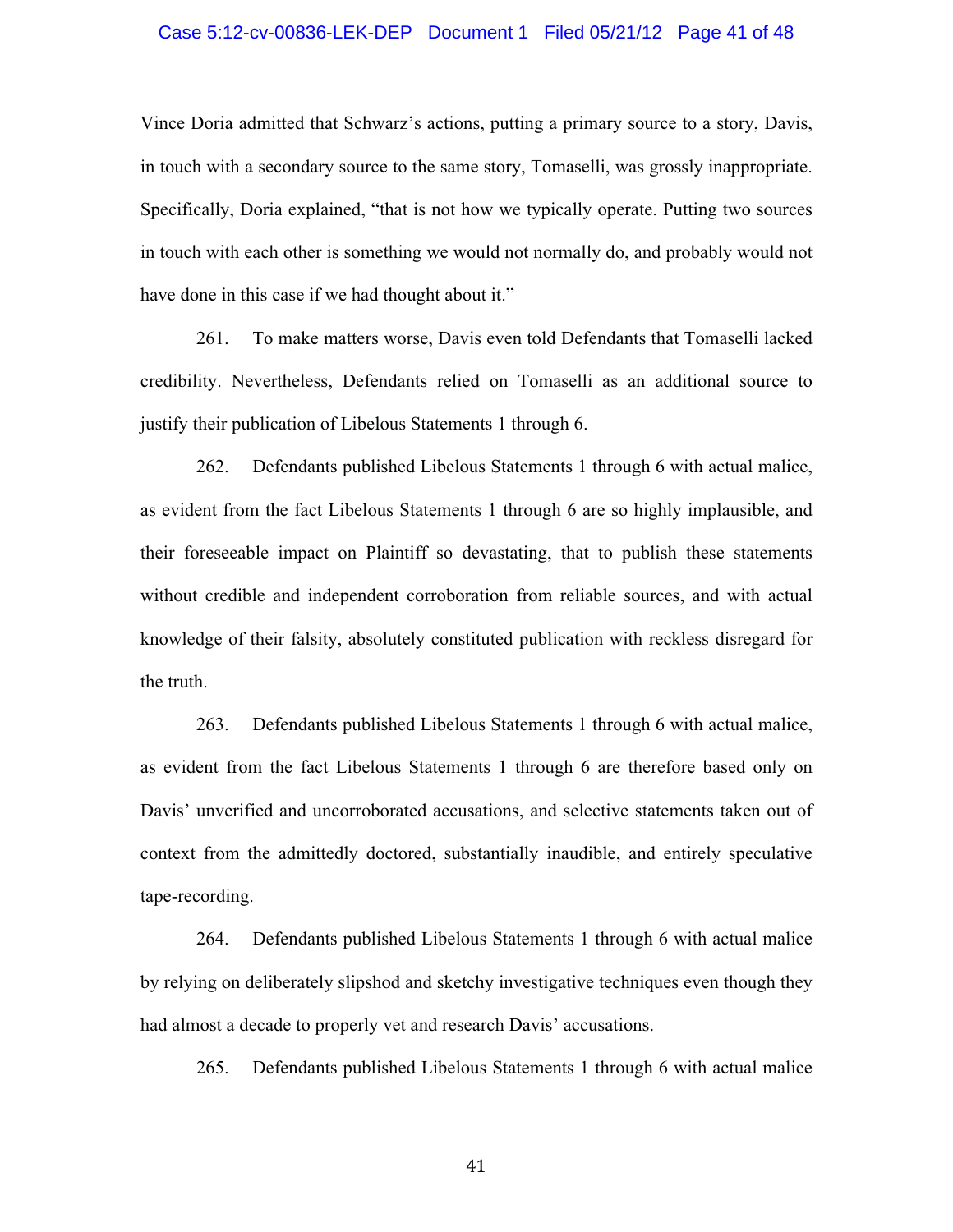# Case 5:12-cv-00836-LEK-DEP Document 1 Filed 05/21/12 Page 42 of 48

because, in reality, the only thing that changed between 2003, when Defendants had serious doubts as to the truth of Davis' accusations against Plaintiff, and 2011, when Defendants published Libelous Statements 1 through 6, was the "worldwide" coverage of the Penn State Sex Abuse Scandal. Defendant Schwarz's malicious and spiteful obsession to expose Plaintiff for her supposed role in the serious sexual misconduct of Davis is evident from a 2011 interview with Richard Deitsch, of Sports Illustrated, wherein Schwarz explained, "I would have taken a run at [Davis' story] every month of my career between 2003 and 2011 if I could have been pulled off other events and other coverage. If someone said you can either do this story, or you can do 100 NBA championship events or 17 World Series, which would you do, I would do this story and let other people cover the World Series."

266. Defendants intentionally published Libelous Statements 1 through 6 in a calculated effort to gain a competitive and financial advantage in the media frenzy surrounding the Penn State Sex Abuse Scandal. At the Newhouse symposium, Doria was asked, "Would you have broken the Syracuse story, the way you did, and at the time you did, had the Penn State Scandal not been broken?" In response, Doria explained, "I don't think that I could give you an *honest* answer. There is no doubt that ESPN, every news entity, the world at large, was influenced by the Sandusky-Penn State story, and once that's in your head, and you are aware of it and you've seen how its played out, you see the impact that it's had, *it's awfully hard to make an objective judgment.*"

### *Publication with Common Law Malice*

267. Defendants published Libelous Statements 1 through 6 with common law malice, that is, maliciously, wantonly, recklessly, and/or in willful disregard to Plaintiff's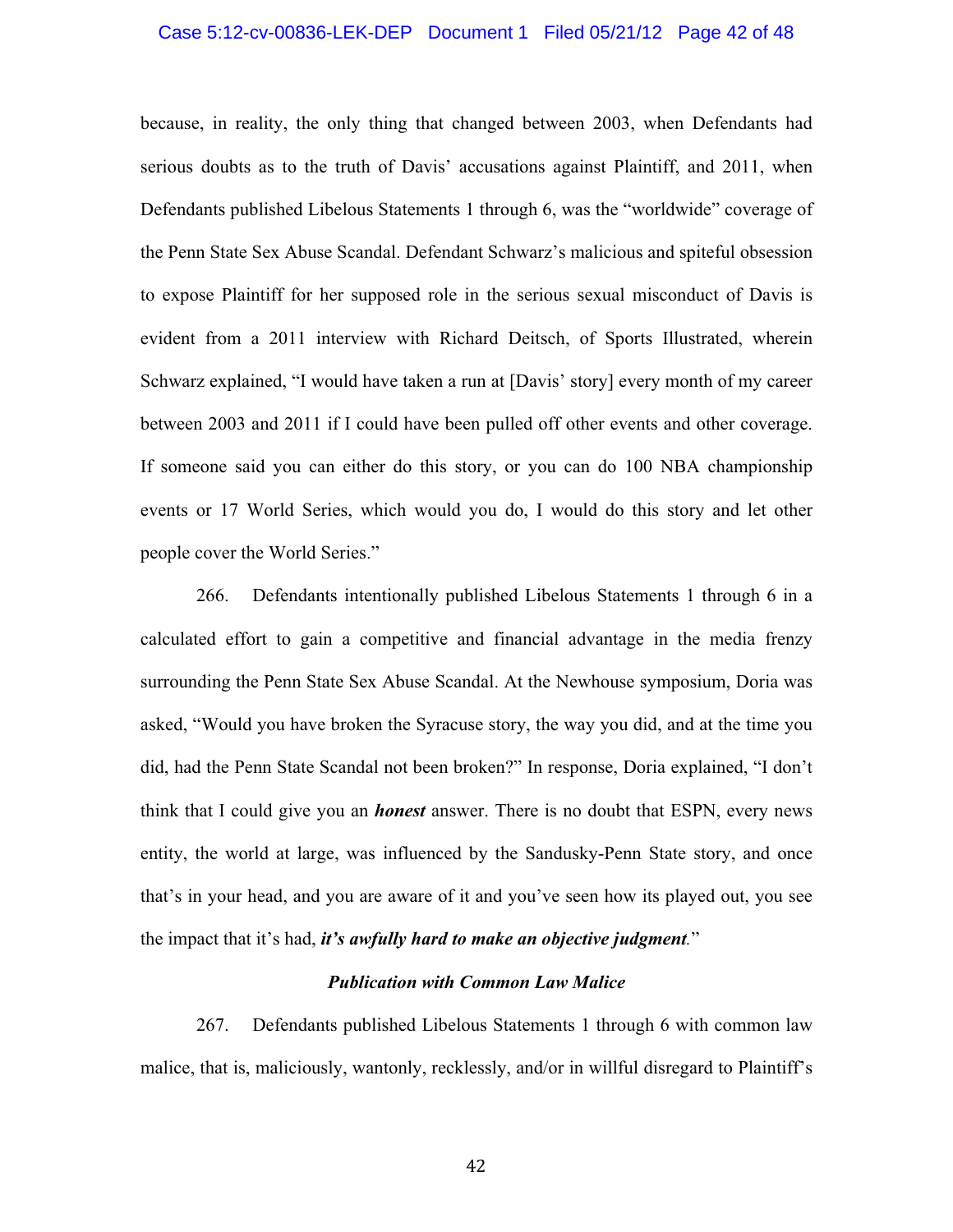rights.

268. Defendants maliciously, wantonly, recklessly, and/or in willful disregard to Plaintiff's rights, published Libelous Statements 1 through 6 in order to gain a competitive and financial advantage in the media frenzy surrounding the Penn State Sex Abuse Scandal.

269. "Worldwide" coverage of the Penn State Sex Abuse Scandal was the only new development in Davis' story between 2003 and 2011. This scandal in no way justified publication given Defendants' serious doubts as to the truth of Davis' story. Defendants still had serious doubts as to the truth of Davis' story when they published Libelous Statements 1 through 6 in 2011 and 2012. At the Newhouse symposium, Doria was asked, "Would you have broken the Syracuse story, the way you did, and at the time you did, had the Penn State Scandal not been broken?" In response, Doria explained, "I don't think that I could give you an *honest* answer. There is no doubt that ESPN, every news entity, the world at large, was influenced by the Sandusky-Penn State story, and once that's in your head, and you are aware of it and you've seen how its played out, you see the impact that it's had, *it's awfully hard to make an objective judgment.*"

270. Defendants maliciously, wantonly, recklessly, and/or in willful disregard to Plaintiff's rights, published Libelous Statements 1 through 6 in order to ruin Plaintiff's reputation, whom Defendant Schwarz sought to vilify through his vigilant reporting and who Schwarz presumed and prejudged to be guilty of the disreputable acts described to him by Davis a decade earlier.

271. The maliciousness, wantonness, and/or recklessness of Defendants' publication of Libelous Statements 1 through 6, and/or willful disregard for Plaintiff's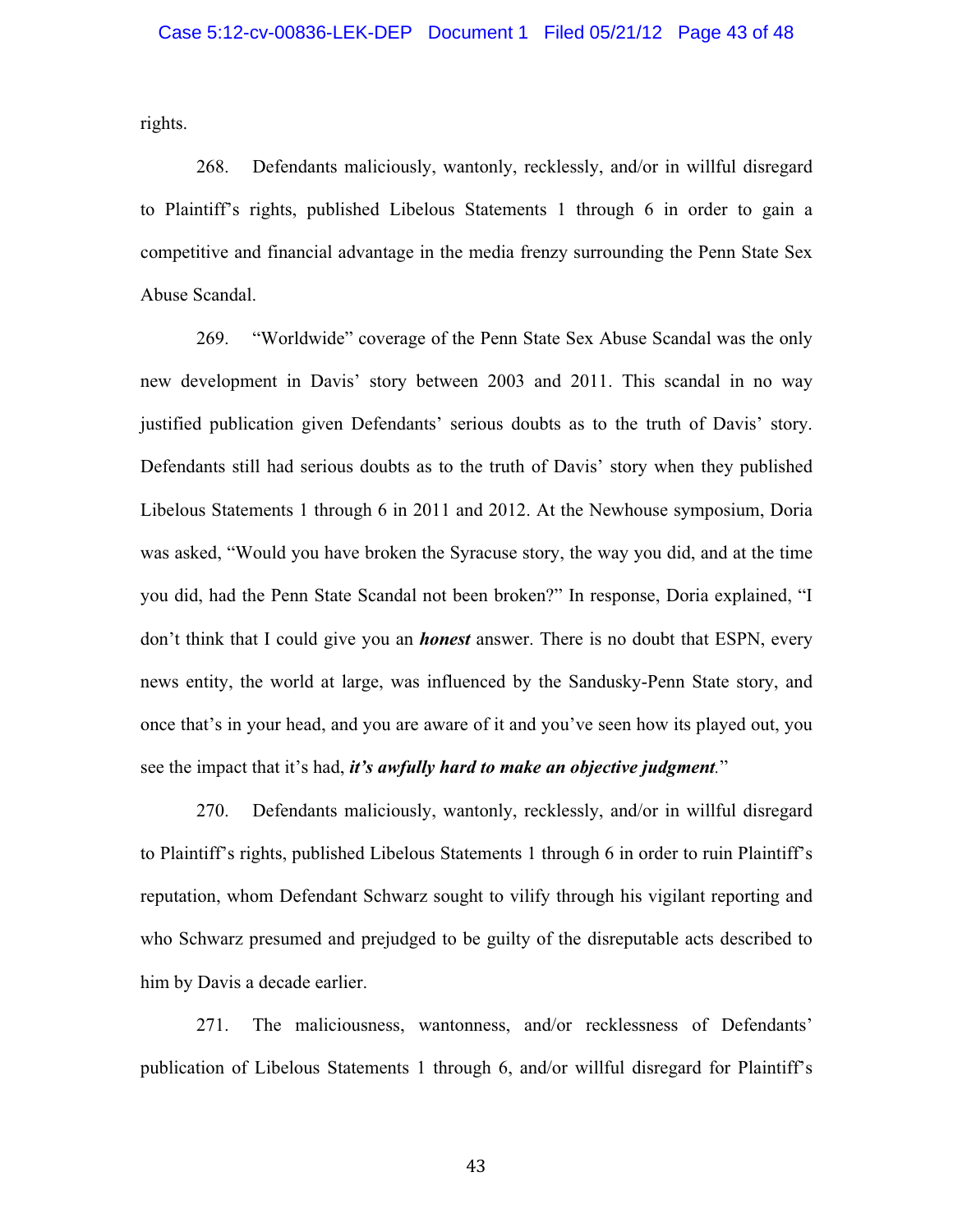#### Case 5:12-cv-00836-LEK-DEP Document 1 Filed 05/21/12 Page 44 of 48

rights in maliciously publishing the same, is evident from Defendant Schwarz's ill will toward Plaintiff and spiteful coverage of Davis' story.

272. Defendant Schwarz kept in regular contact with Davis from 2003 to 2011. Schwarz regularly called Davis, pressuring him until November 2011, at which time the Penn State Sex Abuse Scandal broke.

273. Defendant Schwarz's malicious and spiteful obsession to expose Plaintiff for her supposed role in the serious sexual misconduct of Davis is evident from a 2011 interview with Richard Deitsch, of Sports Illustrated, wherein Schwarz explained, "I would have taken a run at [Davis' story] every month of my career between 2003 and 2011 if I could have been pulled off other events and other coverage. If someone said you can either do this story, or you can do 100 NBA championship events or 17 World Series, which would you do, I would do this story and let other people cover the World Series."

274. In 2003, Schwarz even shot a hidden camera video of Plaintiff without Plaintiff's knowledge.

275. Defendant Schwarz's malicious and spiteful obsession to expose Plaintiff for her supposed role in the serious sexual misconduct of Davis is evident from Schwarz's decision to put Davis in direct contact with Tomaselli.

276. Defendant Schwarz put Davis in direct contact with Tomaselli before Defendants' subsequent publication of Libelous Statements 1 through 6. During a December 4, 2011 interview with Howard Kurtz of CNN's Reliable Sources, Vince Doria admitted that Schwarz's actions, putting a primary source to a story, Davis, in touch with a secondary source to the same story, Tomaselli, was grossly inappropriate. Specifically, Doria explained, "that is not how we typically operate. Putting two sources in touch with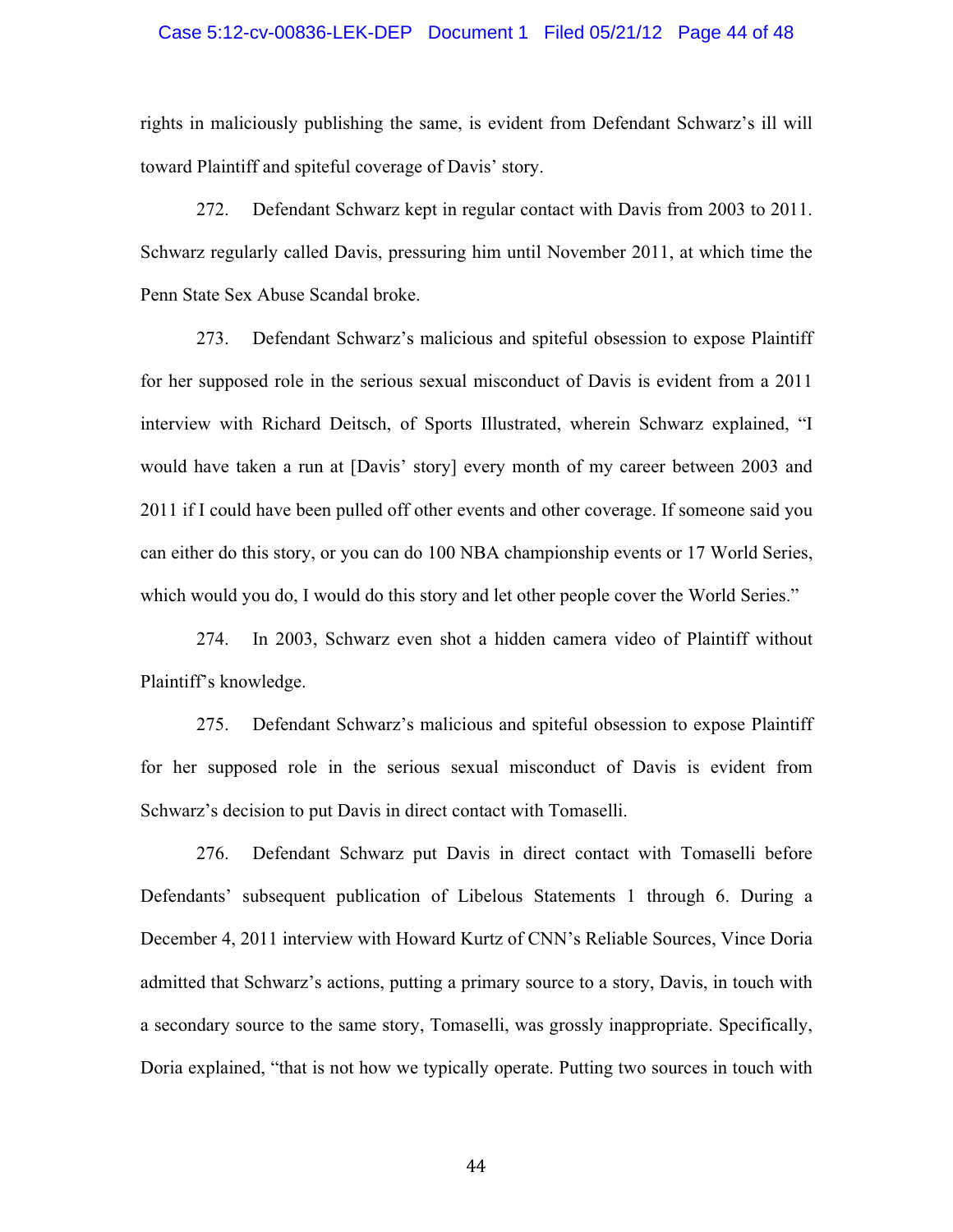#### Case 5:12-cv-00836-LEK-DEP Document 1 Filed 05/21/12 Page 45 of 48

each other is something we would not normally do, and probably would not have done in this case if we had thought about it."

277. In order to bolster the investigation into Plaintiff and her husband, and support Defendants' subsequent publication of Libelous Statements 1 through 6, Schwarz instructed Davis to coach Tomaselli on what to say to the police.

278. Pursuant to Defendant Schwarz's instructions, Davis called Tomaselli multiple times before Tomaselli was interviewed by the police. Davis gave Tomaselli personal details about the Fines. With these details, Tomaselli told the police a story with just enough detail to support a search warrant for the Fine's home.

### *Respondeat Superior and Joint and Several Liability*

279. Defendant ESPN was complicit in the publication of Libelous Statements 1 through 6, in that ESPN authorized, participated in, and/or ratified its publication.

280. Defendant Schwarz was acting within the scope of his employment with, and as an agent for, ESPN upon maliciously publishing Libelous Statements 1 through 6.

281. Defendant Berko was acting within the scope of his employment with, and as an agent for, ESPN upon maliciously publishing Libelous Statements 1 through 6.

282. The individual Defendants' acts and omissions are imputed to ESPN as a matter of law.

283. The individual Defendants' state of mind with respect to the publication of Libelous Statements 1 through 6, including their knowledge or lack of knowledge regarding the truth or falsity of those statements, is imputed to ESPN as a matter of law.

284. Defendant ESPN is therefore vicariously and/or joint and severally liable under the theory of Respondeat Superior for the individual Defendants' publication of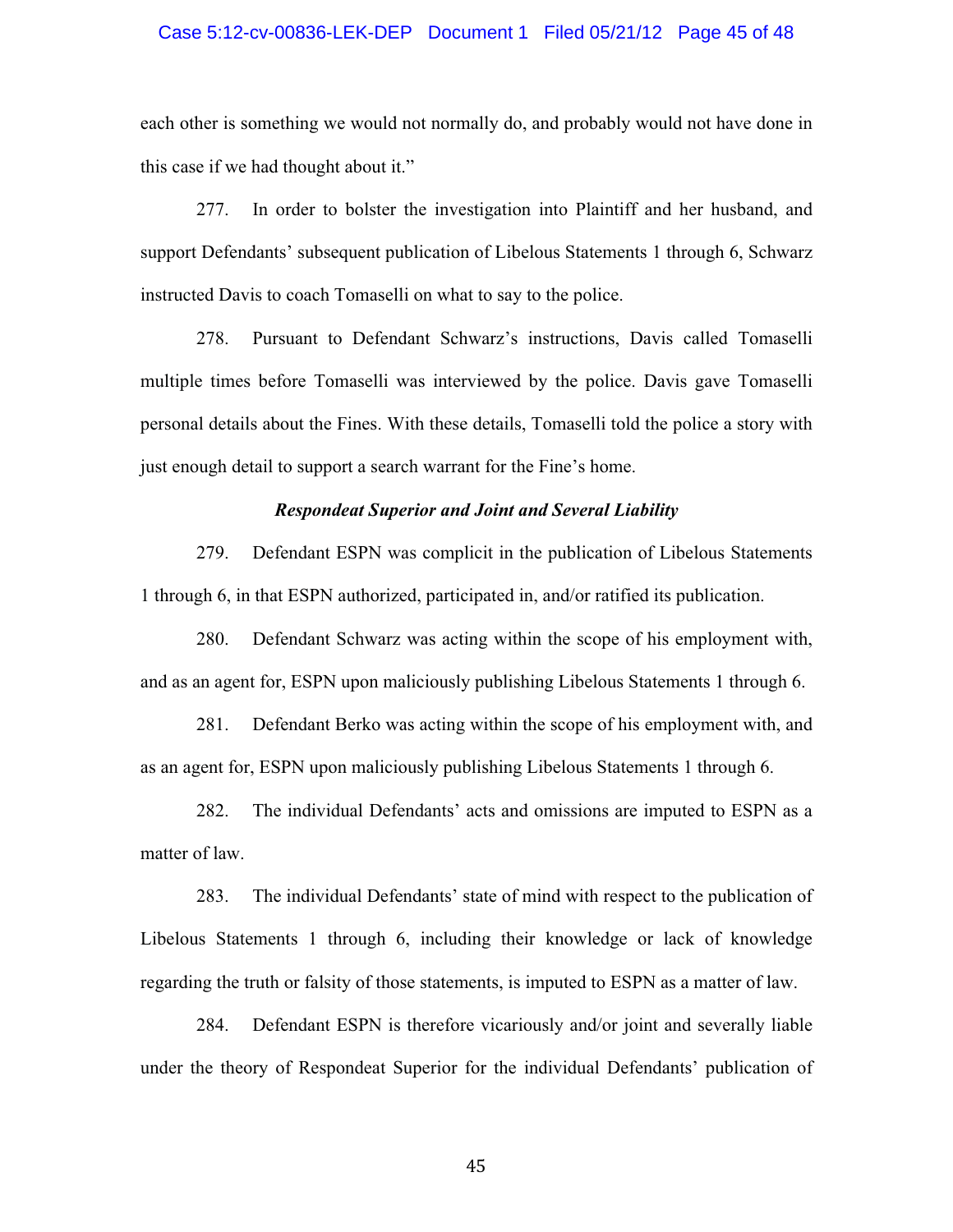Libelous Statements 1 through 6.

#### *Damages*

285. As a direct and proximate result of the libelous statements published by Defendants, Plaintiff's reputation has been permanently damaged.

286. As a direct and proximate result of the libelous statements published by Defendants, Plaintiff has suffered adverse physical consequences from stress, emotional distress, and mental pain and suffering.

287. As a direct and proximate result of the libelous statements published by Defendants, Plaintiff has suffered "worldwide" hatred, contempt, and ridicule.

288. As a direct and proximate result of the libelous statements published by Defendants, Plaintiff has suffered permanent impairment to her ability to obtain or maintain gainful employment, including employment as a nonprofit fundraiser.

289. The false and defamatory statements published by Defendants were libelous per se in that they impute an unsavory, salacious, and disreputable character to Plaintiff, injurious to both her personal and professional reputation.

290. The false and defamatory statements published by Defendants were libelous per se in that they impute that Plaintiff was passively and/or otherwise involved in the serious sexual misconduct of a child and young man, thereby entitling Plaintiff to presumed damages.

291. The false and defamatory statements published by Defendants were libelous per se in that they impute unchastity to Plaintiff, thereby entitling Plaintiff to presumed damages.

292. The conduct of Defendants demonstrates willful misconduct and that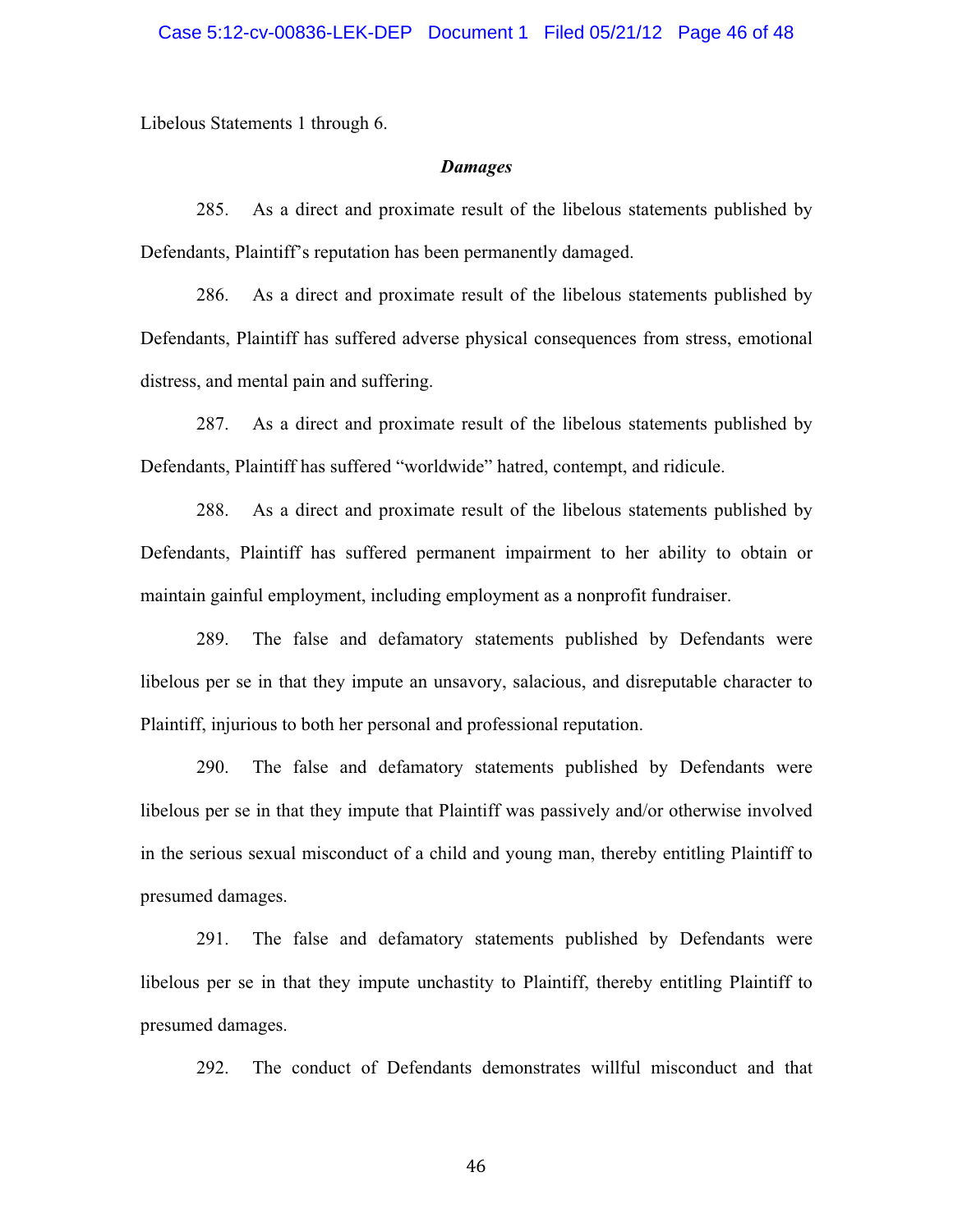#### Case 5:12-cv-00836-LEK-DEP Document 1 Filed 05/21/12 Page 47 of 48

entire want of care that raises a presumption of conscious indifference to consequences.

293. The false and defamatory statements of Defendants were published with both actual malice and common law malice.

294. Plaintiff is entitled to an award of punitive damages from Defendants in order to punish Defendants and deter them from repeating their unlawful conduct.

WHEREFORE, Plaintiff, Laurie J. Fine, demands:

(a) That judgment be entered against Defendant Mark Schwarz, Defendant Arthur Berko, and Defendant ESPN, jointly and severally, for compensatory damages in an amount to be determined by a jury from this jurisdiction;

(b) That judgment be entered against Defendant Mark Schwarz, Defendant Arthur Berko, and Defendant ESPN, jointly and severally, for punitive damages in an amount to be determined by a jury and in excess of the threshold requirements for diversity jurisdiction so as to punish Defendants and to deter Defendants from repeating their unlawful conduct;

(c) That all costs of this action be assessed against Defendant Mark Schwarz, Defendant Arthur Berko, and Defendant ESPN.

(d) That this Honorable Court award such other relief as it deems equitable, just, and proper.

### *Trial Jury Demanded*

Respectfully submitted,

 BY: /s/ Lawrence H. Fisher Lawrence H. Fisher, Esquire Counsel for Plaintiff NDNY Bar No. 517521 COHEN & WILLWERTH, P.C. One Oxford Centre